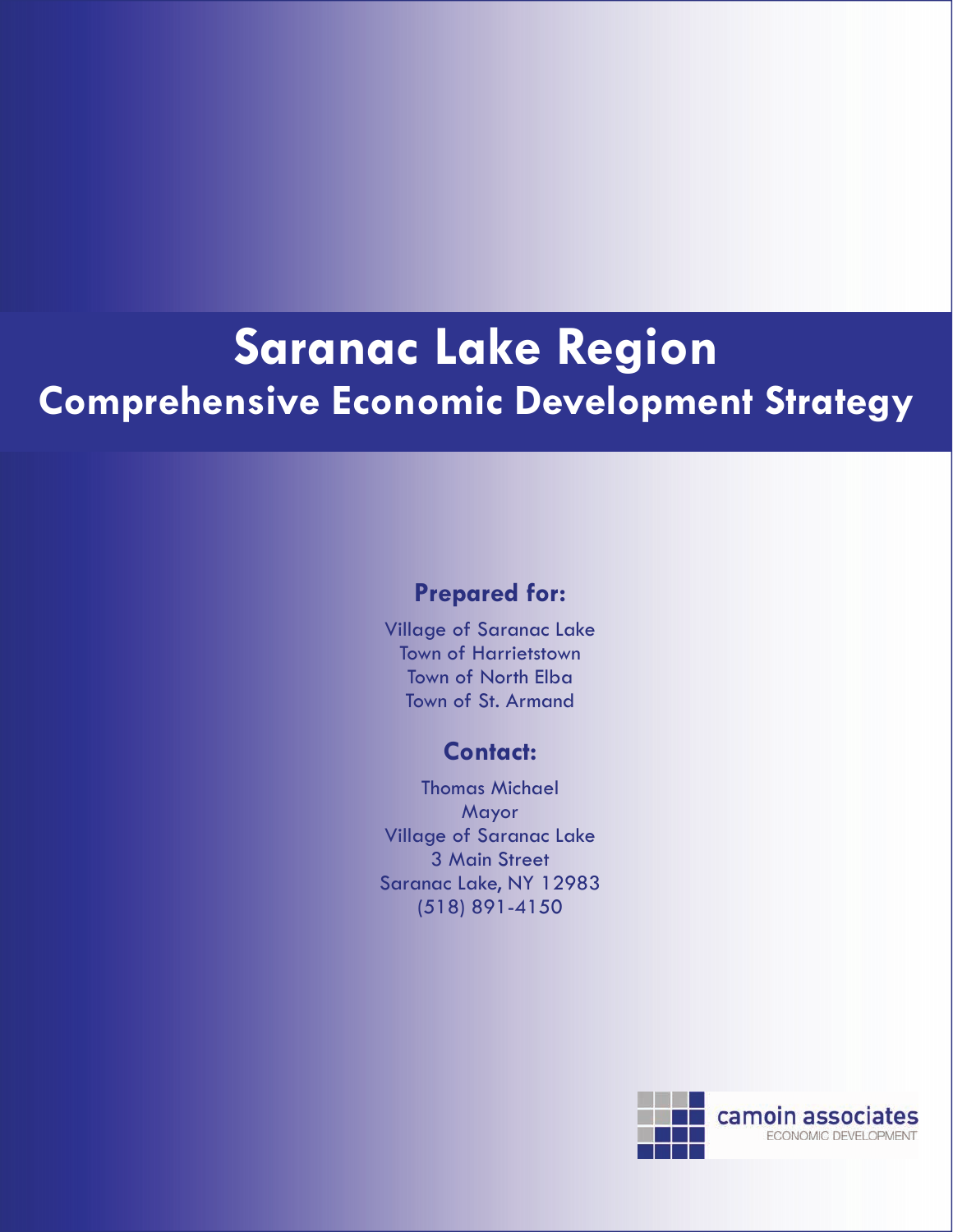## Saranac Lake Region Comprehensive Economic Development Strategy

| Franklin County Comprehensive Economic Development Strategy (CEDS) 40       |  |
|-----------------------------------------------------------------------------|--|
|                                                                             |  |
|                                                                             |  |
| Olympic Scenic Byway Corridor Management Plan, Town of Fine to Ray Brook 43 |  |
|                                                                             |  |
|                                                                             |  |
|                                                                             |  |
|                                                                             |  |

### **Table of Contents**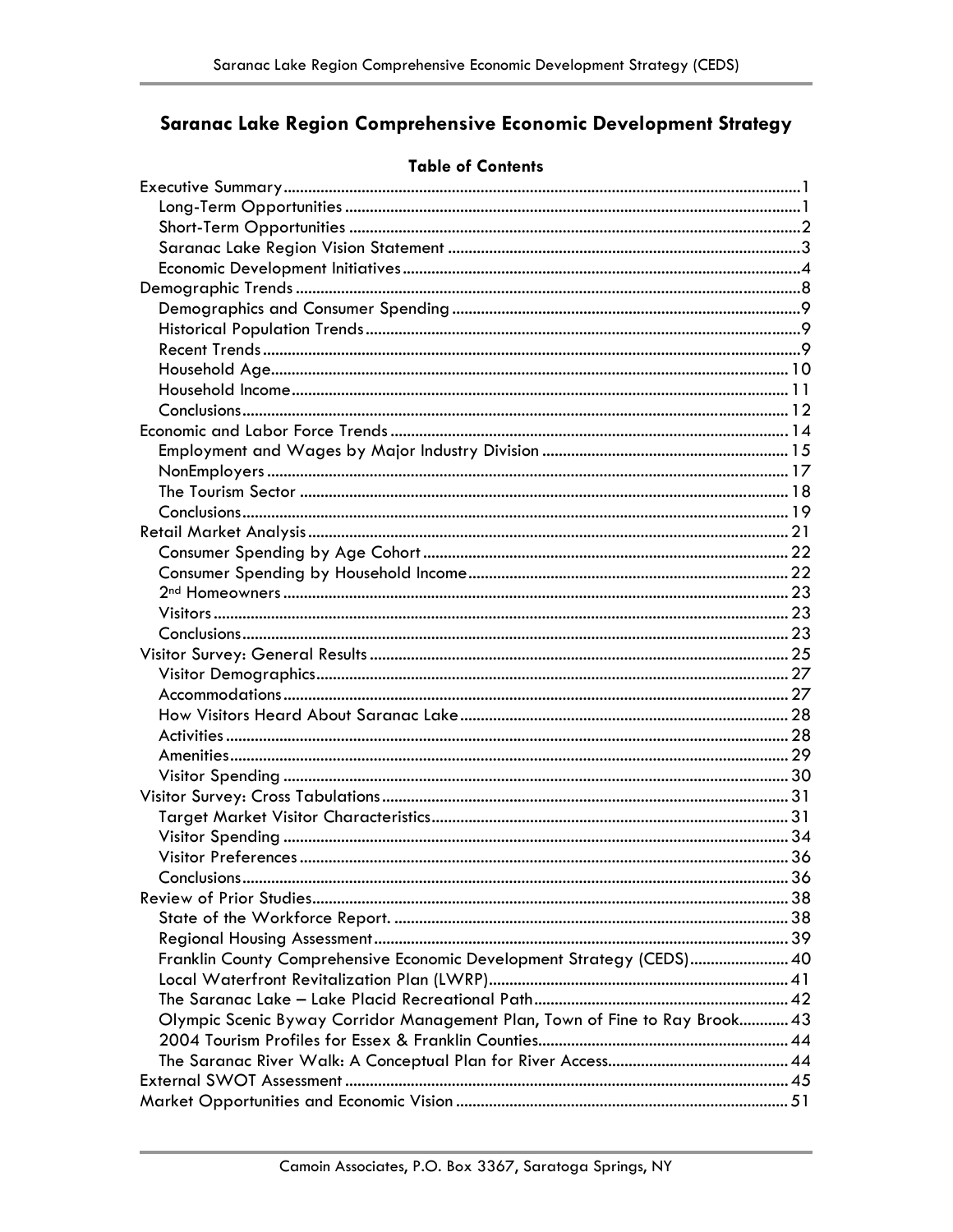| Addendum |  |
|----------|--|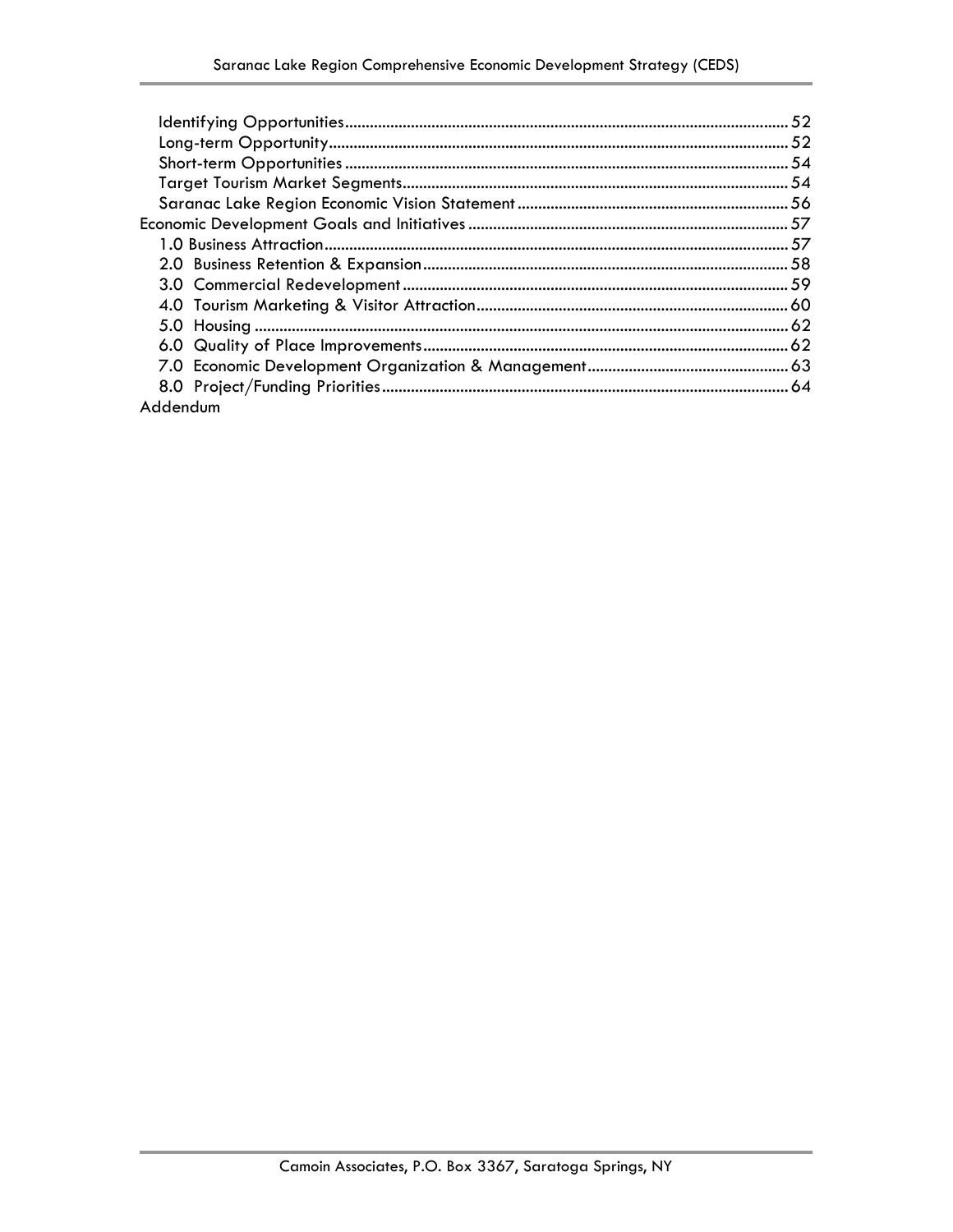### **Executive Summary**

The Comprehensive Economic Development Strategy (CEDS) for the Saranac Lake region was developed through the Village of Saranac Lake Office of Community Development with support from its Economic Development Advisory Committee. The objective of the CEDS was to build on the prior planning efforts of the Saranac Lake Area Chamber of Commerce and Red Carpet Team to establish economic development goals and related initiatives, programs and policies that support a new vision for the region's future.

The project work plan included the following tasks:

- $\triangleright$  A review of relevant plans, reports and studies;
- 
- <ul>\n<li>▶ An analysis of demographic, economic and labor force trends;</li>\n<li>▶ Development, distribution and analysis of a summer visitor survey</li>\n<li>▶ A retail market analysis;</li>\n<li>▶ An assessment of major market opportunities;</li>\n<li>▶ A review of potential areas for redevelopment and investment</li>\n</ul> Development, distribution and analysis of a summer visitor survey;
- ¾ A retail market analysis;
- An assessment of major market opportunities;
- $\triangleright$  A review of potential areas for redevelopment and investment in the region;<br>
Interviews with local stakeholders and experts;
- $\triangleright$  Interviews with local stakeholders and experts;<br>  $\triangleright$  Development and understanding of regional str
- Development and understanding of regional strengths, weaknesses, opportunities and threats; and
- $\triangleright$  Formulation of economic development initiatives and a community vision for its economic future.

Based on the findings of the project, the following market opportunities have been identified for the Saranac Lake region. These opportunities are accompanied by a number of economic development initiatives.

### **Long-Term Opportunities**

Environmental Enterprises - One of the most significant opportunities for economic transformation is to establish the region as a center for applied environmental science, business and commercial product development. This opportunity will advance the interests and potential partnerships with the numerous college and university programs located within a 50 mile radius of Saranac Lake. Furthermore, the state and not-for-profit organizations are already conducting or funding environmental research and preservation projects. This opportunity involves a number of critical steps, including establishing publicprivate partnerships that will ultimately lead to the commercialization of products and services resulting from environmental science research. This ultimately will promote the Saranac Lake region as a center of activity that advances the community's environmental values, while contributing to local economic transformation.

Biological Enterprises - The second long-term opportunity for the region involves building on the existing cluster of biological-science businesses and research facilities already located in the immediate Saranac Lake area. These entities include Trudeau Institute, Bionique/Safe Cell and a number of spin-offs resulting from the relocation of Serologicals. This opportunity is similar to the environmental science research concept detailed above in that it involves the creation of public-private partnerships to advance research that may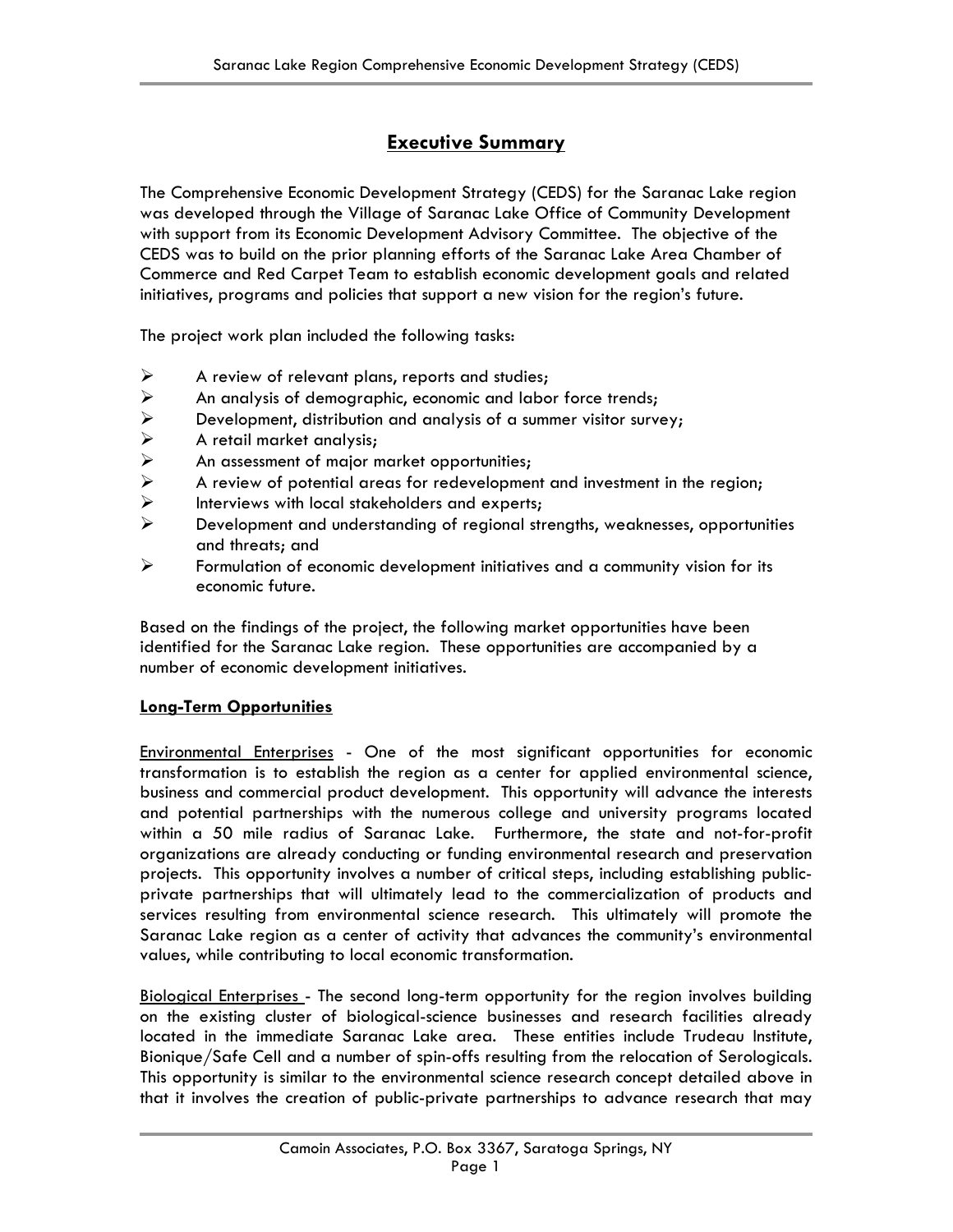ultimately lead to the development of new products. In addition, this opportunity is further supported by the recently established NY Loves Bio initiative.

#### **Short-Term Opportunities**

The region also has a number of near term opportunities that can be developed. Although these opportunities are not expected to be major drivers of economic transformation, they can contribute to the tax base and provide employment for area residents.

Tourism – The region is a clear and distinctive destination for arts, history and culture travelers. Its significant mountain terrain, forests and waterways have attracted visitors that participate in hiking, camping, boating, fishing, and hunting. While the region was once a leading destination, it has been faced with competition from other developing areas including Vermont and the Berkshire Mountains of Massachusetts. These locations have developed cultural attractions and have seen significant private investment in modern lodging and other tourism facilities. The Saranac Lake regional arts and historic community provides an opportunity for the region to greatly enhance what it has to offer, and to effectively compete as a tourist destination.

Retail Center - The Saranac Lake area is currently serving as a local micro retail center for North Country residents. In fact, North Country residents traveling to the Saranac Lake area spend considerably more per day than other visitors (see table on page 14). These residents, which come from communities as far away as Long Lake, Piercefield and Keene, consider Saranac Lake their retail center because others areas such as Plattsburgh and Glens Falls are too distant.

The sales leakage analysis indicates that local resident retail spending outside of the trade area is currently being offset by visitor spending. However, this data indicates that with further retail offerings the region could capture additional retail sales from permanent residents and visitors.

Professional Services / Office Space - consistent with national trends, several professional service sectors are anticipated to grow over the next several years. While these projections do not represent a significant gain, an existing limited supply of Class A and B office space in the region, combined with its central location in the tri-lakes area, offers an opportunity for the Saranac Lake region to become an affordable location for new and growing professional service businesses.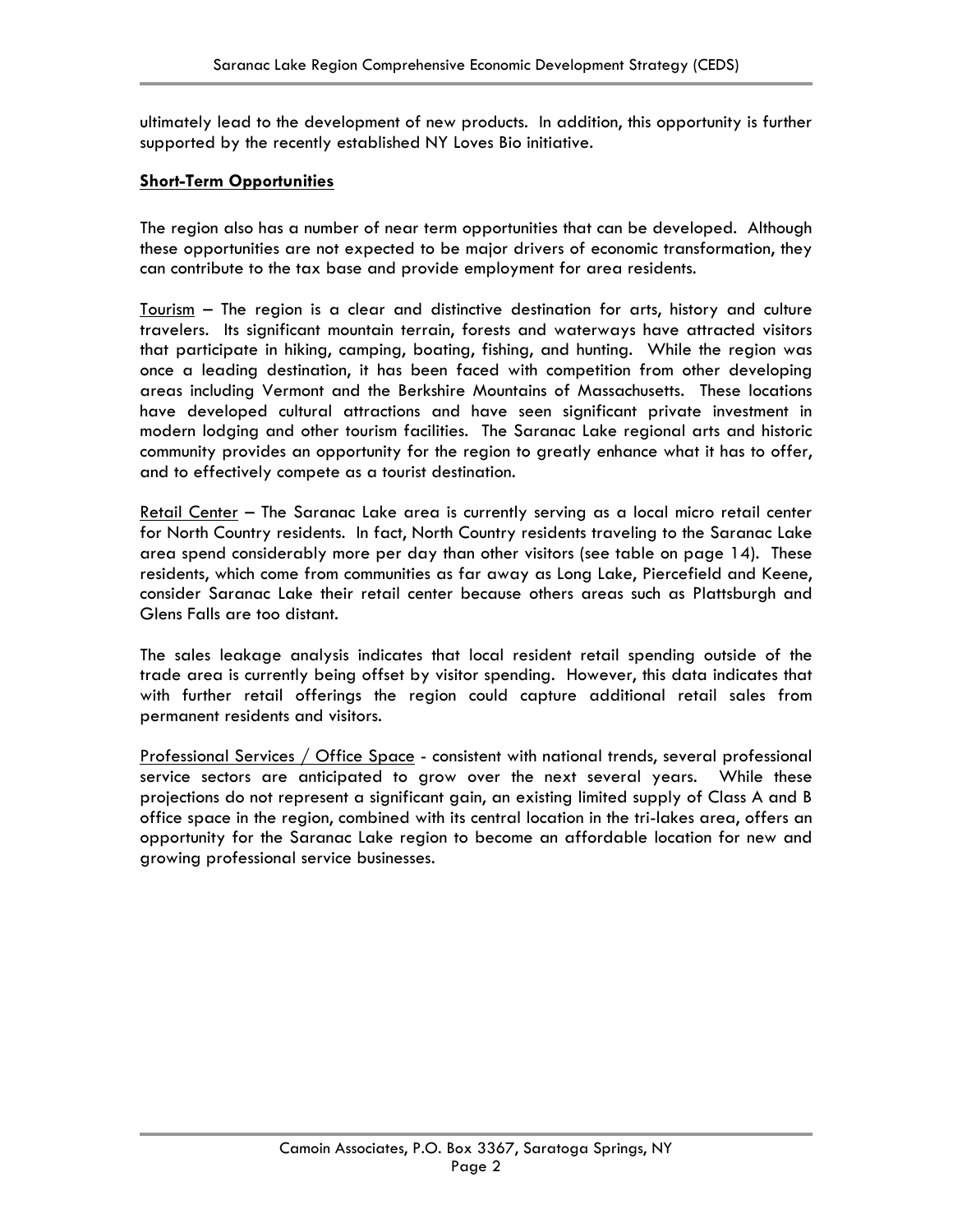### **Saranac Lake Region Vision Statement**

The vision represents a new and innovative direction for the region. Ultimately it is the region's objective to support the creation of meaningful job opportunities for permanent residents and their children, as well as to rebuild a commercial tax base that supports public services and reduces the residential property tax burden.

Based on the region's strengths and development opportunities, the Economic Development Advisory Committee established the following vision statement:

*"The greater Saranac Lake region of the Adirondacks is poised to become a distinguished location for environmental and biological based businesses. The region will become home to an increasing number of private businesses engaged in the development of products and services to fill the needs of a global, knowledge-based*  economy. Skilled employment opportunities for residents will be supported by well *planned business locations, quality office space, world-class telecommunications and broadband infrastructure and a superb quality of life. Along with a unique mountain lifestyle, supporting health and wellness industries, the region will offer quality housing; a downtown with extensive retail shopping; arts, entertainment, cultural venues; and enjoyable public areas."*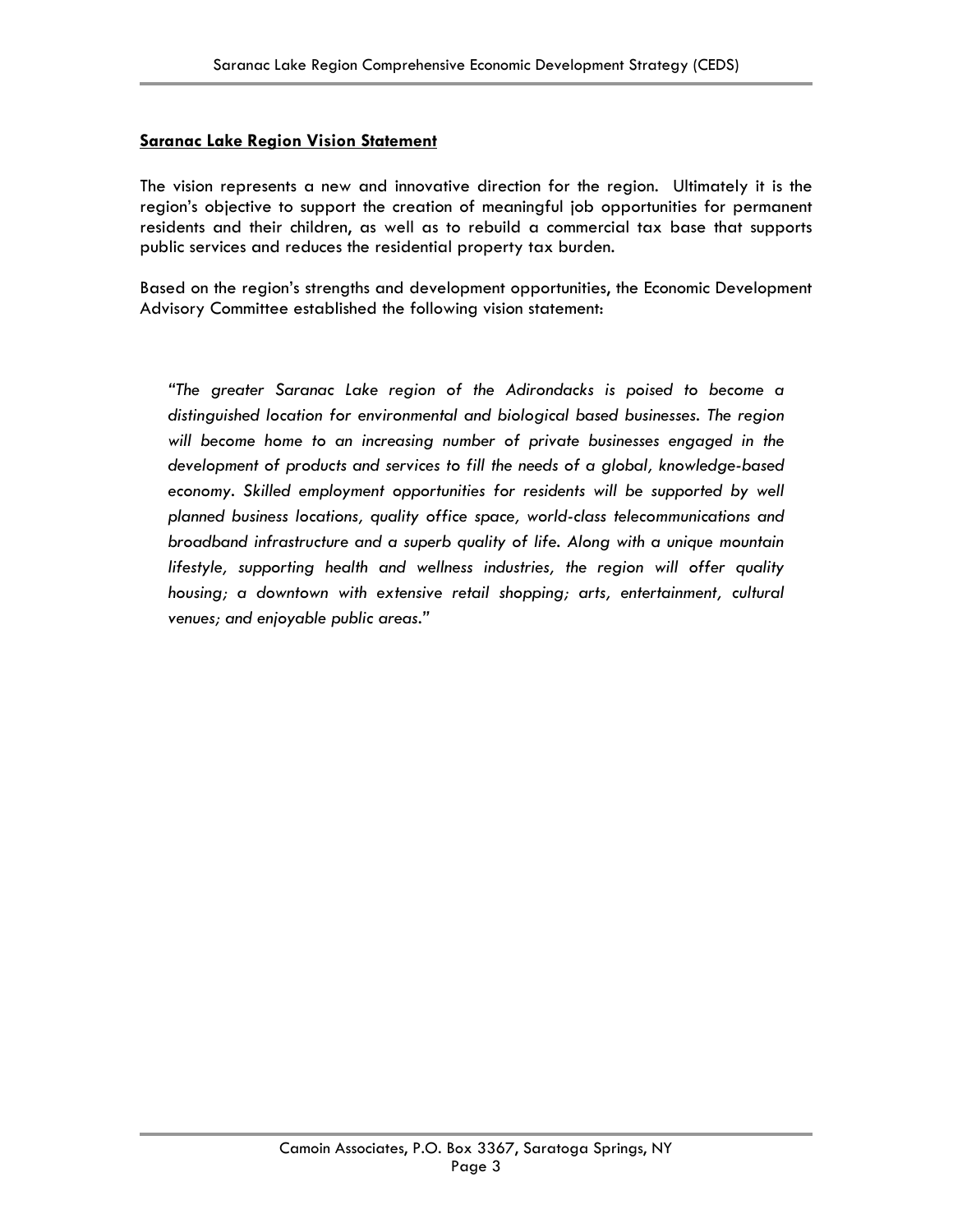### **Economic Development Initiatives**

To achieve its vision, the Economic Development Advisory Committee has established the following goals and objectives:

#### **Business Attraction**

- ¾ Develop a Micro-Enterprise Program that Supports Entrepreneurs in Downtown Saranac Lake
- ¾ Develop a Target Retail List and Design and Develop Marketing Material
- $\triangleright$  Further Explore the Feasibility of the Region as a Location for an Applied Environmental/Biological Science Corridor
- ¾ Identify or Develop a Seed Capital Revolving Loan and Equity Fund to Support New Business Development
- ¾ Re-Brand the Saranac Lake Region as an Applied Environmental/Science Hub
- ¾ Develop Marketing and Operating Plans for the Harrietstown Industrial Park

### Business Retention & Expansion

¾ Develop a Formal Business Retention & Expansion Program

### Commercial Redevelopment

- ¾ Complete Comprehensive Plan Update and Zoning Revisions to Accommodate All Identified Development Plans
- ¾ Create a Commercial Building Improvement Program (CBIP) for Interior Commercial Space Investment
- ¾ Develop and Secure Funding for a Lodging Improvement Program to Improve the Quality of Existing Facilities
- ¾ Promote Private Investment in the Development/Redevelopment of Underutilized Target Areas

### **Tourism Marketing & Visitor Attraction**

- ¾ Develop a Marketing Strategy That Targets the Key Tourism Market Segments
- ¾ Develop and Implement a Signage Plan to Improve Signage for Visitor Venues Including Arts, Cultural and Outdoor Attractions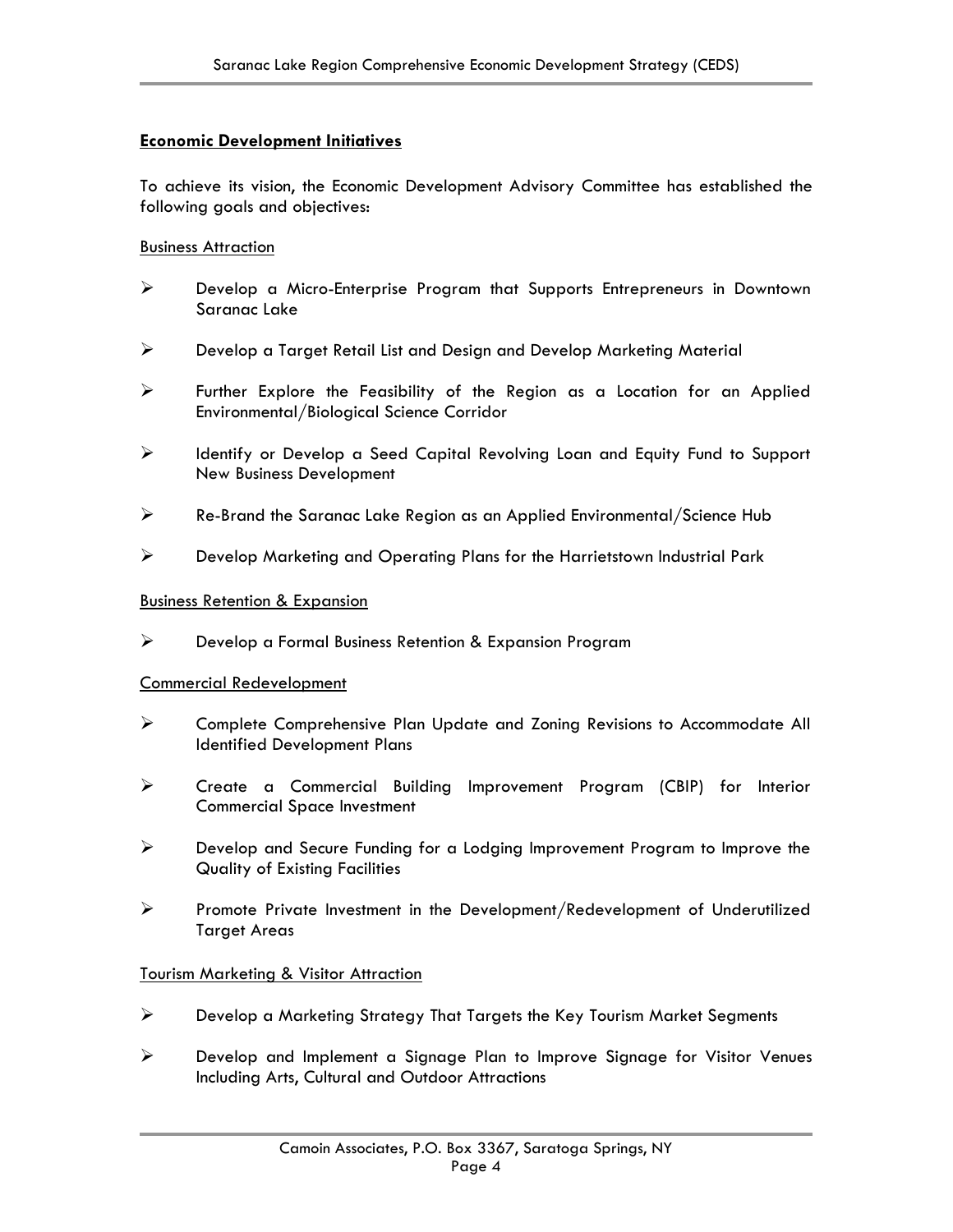- ¾ Encourage Investment in Existing Arts, Historic, Cultural and Entertainment **Attractions**
- $\triangleright$  Explore a Regional Marketing Campaign with Lake Placid and Tupper Lake

### Housing

- ¾ Promote Mixed-Use Development in Downtown Saranac Lake; Promote New Housing on Upper Floors of Commercial Properties
- ¾ Identify Vacant and Underutilized Parcels and Buildings for New Market Rate and/or Workforce Residential Housing Development
- ¾ Modify Zoning to Require Combinations of Market Rate, Workforce, and Affordable Housing in New Developments.

#### Quality of Place Improvements

- ¾ Develop a Saranac Lake Downtown Streetscape Redevelopment Plan
- ¾ Aggressively Implement the Local Waterfront Revitalization Plan (LWRP) to Improve Recreational Opportunities and the Attractiveness of the Area
- ¾ Implement State-of-the-Art Telecommunications including Open-access Broadband Network Connectivity for Voice, Video, and High-speed Broadband Services and the Development of a Downtown Wireless Network
- ¾ Develop Appropriate Property Maintenance Regulations and Code Enforcement Efforts.

#### Organizational Support for Initiatives

- ¾ Establish a Local Development Corporation (LDC), which provides a mechanism for Property Assembly, Ownership and Development
- ¾ Identify and Secure a Leader to Facilitate Development of the Environmental Research/Science Concept
- ¾ Identify and Select a Board Experienced and Networked with Private Environmental Businesses, Research, Economic Development and Government Agencies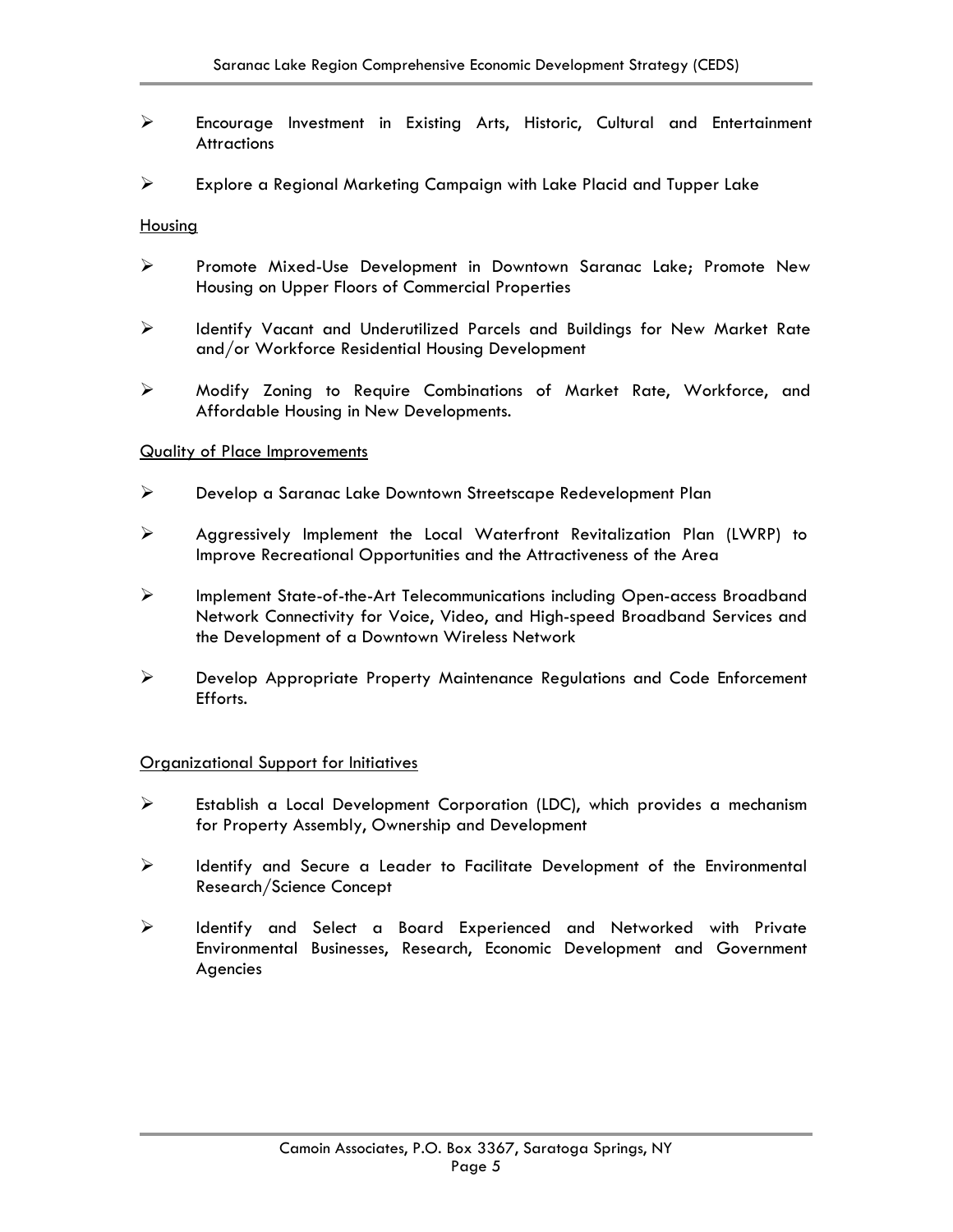### **Introduction**

Funded by a Quality Communities grant from the New York State Department of State, the Saranac Lake regional Comprehensive Economic Development Strategy was developed to address the area's needs by identifying potential opportunities for economic growth and providing a foundation for future initiatives to be completed by community leaders.

The approach to this project was based on the consultant's belief that a successful economic development strategy requires an understanding of the market conditions and demographic trends that influence the local economy. The completion of a market analysis enables communities to identify opportunities for economic growth based on such factors as the existing business mix, resident purchasing power and consumer spending patterns, and local and regional economic trends. By understanding – and capitalizing on – market opportunities, practical strategies for community revitalization can be established. The scope of work for this project therefore included research regarding demographic, economic, and market trends, the desires of area residents and visitors, and opportunities to stimulate business growth and job creation.

The development of this plan involved a wide range of public input. A summer visitor survey was distributed that received approximately 360 responses. This survey remained on-line for a subsequent data gathering period to provide further analysis by the community.

An Economic Development Advisory Committee guided the development of the strategy. Camoin Associates held meetings with the committee to discuss and refine the scope of work, present and discuss interim findings, discuss the region's strengths, opportunities, weaknesses and threats, and ultimately evaluate economic development initiatives. The committee is composed of leaders who represent a cross-section of the community. The committee will continue to play an important role by overseeing the implementation of the economic development strategy.

### **Economic Development Advisory Committee Members**

### Core Members

### Government Affiliates

- ¾ **Debbie McDonnell**: Director of Community Development, Village of Saranac Lake
- ¾ **Thomas Michael**: Mayor, Village of Saranac Lake
- ¾ **Larry Miller**: Supervisor, Town of Harrietstown

### Non-Profit Affiliates

- ¾ **Steve Erman**: Economic Advisor, Adirondack Park Agency
- ¾ **Terry Martino**: Executive Director, Adirondack North Country Association
- ¾ **Megan Murphy**: Grant Writer & Administrator, Adirondack Medical Center

### Business Affiliates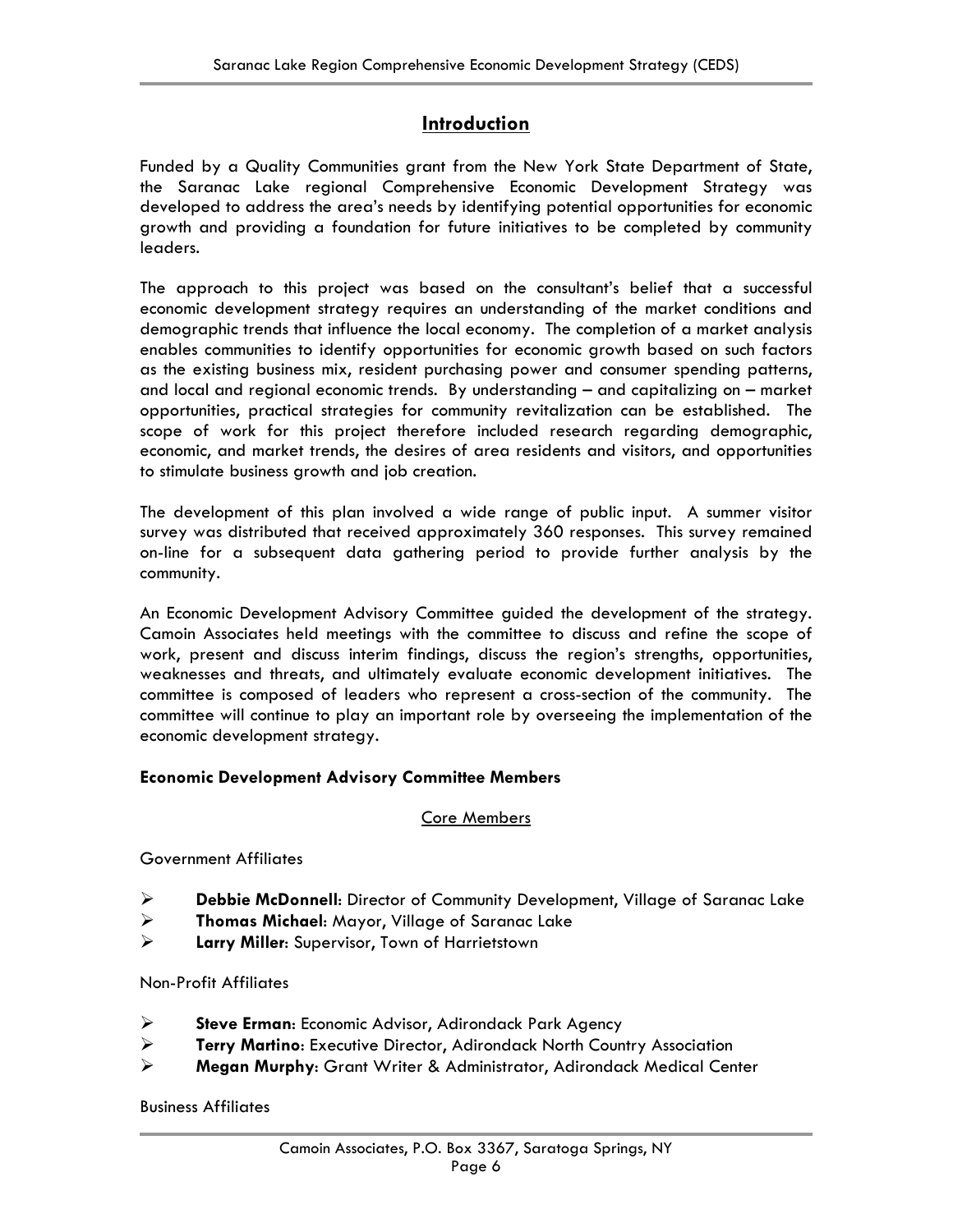- ¾ **Jack Drury**: Owner, Real World Learning
- ¾ **Al Dunham**: Owner, Trails End Cottages
- ¾ **Cathy Moore**: Publisher, Adirondack Daily Enterprise

Citizen Advisory

- ¾ **Jamie Konkoski**: Member, Save Saranac Lake Coalition
- ¾ **Web Parker**: Private affiliation
- ¾ **Keith Wells**: President, Red Carpet Team

Camoin Associates Contributing Staff

Thomas Leitz, Economic Development Specialist, conducted much of the primary research for this study, drafted the initial report and served as the project manager. Robert J. Camoin served as the Principal in Charge.

### Review Team

### Government Affiliates

- ¾ **Scott Amo**: Superintendent, Saranac Lake Central School District
- ¾ **Chuck Damp**: Councilman, Town of North Elba
- ¾ **Derek Doty**: Councilman, Town of North Elba
- ¾ **Joyce Morency**: Supervisor, Town of St. Armand

### Non-Profit Affiliates

- ¾ **Greg Hill**: Community Specialist, Adirondack North Country Association
- ¾ **Hillarie Logan-Duchene**: Director of Institutional Advancement, Paul Smith's College
- ¾ **Bruce O'Dell**: Manager, Hotel Saranac of Paul Smith's College
- ¾ **Joe Riccio**: Community Relations Specialist, Adirondack Medical Center
- ¾ **Gail Rogers Rice**: President, North Country Community College

### Business Affiliates

- ¾ **Bo Singh**: Vice-President, Adirondack Bank
- ¾ **Bryon Tuthill**: Branch Manager, Tupper Lake National Bank
- ¾ **Sylvie Nelson**: Executive Director, Saranac Lake Area Chamber of Commerce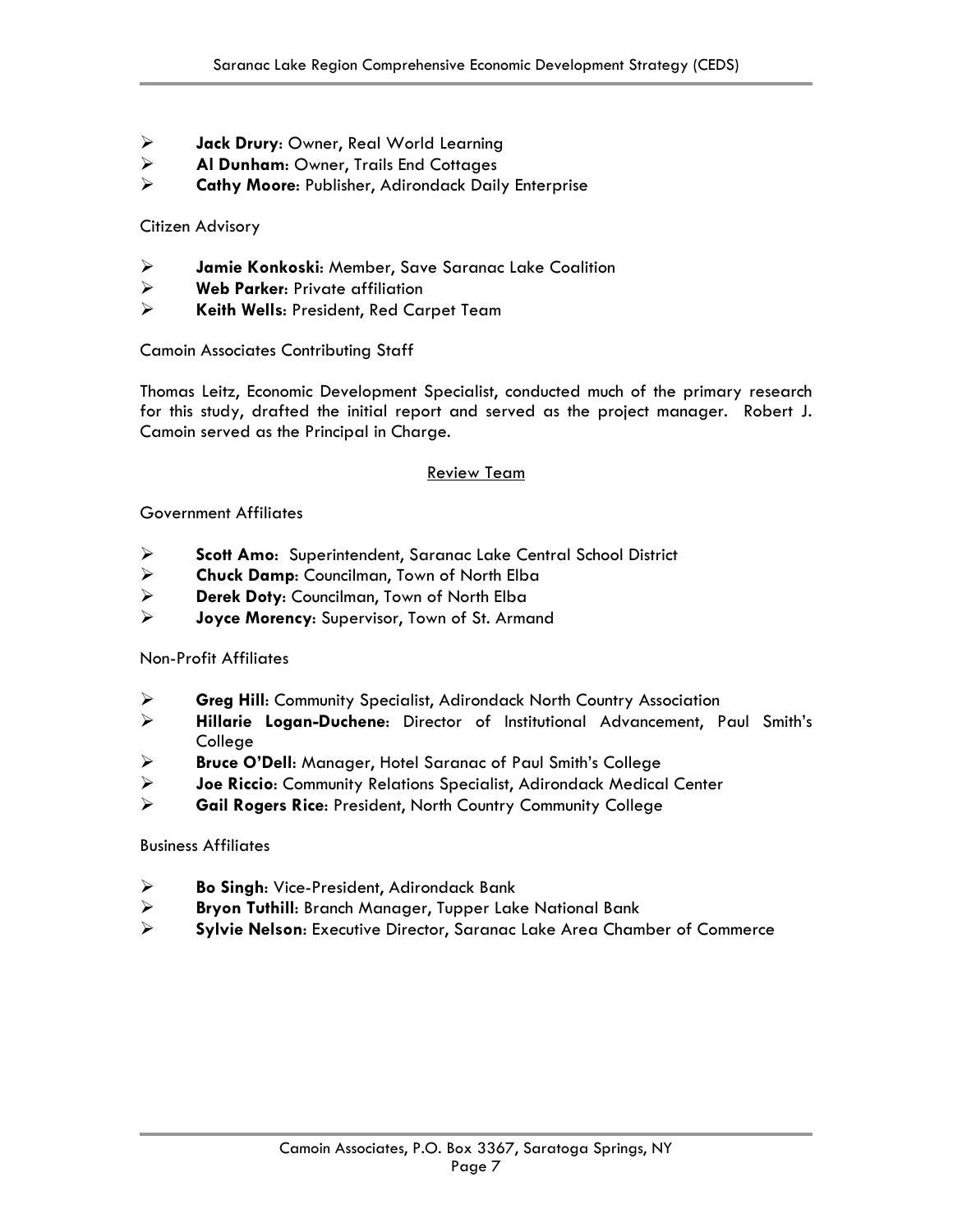### **Demographic Trends**

The Village of Saranac Lake, which is split between Franklin and Essex Counties, is located approximately 5 miles to the northwest of Lake Placid and 20 miles east of Tupper Lake. Together, the three municipalities comprise what is commonly known as the tri-lakes area. The area is located within the Adirondack State Park Preserve, which has significant economic development implications (to be discussed later).

During the course of this analysis, data will be depicted for the Saranac Lake trade area, which is intended to represent most of the retail spending captured by local businesses. It takes into account a number of factors including the location of competing shopping areas and their markets, driving distances, and natural features, such as major waterways that impact transportation access and thus influence where people shop and dine.

Some analysts rely on a definition that encompasses the geography within a certain radius of a community. However, this approach does not work well in rural areas, because it does not reflect the actual location of roadways, and population densities are often very low.

The approximate boundaries of the Saranac Lake trade area (see map at left) were drawn based on discussions with Village staff and the committee. These boundaries take into account "pull" from shopping areas in the City of Plattsburgh, as well as the areas located within a 30-minute drive of Saranac Lake, as determined by a mapping program. The trade area captures the Village of Tupper Lake, the Village of Lake Placid, and the Town of Keene Valley. Trade area data and forecasts were obtained through ESRI, a leading national provider of demographic and economic information (www.esri.com/bao).

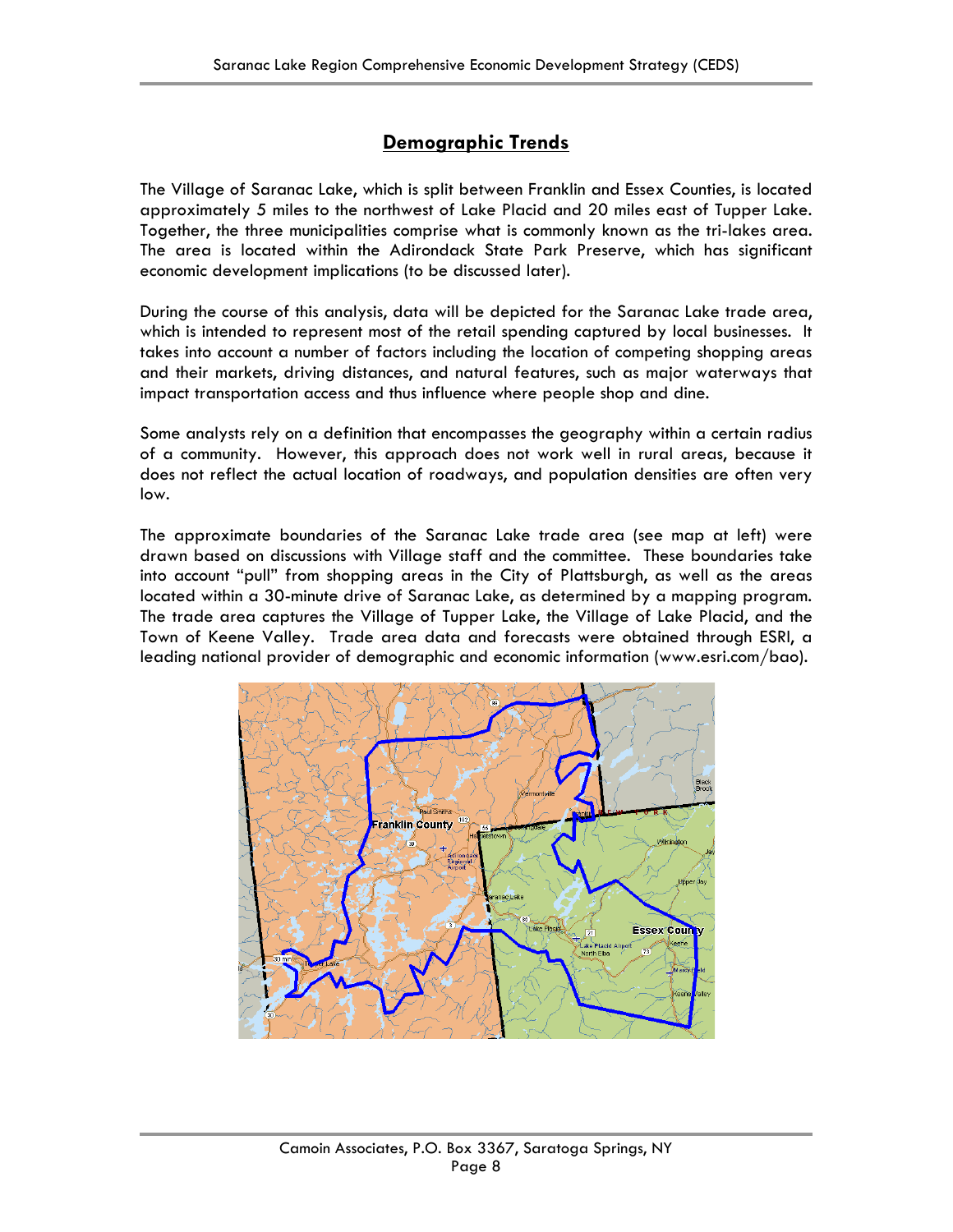### **Demographics and Consumer Spending**

Demographics are analyzed in this section because changing demographic patterns have a significant impact on housing demand and consumer spending and continually transform the retail marketplace. Ultimately, demographic trends will impact the commercial district in Saranac Lake. Understanding the demographic trends within the trade area, both currently and in the not-too-distant future, is critical to developing effective strategies for business development.

### **Historical Population Trends**

Over the long term, the Village of Saranac Lake has been losing population. In 1970, the Village's population was 6,086 individuals. However, this figure steadily declined in every decennial census to reach a low of 5,041 individuals in 2000. Since 1970, the Village has lost 17.3% of its population.

As shown in the chart above, the opposite trend has occurred in both Franklin and Essex Counties. Over the very long-term, these counties have steadily gained population since 1900. Since 1970, each county has experienced significant population growth. In comparison, the total population for New York State increased by 4.1% during this same time period. Further, those counties encompassing the North Country region (Clinton, Essex, Franklin, Hamilton, Jefferson, Lewis, and St. Lawrence Counties), experienced 13.8% population growth during this time period.

| <b>Historical Population: Saranac Lake Area</b> |                     |              |                 |  |  |
|-------------------------------------------------|---------------------|--------------|-----------------|--|--|
|                                                 | Village of          | <b>Essex</b> | <b>Franklin</b> |  |  |
| Year                                            | <b>Saranac Lake</b> | County       | County          |  |  |
| 1900                                            | N/A                 | 30,707       | 42,853          |  |  |
| 1910                                            | N/A                 | 33.458       | 45.717          |  |  |
| 1920                                            | N/A                 | 31,871       | 43,541          |  |  |
| 1930                                            | N/A                 | 33,959       | 45.694          |  |  |
| 1940                                            | N/A                 | 34,178       | 44.286          |  |  |
| 1950                                            | N/A                 | 35,086       | 44.830          |  |  |
| 1960                                            | N/A                 | 35,300       | 44,742          |  |  |
| 1970                                            | 6,086               | 34,631       | 43.931          |  |  |
| 1980                                            | 5.578               | 36,176       | 44.929          |  |  |
| 1990                                            | 5,377               | 37,152       | 46,540          |  |  |
| 2000                                            | 5.041               | 38,851       | 51,134          |  |  |
| % Change:                                       |                     |              |                 |  |  |
| 1970 - 2000                                     | $-17.2%$            | 12.2%        | 16.4%           |  |  |

### **Recent Trends**

Since 2000, population in both the Village of Saranac Lake and the trade area has been stable. Both the Village and trade area experienced very mild population declines from 2000 to 2005. However, this trend is expected to reverse in the short term.

|                     | <b>Population Trends: Saranac Lake Region</b> |                           |        |          |
|---------------------|-----------------------------------------------|---------------------------|--------|----------|
|                     | $p$ opullation withsinafac $n$ klin           |                           | Essex  | Franklin |
| Population          | Cosamanac Lagitso                             | <b>Tradeclined</b>        | County | County   |
| 2000                | $di$ cht $f\sqrt{6}$ <sup>041</sup> from      | 286186<br>$t_{\Omega}$    | 38,851 | 51,083   |
| 2005 (Est.)         | $h_0$ $r^{4,970}$                             | 22,117                    | 39,868 | 50,149   |
| 2010 (Forecast)     | 5.036                                         | пте<br>22.378             | 40,489 | 50,593   |
| Growth: 2000 - 2005 | γπιαge <sub>4%</sub> and                      | Trade <sub>49</sub> grea, | 2.6%   | $-1.8%$  |
| Growth: 2005 - 2010 | this<br>triesnol<br>IS                        | expected<br>tol           | 1.6%   | 0.9%     |
| Growth: 2000 - 2010 | <u>nleverse!%In contrast%%ssexl</u>           |                           | 4.2%   | $-1.0%$  |

C88Mf<sup>yes</sup>experienced mild Source: ESRI, Camoin Associates

population growth from 2000 to 2005, and the County's population is expected to increase a further 1.6% from 2005 to 2010.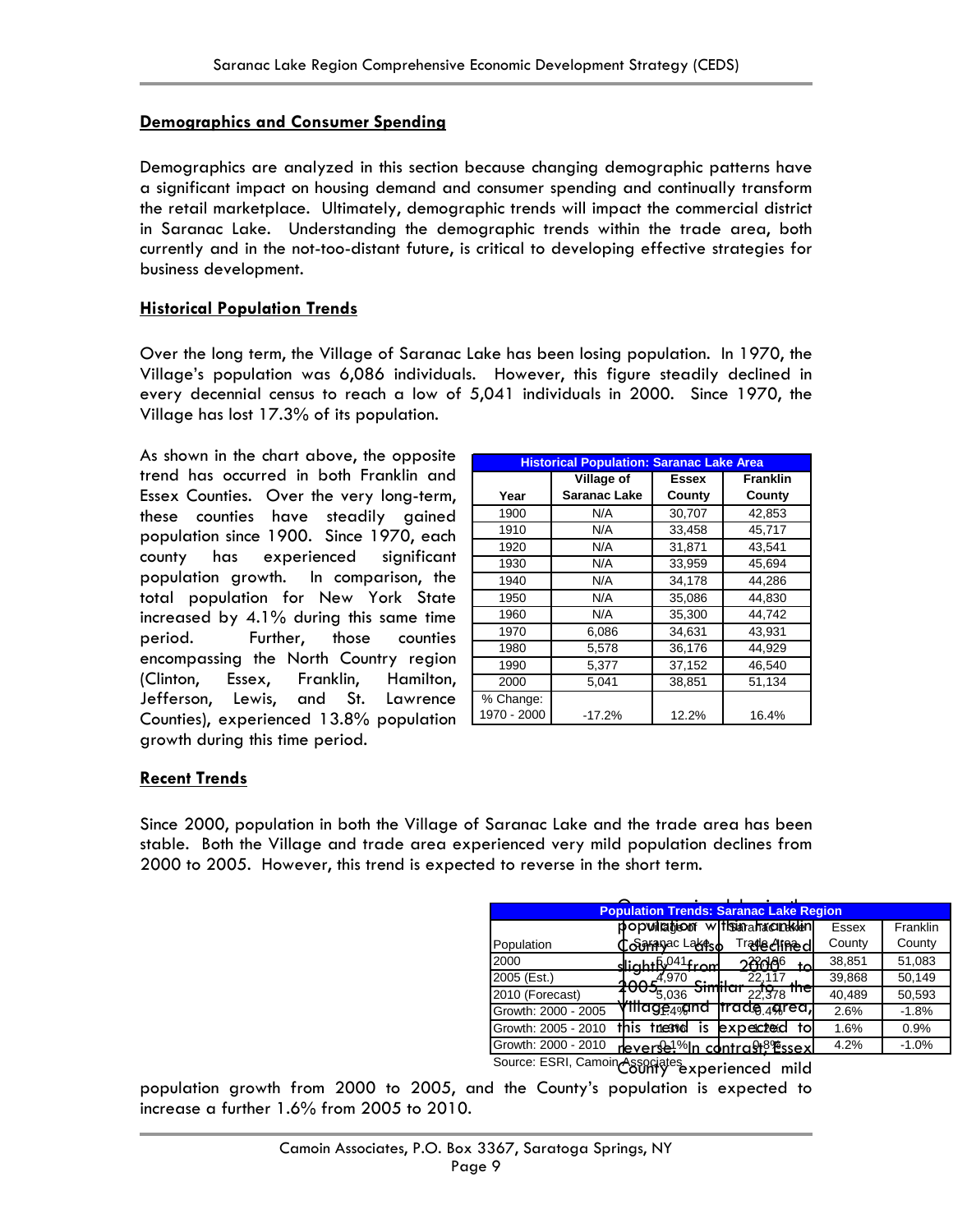Similar to many communities in the Adirondacks, the Saranac Lake trade area has a significant number of seasonal residents. As of 2005, the trade area had an estimated 11,944 housing units. Approximately 20% of these housing units are seasonal residences. Although statistics are not available, CA estimates these seasonal homes currently represent a further 6,272 individuals. By 2010, this figure is forecast to increase by 0.9%, to 6,327 individuals. It is important to note that these residents are not captured in the trade area population statistics cited above.

It is believed that many seasonal property owners do not live within the greater "North Country" region and have above-average income levels. Some of these property owners may become year-round residents as they reach the age of retirement. Studies suggest that seasonal residents tend to spend *more* on fine dining, specialty retailing, and entertainment than permanent residents (because they have more discretionary income), but considerably *less* on special events and tourist attractions than overnight visitors. Seasonal residents also represent a potential target market for participation in recreational activities. These individuals will be discussed in more detail when the consumer spending data is presented.

### **Household Age**

| <b>Household Age: Saranac Lake Trade Area</b> |       |       |       |                        |  |  |
|-----------------------------------------------|-------|-------|-------|------------------------|--|--|
| <b>Age Cohort</b>                             | 2000  | 2005  | 2010  | Change:<br>2000 - 2010 |  |  |
| Under 25                                      | 489   | 533   | 494   | 5                      |  |  |
| $25 - 34$                                     | 1,256 | 1,152 | 1,224 | $-32$                  |  |  |
| $35 - 44$                                     | 1,861 | 1,583 | 1,350 | $-511$                 |  |  |
| $45 - 54$                                     | 1,771 | 1,949 | 1,945 | 174                    |  |  |
| $55 - 64$                                     | 983   | 1,266 | 1,637 | 654                    |  |  |
| $65 - 74$                                     | 998   | 934   | 938   | -60                    |  |  |
| 75 and over                                   | 1,052 | 1,121 | 1,154 | 102                    |  |  |
| <b>All Households</b>                         | 8,410 | 8,538 | 8,742 | 332                    |  |  |

Source: U.S. Census Bureau, ESRI, and Camoin Associates.

The chart above shows trends in the age distribution of households in the Saranac Lake trade area. Currently, households between the age of 35-44 and 45-54 comprise the largest age cohorts. The 45-54 year age cohort is particularly important, because a typical household headed by a person aged 45-54 spends more, on average, than other households. Further, households headed by individuals between the ages of 35 and 54 spend more than *all other* households combined.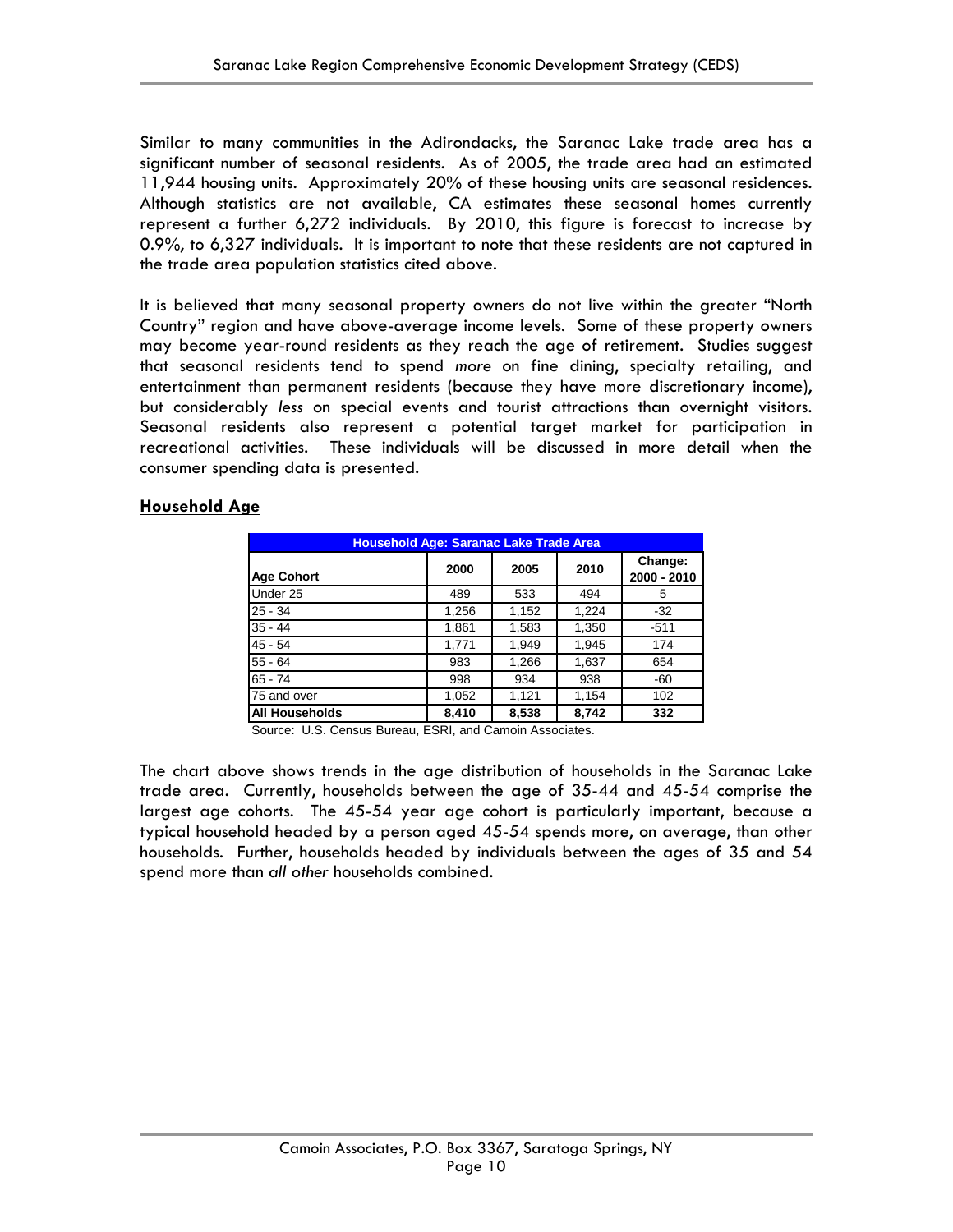

The chart to the above shows the changes in household age for the trade area. Since year 2000, households have become increasingly concentrated in the 55-64 year age group. While the important 45-54 year age group experienced growth from 2000 – 2005, ESRI predicts that this age group will remain stable until 2010. Further, the 35-44 year age group is expected to decline. The implications of this will be discussed further in the retail market section of this report.

### **Household Income**

Household incomes for individuals living within the Village of Saranac Lake have consistently lagged behind median household incomes for the trade area and both Essex and Franklin counties. Although median household incomes grew significantly faster within the Village than the comparison regions from 2000 to 2005, ESRI forecasts that this trend will not continue between 2005 and 2010. The trade area median household income is similar to income levels in the North Country overall, where the 2000 median household income was \$33,937.

| <b>Median Household Income: Saranac Lake region</b> |            |          |                        |                           |  |  |
|-----------------------------------------------------|------------|----------|------------------------|---------------------------|--|--|
| Year                                                | Trade area | Village  | <b>Essex</b><br>County | <b>Franklin</b><br>County |  |  |
| 2000                                                | \$34,617   | \$29,665 | \$34,814               | \$31,531                  |  |  |
| 2005                                                | \$38,993   | \$35,381 | \$39,297               | \$35,858                  |  |  |
| 2010                                                | \$43,733   | \$39,253 | \$43,793               | \$39,833                  |  |  |
| % Change:<br>2000-2005                              | 12.6%      | 19.3%    | 12.9%                  | 13.7%                     |  |  |
| % Change:<br>2005-2010                              | 12.2%      | 10.9%    | 11.4%                  | 11.1%                     |  |  |

Source: U.S. Census Bureau, ESRI, and Camoin Associates.

In comparison to New York State (NYS), household incomes in the Saranac Lake region are significantly lower. For NYS, the estimated 2005 median household income was \$49,207 – this figure is 39.1% higher than the estimate for the Village of Saranac Lake and 26.2% higher than the trade area estimate. However, median household incomes are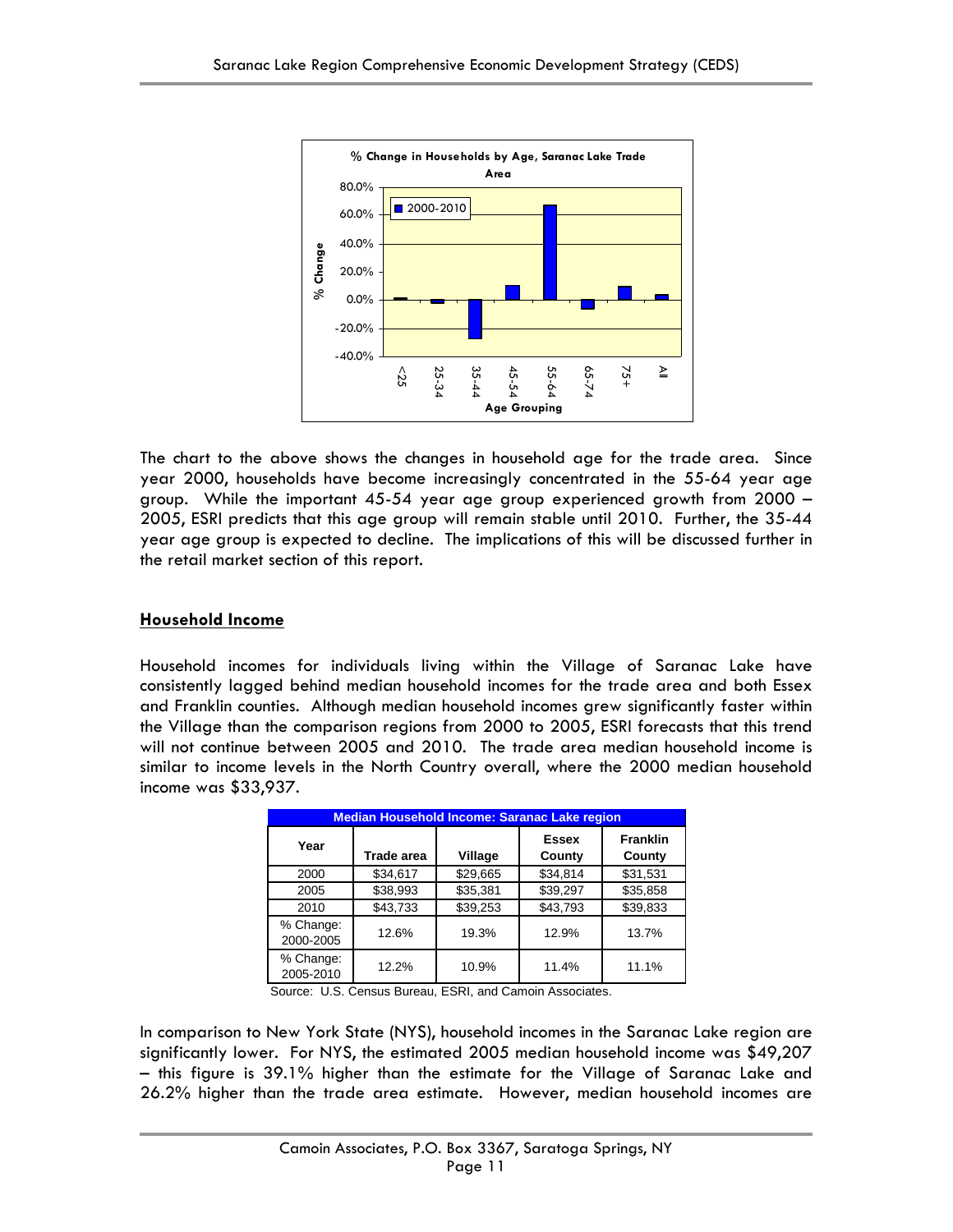forecast to grow 11.6% from 2005-2010 within NYS, similar to income growth levels forecast for the Saranac Lake region.

The graphic above shows trends in the numbers of households by income levels. The prevailing trends that occurred from 2000 – 2005 are forecast to continue in the future. Overall, households are becoming increasingly less concentrated within the lower income brackets, while becoming significantly more concentrated within the highest income bracket. From 2000 to 2010, the number of households earning over \$100,000 per year is forecast to increase by 144%. ESRI also forecasts robust growth  $-44.1\%$  from 2000 to



2010 - in the number of households earning \$50,000 per year or more. During this same time period, the number of households earning less than \$50,000 is forecast to decline by 13.9%. Information on wages will be presented in the economic and labor market overview. Based on this information, it is clear that the growth in household income is largely due to migration, as opposed to wage growth.

### **Conclusions**

- $\triangleright$  After many years of decline, the population within the Village of Saranac Lake is forecast to stabilize at approximately 5,000 individuals. The trade area population is also forecast to remain stable.
- $\triangleright$  Income levels within the Village, trade area, and both Franklin and Essex Counties remain significantly lower than NYS average income levels. However, forecasted income growth is on par with statewide averages.
- $\triangleright$  The Village and trade area populations are increasingly becoming concentrated in higher income brackets. Although data are not available, it is believed that this trend is related to high income seasonal residents retiring in the region (and thus becoming permanent residents). As such, the growth in the number of high income individuals is likely the result of migration, rather than wage increases for permanent (working) residents.
- $\triangleright$  Although the region has experienced an increase in higher income individuals and this trend is forecast to continue until 2010 – the trends with respect to population age cohorts are not favorable with respect to consumer demand. The critical 35-44 and 45-54 year age cohorts, taken together, declined from 2000 to 2005. This trend is forecast to continue through 2010.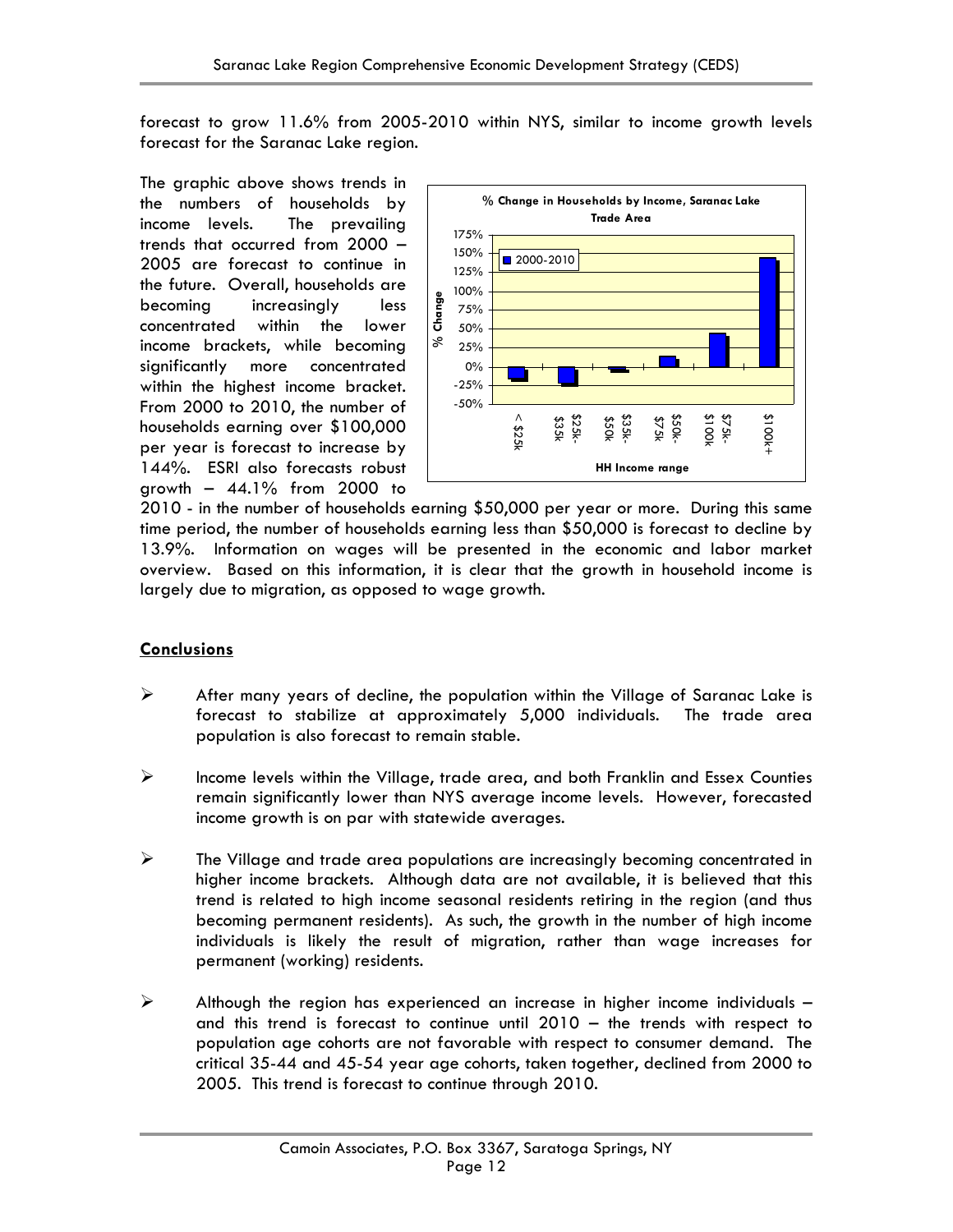- $\triangleright$  There has been robust population growth in the 55-64 year age group. However, these individuals tend to spend significantly less on consumer goods than the 35-44 and 45-54 year age groups – who spend more than all other age groups combined. These trends will be re-examined as a part of the sales leakage analysis.
- ¾ Overall, demographic trends in terms of population, income and age are favorable with respect to consumer demand. This will be discussed in detail in the retail market analysis.
- $\triangleright$  The population in the 35-44 year age group declined from 2000 to 2005, this age cohort is expected to decline further by 2010. This loss of younger adults, at a time when the baby boom generation is beginning to reach retirement age, will impact the availability of local labor. The likely reason for this trend is the lack of job opportunities for individuals seeking career advancement and higher incomes.
- $\triangleright$  According to the demographic information, the region will experience a decline in middle-class households. This may be the result of a lack of adequate middleclass housing. This economic trend will be examined and presented later. However, housing prices in the region have increased substantially in recent years – largely due to increased demand from 2nd homeowners.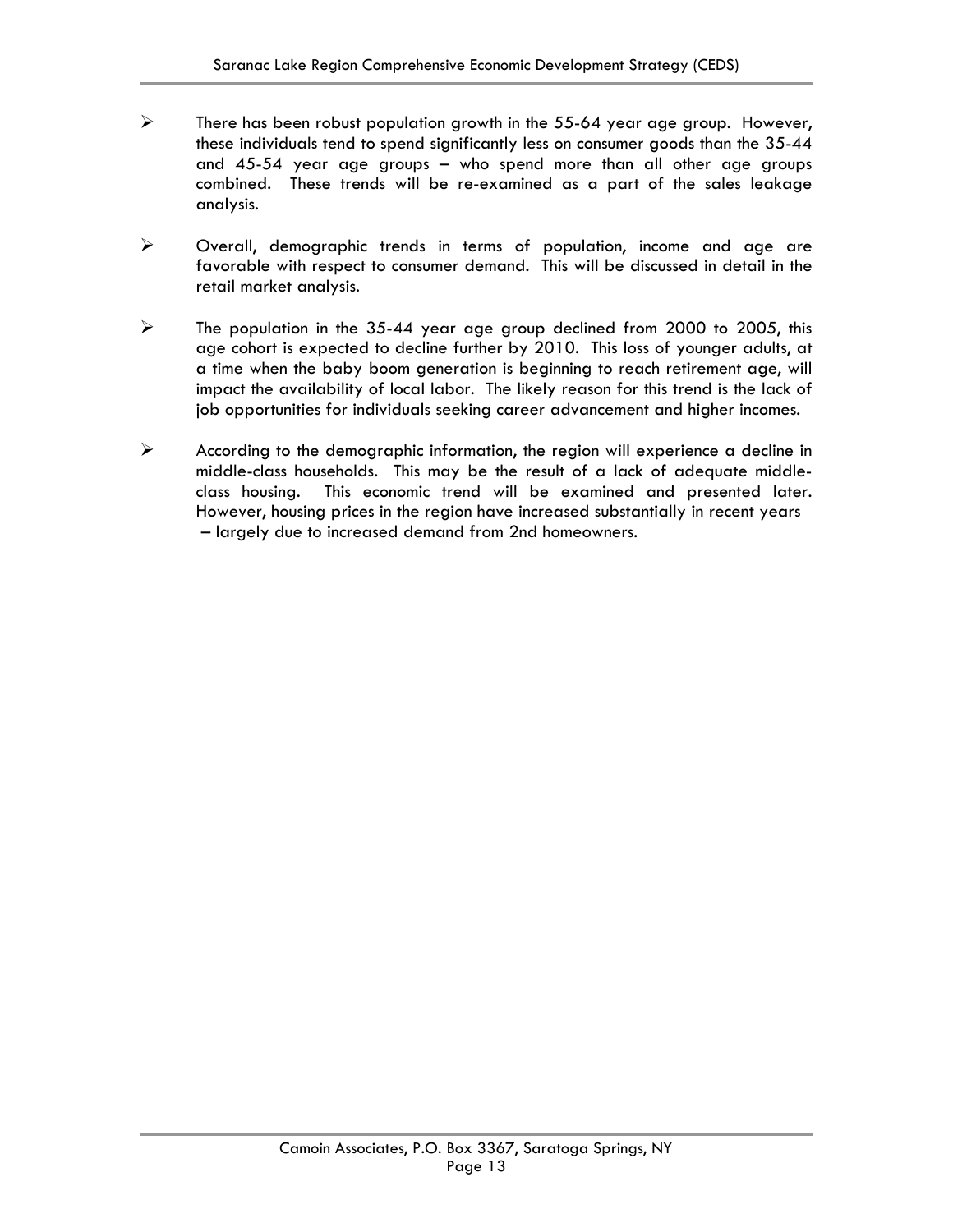

### **Economic and Labor Force Trends**

As shown in the figure to the above, unemployment trends have averaged 6.3% in Franklin County and 5.2% in Essex County since 2000. In comparison, unemployment in the North Country has averaged 6.1% while NYS unemployment has averaged 5.4% during this period. However, both Counties, as well as the North Country region<sup>1</sup>, suffer from high seasonal unemployment. While NYS does experience this trend, the overall impact on employment levels is fairly minor.

In total, the size of the employed labor force is approximately 14,900 in Essex County and 19,100 individuals in Franklin County. Given typical unemployment rates, the two Counties have approximately 1,700 unemployed individuals during the summer months, but roughly double that amount during the winter. Similarly, CA estimates the trade area has 400 unemployed individuals during the summer season, and 800 during the winter months when unemployment rates peak.

The proposed Big Tupper project, which includes re-opening of the Big Tupper Ski Area and the construction of several hundred residential units, is a regionally significant project that could have a marked impact on winter unemployment. For instance, if this project were to result in 200 new jobs during the winter, unemployment rates in both Franklin and Essex County could decline by 0.5%.

The small size of the labor force impacts the ability of the region to attract medium sized and larger businesses. However, based on surveys of local experts and employers, there is an available labor pool of well educated, yet underemployed individuals. These individuals are a potential resource for small businesses expanding or locating in the region.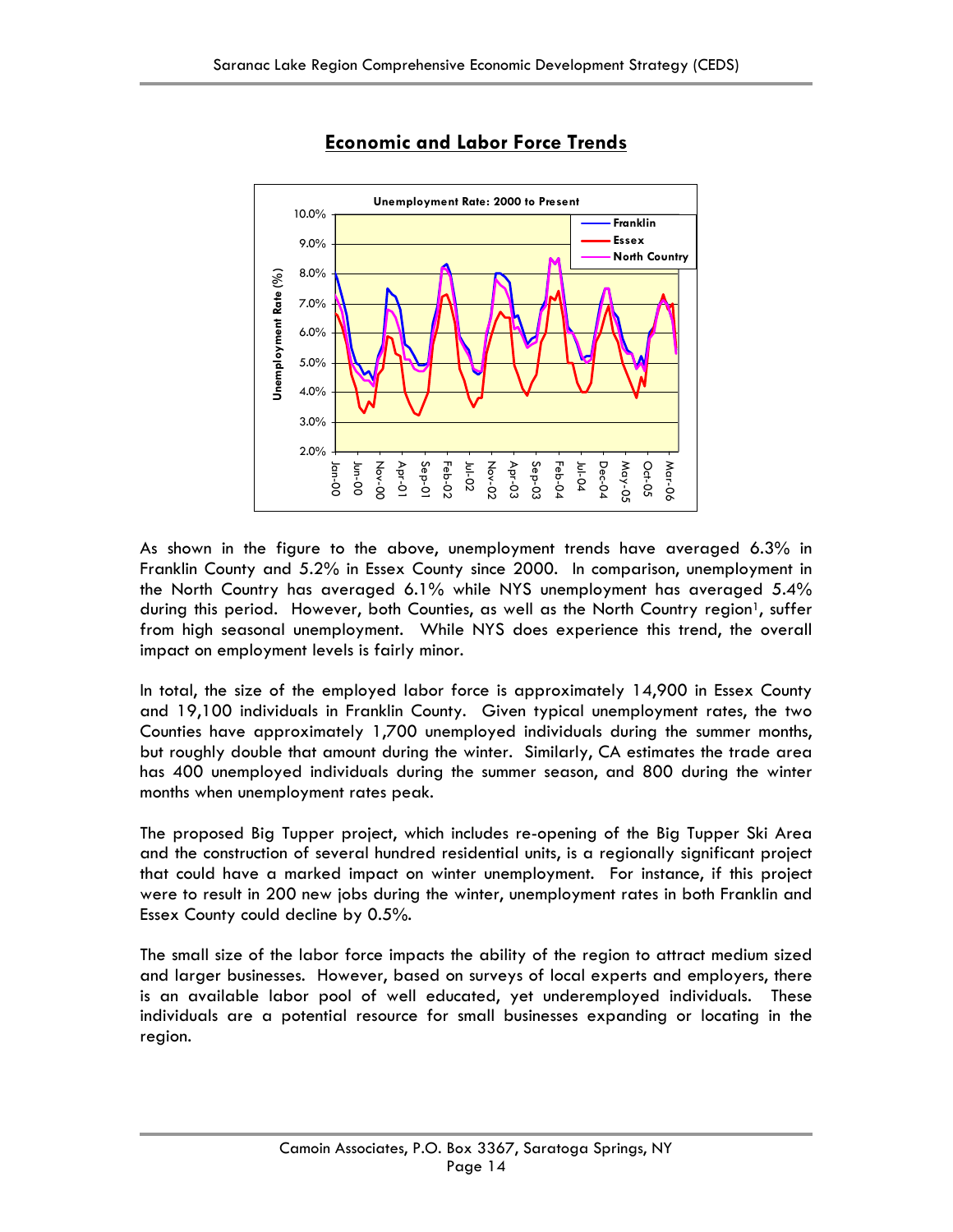| <b>Major Changes in Employment by Industry, Franklin County</b> |        |                         |        |                   |  |  |
|-----------------------------------------------------------------|--------|-------------------------|--------|-------------------|--|--|
| <b>Industries with Employment Gains</b>                         |        |                         |        |                   |  |  |
|                                                                 |        | <b>Total Employment</b> |        | Change, 2000-2005 |  |  |
| Industry                                                        | 2000   | 2005                    | Number | ℅                 |  |  |
| Local Government*                                               | 3.057  | 4,262                   | 1,205  | 39.4%             |  |  |
| <b>Health Care and Social Assistance</b>                        | 2,786  | 3,106                   | 320    | 11.5%             |  |  |
| Professional and Technical Services                             | 328    | 387                     | 59     | 18.0%             |  |  |
| <b>Educational Services</b>                                     | 314    | 368                     | 54     | 17.2%             |  |  |
| Real Estate and Rental and Leasing                              | 137    | 184                     | 47     | 34.3%             |  |  |
| <b>Industries with Employment Losses</b>                        |        |                         |        |                   |  |  |
| Arts, Entertainment, and Recreation*                            | 693    | 153                     | (540)  | $-77.9%$          |  |  |
| Manufacturing                                                   | 1,027  | 570                     | (457)  | -44.5%            |  |  |
| <b>Other Services</b>                                           | 831    | 680                     | (151)  | $-18.2%$          |  |  |
| <b>State Government</b>                                         | 3,670  | 3,530                   | (140)  | $-3.8%$           |  |  |
| Information                                                     | 217    | 160                     | (57)   | $-26.3%$          |  |  |
| <b>Total, All Industries</b>                                    | 17,946 | 17,945                  | (1)    | $0.0\%$           |  |  |

### **Employment and Wages by Major Industry Division**

\*Includes a reclassification of roughly 500 jobs associated with the Mohawk-Akwesasne tribe into Local Government

### **Franklin County**

The following data was obtained from the Bureau of Labor Statistics (BLS). The BLS, in conjunction with the state, gathers proprietary company data on employment and wages and aggregates this data by ownership and industry. This data is published in the Quarterly Census of Employment and Wages (QCEW). Please note that the data is based on place of work, not place of residence. For example, an individual who lives in Franklin County but works in Essex would be included in the Essex County data.

The table on the previous page provides a summary of industries experiencing major changes in employment from 2000 to 2005 (for a complete listing, see the appendix at the end of this report). As the table illustrates, the retail trade and health care and social assistance "industries" were the largest private sector employers in the region in both years. However, a number of key industries lost employment, including manufacturing and arts, entertainment, and recreation.

It is important to note the overall size of the professional and technical services category. These sectors are typically underrepresented in rural areas similar to Saranac Lake, and typically offer excellent wage and benefit packages to employees. Due to this, encouraging the growth of these business types is important for the overall economic health of the region.

On a net basis, Franklin County lost a total of 1,106 private sector jobs from 2000 to 2005. Unfortunately, the data is skewed because individuals employed by the Mohawk-Akwesasne Tribe were reclassified into Local Government as of 2004. Further, because information for individual employers is confidential, it is not possible to adjust the data to account for this change. However, based on a review of data for the years 2003 and 2004, the reclassification appears to have been from the Arts, Entertainment, and Recreation category.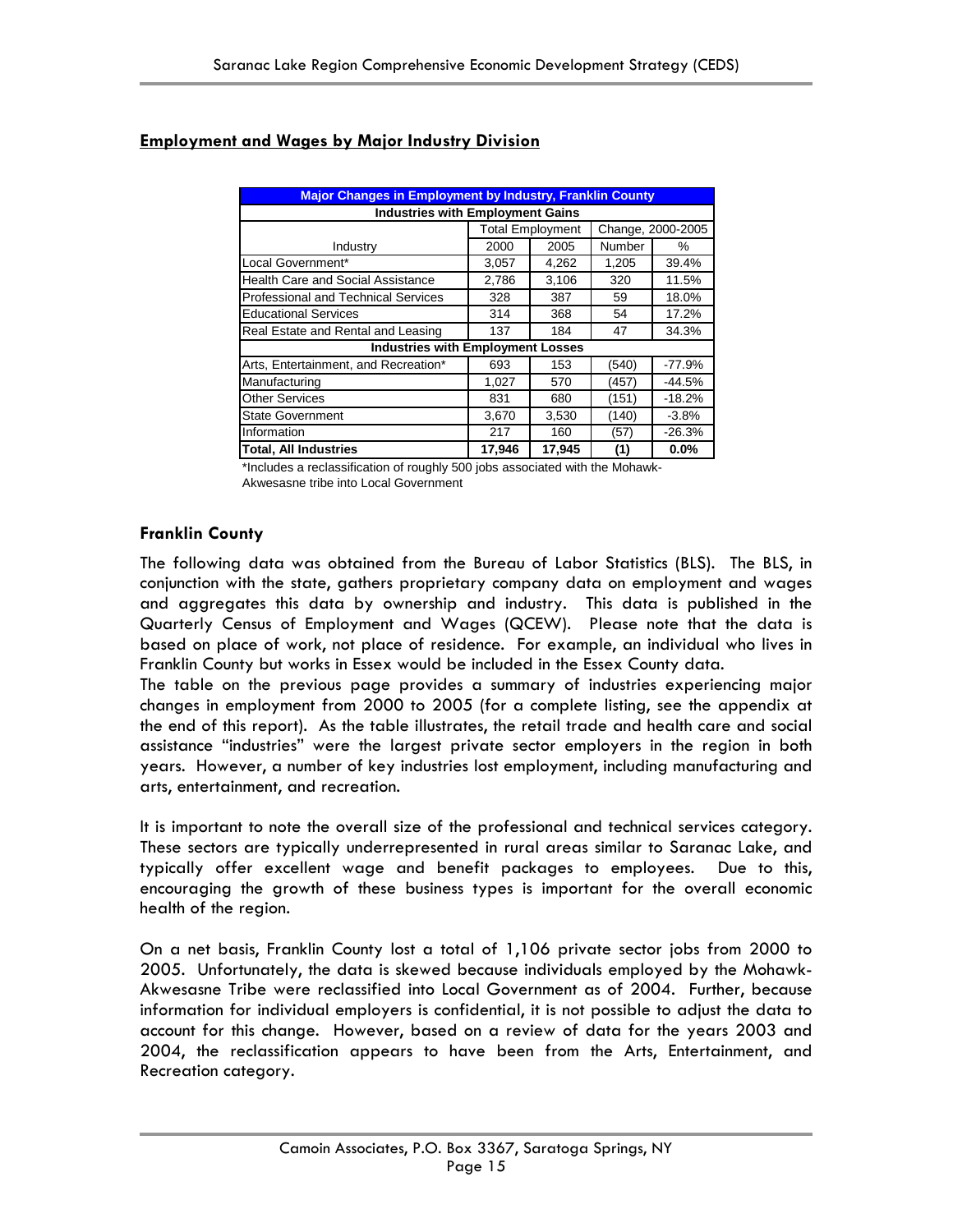| <b>Changes in Wages by Industry, Franklin County</b>    |                                         |               |            |                   |  |  |  |
|---------------------------------------------------------|-----------------------------------------|---------------|------------|-------------------|--|--|--|
|                                                         | <b>Industries with Real Wage Growth</b> |               |            |                   |  |  |  |
|                                                         |                                         | Average Wages |            | Change, 2000-2005 |  |  |  |
| Industry                                                | 2000*                                   | 2005          | Number     | ℅                 |  |  |  |
| Transportation and Warehousing                          | \$31,054                                | \$37,739      | \$6,685    | 21.5%             |  |  |  |
| Real Estate and Rental and Leasing                      | \$17,651                                | \$20,719      | \$3,068    | 17.4%             |  |  |  |
| Wholesale Trade                                         | \$27,275                                | \$31,316      | \$4,041    | 14.8%             |  |  |  |
| <b>Health Care and Social Assistance</b>                | \$27,173                                | \$30,843      | \$3,670    | 13.5%             |  |  |  |
| Information                                             | \$34,857                                | \$38,221      | \$3,364    | 9.7%              |  |  |  |
| Industries with Real Wage Declines (and minimal growth) |                                         |               |            |                   |  |  |  |
| Arts, Entertainment, and Recreation                     | \$21,608                                | \$14,792      | (\$6, 816) | $-31.5%$          |  |  |  |
| <b>Local Government</b>                                 | \$31,963                                | \$30,527      | (\$1,436)  | $-4.5%$           |  |  |  |
| <b>Other Services</b>                                   | \$23,404                                | \$22,954      | (\$450)    | $-1.9%$           |  |  |  |
| Manufacturing                                           | \$27,161                                | \$26,882      | (\$279)    | $-1.0\%$          |  |  |  |
| Professional and Technical Services                     | \$38,100                                | \$38,236      | \$136      | 0.4%              |  |  |  |
| <b>Total, All Industries</b>                            | \$29,508                                | \$30,814      | \$1,306    | 4.4%              |  |  |  |

\*Inflation adjusted to year 2005 dollars.

In terms of wages (all wage data is inflation adjusted to 2005 dollars), most industries experienced wage growth relative to inflation. In particular, wholesale trade; transportation and warehousing; real estate and rental and leasing, and health care and social assistance wages grew significantly faster than inflation. Although wages in the arts, entertainment, and recreation industry declined significantly, this may be due to the reclassification, as noted above. On average, real wages (i.e. inflation adjusted) in the County grew by 4.4% from 2000 to 2005.

### **Essex County**

Since 2000, Essex County has experienced an overall loss of jobs. Additionally, the County experienced a significant net loss of private sector jobs, and an increase in government jobs. A small number of industry sectors (accommodation and food services, other services) were responsible for most of the private sector job loss.

| <b>Major Changes in Employment by Industry, Essex County</b> |        |        |        |          |  |  |
|--------------------------------------------------------------|--------|--------|--------|----------|--|--|
| <b>Industries with Employment Gains</b>                      |        |        |        |          |  |  |
| Total<br>Change, 2000-                                       |        |        |        |          |  |  |
| Industry                                                     | 2000   | 2005   | Number | %        |  |  |
| <b>Local Government</b>                                      | 2,458  | 2,706  | 248    | 10.1%    |  |  |
| Construction                                                 | 647    | 823    | 176    | 27.2%    |  |  |
| Health Care and Social Assistance                            | 1,647  | 1,776  | 129    | 7.8%     |  |  |
| Management of Companies and Enterprises                      | 0      | 109    | 109    | N/A      |  |  |
| <b>State Government</b>                                      | 1,444  | 1,522  | 78     | 5.4%     |  |  |
| <b>Industries with Employment Losses</b>                     |        |        |        |          |  |  |
| <b>Other Services</b>                                        | 1,026  | 486    | (540)  | $-52.6%$ |  |  |
| <b>Accommodation and Food Services</b>                       | 2,466  | 2,251  | (215)  | $-8.7%$  |  |  |
| Manufacturing                                                | 1,157  | 1,108  | (49)   | $-4.2%$  |  |  |
| Real Estate and Rental and Leasing                           | 142    | 97     | (45)   | $-31.7%$ |  |  |
| <b>Wholesale Trade</b>                                       | 130    | 87     | (43)   | $-33.1%$ |  |  |
| <b>Total, All Industries</b>                                 | 15,410 | 15,129 | (281)  | -1.8%    |  |  |

One notable difference between Franklin and Essex Counties is related to manufacturing employment: while Franklin County lost nearly 50% of its manufacturing jobs, manufacturing employment within Essex County was relatively stable. The table to the left provides a summary of those industries undergoing the greatest changes in total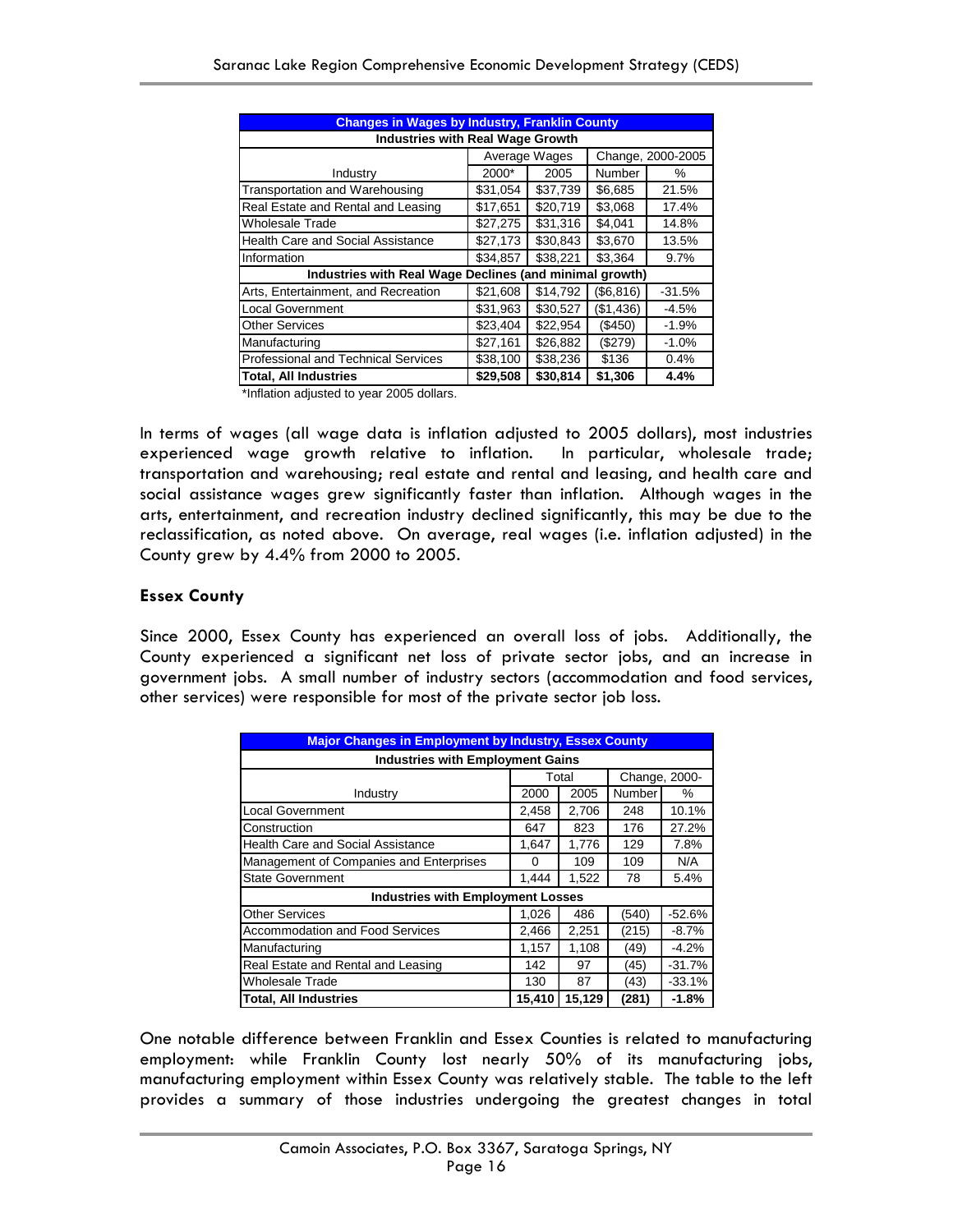employment.

| <b>Changes in Wages by Industry, Essex County</b>                       |          |                |                   |          |  |  |  |
|-------------------------------------------------------------------------|----------|----------------|-------------------|----------|--|--|--|
| <b>Industries with Real Wage Growth</b>                                 |          |                |                   |          |  |  |  |
|                                                                         |          | Averages Wages | Change, 2000-2005 |          |  |  |  |
| Industry                                                                | 2000*    | 2005           | Number            | $\%$     |  |  |  |
| Real Estate and Rental and Leasing                                      | \$13,870 | \$19.517       | \$5,647           | 40.7%    |  |  |  |
| <b>Federal Government</b>                                               | \$47,861 | \$52,632       | \$4,771           | 10.0%    |  |  |  |
| <b>Professional and Technical Services</b>                              | \$28,573 | \$32,502       | \$3,929           | 13.8%    |  |  |  |
| Finance and Insurance                                                   | \$31,713 | \$34,472       | \$2,759           | 8.7%     |  |  |  |
| <b>Health Care and Social Assistance</b>                                | \$24,453 | \$26,614       | \$2,161           | 8.8%     |  |  |  |
| Industries with Real Wage Declines (and minimal growth)                 |          |                |                   |          |  |  |  |
| <b>Wholesale Trade</b>                                                  | \$40.022 | \$28.183       | (\$11,839)        | $-29.6%$ |  |  |  |
| <b>Truck Transportation</b>                                             | \$27,458 | \$21,685       | (\$5,773)         | $-21.0%$ |  |  |  |
| Transportation and Warehousing                                          | \$24,223 | \$21,207       | (\$3,016)         | $-12.5%$ |  |  |  |
| Construction                                                            | \$34,711 | \$33,231       | (\$1,480)         | $-4.3%$  |  |  |  |
| Mining                                                                  | \$42,668 | \$41,834       | (\$834)           | $-2.0%$  |  |  |  |
| \$29,232<br>\$27,925<br><b>Total, All Industries</b><br>\$1,307<br>4.7% |          |                |                   |          |  |  |  |

\*Inflation adjusted to year 2005 dollars.

On average, wages in Essex County grew by 4.7% from 2000 to 2005. However, several traditional "blue collar" industries within the County experienced significant real wage declines. Most of these industry types also experienced job losses, signaling the overall decline of these industries within the North Country.

### **NonEmployers**

A nonemployer business is defined as a business that has no paid employees, has annual business receipts of \$1,000 or more (\$1 or more in the construction industries), and is subject to federal income taxes. Most nonemployers are self-employed individuals operating very small, unincorporated businesses (sole proprietorships and partnerships) that may or may not be the owner's principal source of income. Nationally, nonemployers account for nearly three-quarters of all businesses. Statistics on nonemployers have been available since 1997, but sub-County level statistics are not available.

Since 1997, the number of nonemployers and their accompanying receipts has increased substantially in both Counties. Essex County, in particular, has experienced robust growth in nonemployer receipts. As of 2003, both Counties had a total of 5,292 nonemployers with receipts of nearly \$180 million.

| <b>Growth in NonEmployer Businesses: 1997 - 2003</b> |                        |           |                     |           |  |
|------------------------------------------------------|------------------------|-----------|---------------------|-----------|--|
|                                                      | <b>Franklin County</b> |           | <b>Essex County</b> |           |  |
|                                                      |                        | Receipts  |                     | Receipts  |  |
| Year                                                 | Establishments         | (\$1,000) | Establishments      | (\$1,000) |  |
| 1997                                                 | 2,286                  | \$75,783  | 2,378               | \$67,730  |  |
| 1999                                                 | 2,295                  | \$73,990  | 2,448               | \$75,539  |  |
| 2001                                                 | 2,362                  | \$76,399  | 2,598               | \$81,552  |  |
| 2003                                                 | 2,621                  | \$85,715  | 2,671               | \$93,222  |  |
| Growth:                                              |                        |           |                     |           |  |
| 1997 - 2003                                          | 14.7%                  | 13.1%     | 12.3%               | 37.6%     |  |

In terms of individual industries, the largest share of nonemployers were in construction, a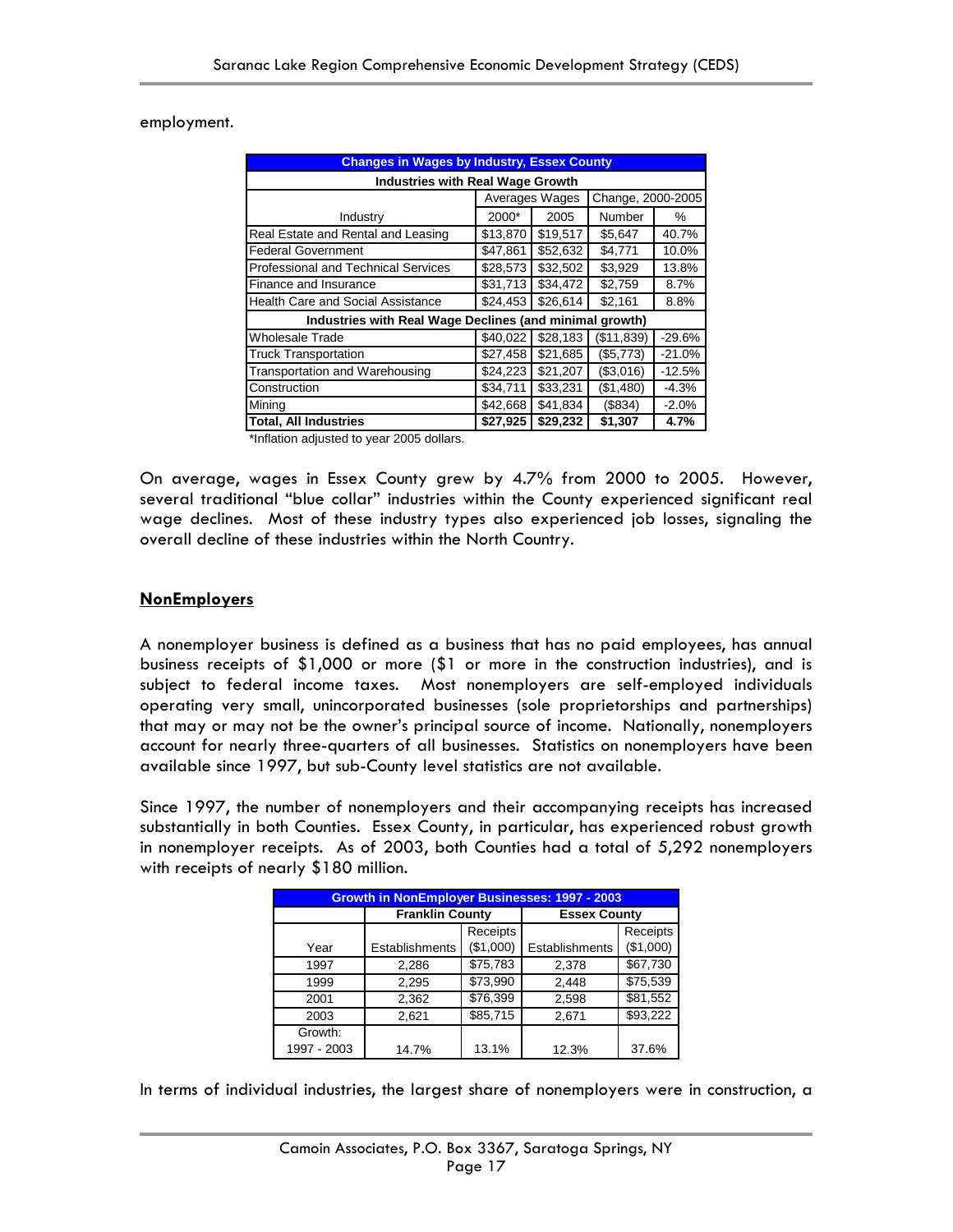category referred to as "other services" (establishments engaged in such activities as equipment repair, automotive repair and maintenance, and personal care services), and retail trade.

In 2003, the latest year that data is available, the number of nonemployers in each County actually outnumbered those businesses with paid employees. The Quarterly Census of Employment and Wages Program reports a total of 1,189 private sector establishments in Essex County in 2003, and 1,056 in Franklin County. In comparison, each County had approximately 2,600 nonemployers in 2003.

### **The Tourism Sector**

Empire State Development has developed a working definition of travel and tourism that encompasses the following industry classifications:

- $\triangleright$  Accommodations Hotels, motels, bed-and-breakfast inns, RV parks and campgrounds, rooming houses.
- $\triangleright$  Culture, Recreation and Amusements Theaters, performing arts companies (music, dance, theater), racetracks, museums, historical sites, zoos and botanical gardens, amusement and theme parks, casinos, skiing facilities, golf courses, marinas, bowling centers.
- $\triangleright$  Food Services Full-service and limited service restaurants, cafeterias, snack bars, food service contractors, caterers, drinking places.
- $\triangleright$  Passenger Transportation Passenger air transportation, taxi services, charter buses, scenic and sightseeing transportation, passenger car rental, travel agencies, tour operators, convention and visitor bureaus.
- $\triangleright$  Travel Retail Recreational vehicle and boat dealers, gasoline stations, sporting goods stores, and gift, novelty, and souvenir stores.

Please note that there is a complex methodology wherein industry sectors are "prorated" according to their relative contribution to tourism. For instance, casino hotels have a 100% proration factor, meaning 100% of employment and wages for casino hotels are classified as tourism related. However, full-service restaurants have a prorating of 20%. The data is based on all tourism related establishments in New York State. However, for a region like Saranac Lake, which has a strong tourism component to the economy, CA believes the proration factors are significantly lower than reality. For a complete listing of proration factors, please see the appendix at the end of this report.

This data was examined to determine the specific impact of tourism in the greater Saranac Lake area. As discussed earlier, a number of tribal positions were recently classified as local government. As such, these positions are not included in the data.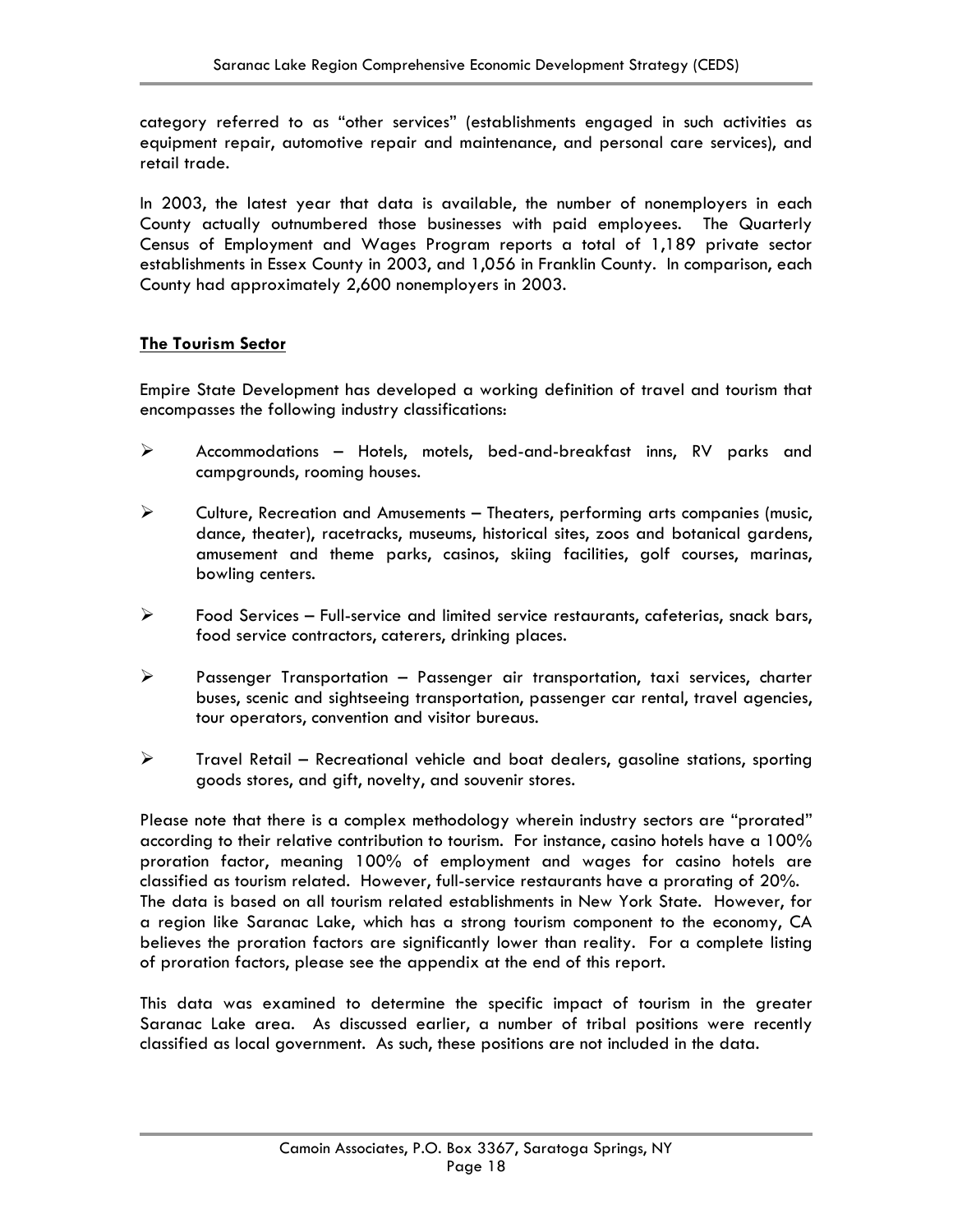| <b>Tourism Sector Employment, 2005</b>     |                 |              |                                |  |  |  |
|--------------------------------------------|-----------------|--------------|--------------------------------|--|--|--|
| <b>Employment Sector</b>                   | <b>Franklin</b> | <b>Essex</b> | <b>North</b><br><b>Country</b> |  |  |  |
| Accom.                                     | 160             | 1,130        | 2,670                          |  |  |  |
| Culture, Recreation & Amusements           | 450             | 360          | 1,330                          |  |  |  |
| <b>Food Services</b>                       | 150             | 220          | 2,020                          |  |  |  |
| Passenger Transportation                   | 0               | 60           | 570                            |  |  |  |
| <b>Travel Retail</b>                       | 50              | 110          | 670                            |  |  |  |
| <b>Total, Tourism Sector</b>               | 820             | 1,890        | 7,260                          |  |  |  |
| <b>Total, All Industry Sectors</b>         | 17,945          | 15,129       | 152,611                        |  |  |  |
| Tourism as % of Total County<br>Employment | 4.6%            | 12.5%        | 4.8%                           |  |  |  |

As shown in the table above, Essex County has a total of 1,890 (12.5% of all jobs) tourism sector jobs while Franklin County has 820 (4.6% of all jobs) tourism jobs. The larger North Country region has 7,260 tourism jobs, encompassing 4.8% of all jobs.

| <b>Tourism Sector Wages, 2005</b>       |                 |              |                         |  |  |
|-----------------------------------------|-----------------|--------------|-------------------------|--|--|
| <b>Employment Sector</b>                | <b>Franklin</b> | <b>Essex</b> | <b>North</b><br>Country |  |  |
| Accom.                                  | \$20,000        | \$21,504     | \$17,753                |  |  |
| Culture, Recreation & Amusements        | \$24,222        | \$19,444     | \$21,278                |  |  |
| <b>Food Services</b>                    | \$10,667        | \$13,182     | \$11,040                |  |  |
| Passenger Transportation                | N/A             | \$21.667     | \$26,140                |  |  |
| <b>Travel Retail</b>                    | \$16,000        | \$16,364     | \$17.313                |  |  |
| <b>Total, Tourism Sector</b>            | \$20.122        | \$19.735     | \$17.149                |  |  |
| Total, All Industry Sectors             | \$30,814        | \$29.232     | \$30,860                |  |  |
| Delta: Tourism Wages - Average<br>Wages | $-$10.692$      | $-$9.497$    | $-$13.711$              |  |  |

For both Counties and the North Country overall, wages for tourism related jobs are much lower than average wages across all industry sectors. From the perspective of job creation and average wages, this suggests that tourism development will provide a reduced economic impact relative to other industries. However, the economic impact of increased tourism could be significant if the jobs provide above-average wages or the projects have ancillary benefits.

### **Conclusions**

- $\triangleright$  A significant number of employment options are seasonal. Typically, these positions offer few opportunities for individuals seeking to advance their careers and increase their annual incomes while remaining in the area.
- $\triangleright$  The manufacturing sector has been losing jobs in recent years. Further, wages for traditional "blue collar" positions have declined. Both of these trends mirror those occurring at the national level, and will likely continue in the future.
- $\triangleright$  Although still in the planning stages, the reopening of the Big Tupper Ski Area, and the accompanying construction of residential housing units, could be a significant economic boon for the area. The residential construction will help to offset wage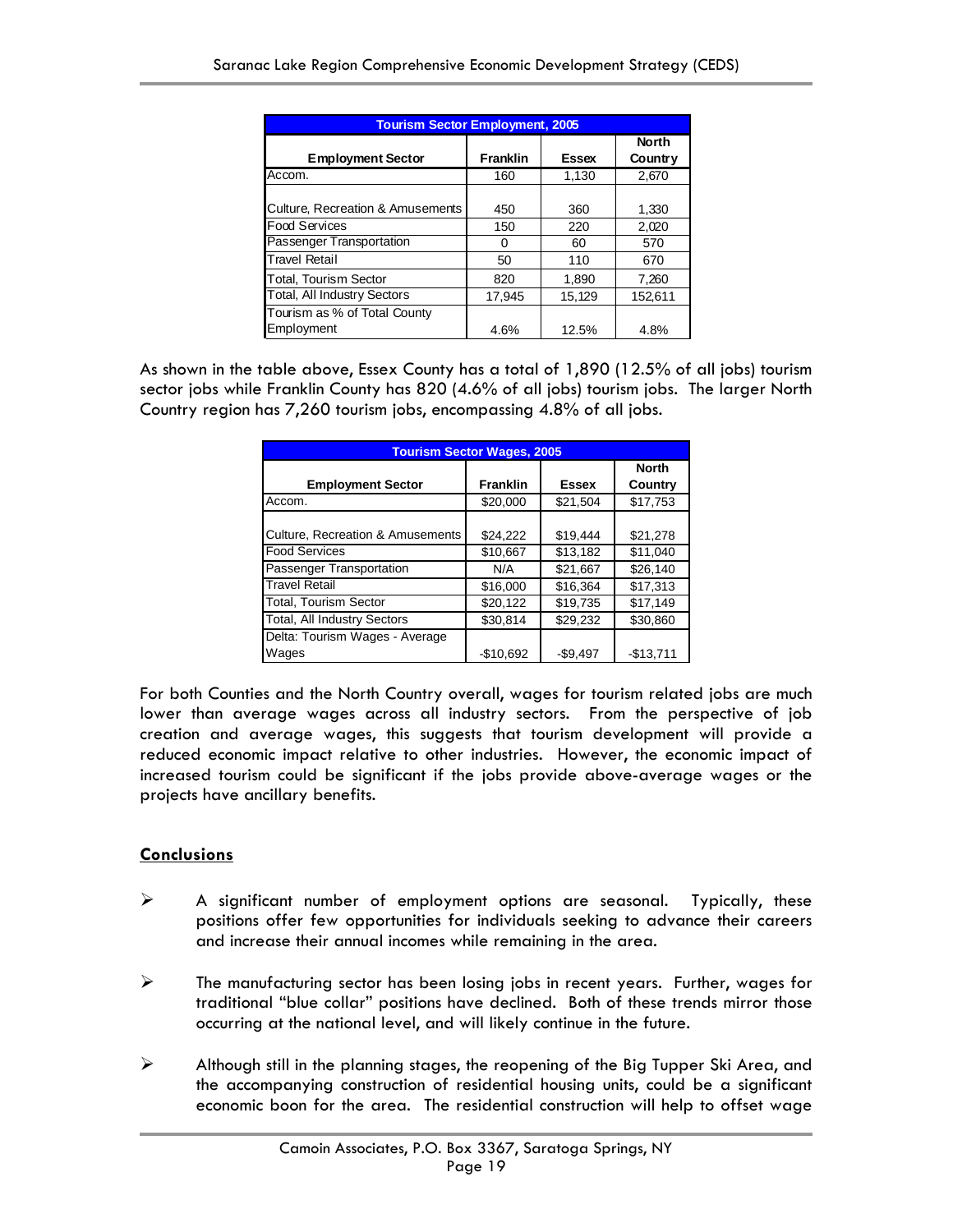declines in the construction industry, while the ski resort could have a significant impact on winter employment levels.

- ¾ Despite the reclassification of the Mohawk-Akwesasne Tribe to Local Government, there still appears to be an overall loss of private sector jobs. These positions are being replaced by government positions.
- $\triangleright$  The Saranac Lake trade area has approximately 550 unemployed individuals. Due to population trends, the total pool of available labor will remain relatively stable. As a result, the area will have difficulty attracting a major commercial development, due to a labor force shortage.
- $\triangleright$  The numbers of nonemployers, and their accompanying receipts, have grown significantly in recent years. The Village should pursue programs to foster growth at these businesses.
- $\triangleright$  Although tourism wages are significantly lower than average wages, the tourism sector serves to support a number of other economic sectors. In addition, the seasonal unemployment fluctuations have significant economic and social implications for the region and should be addressed.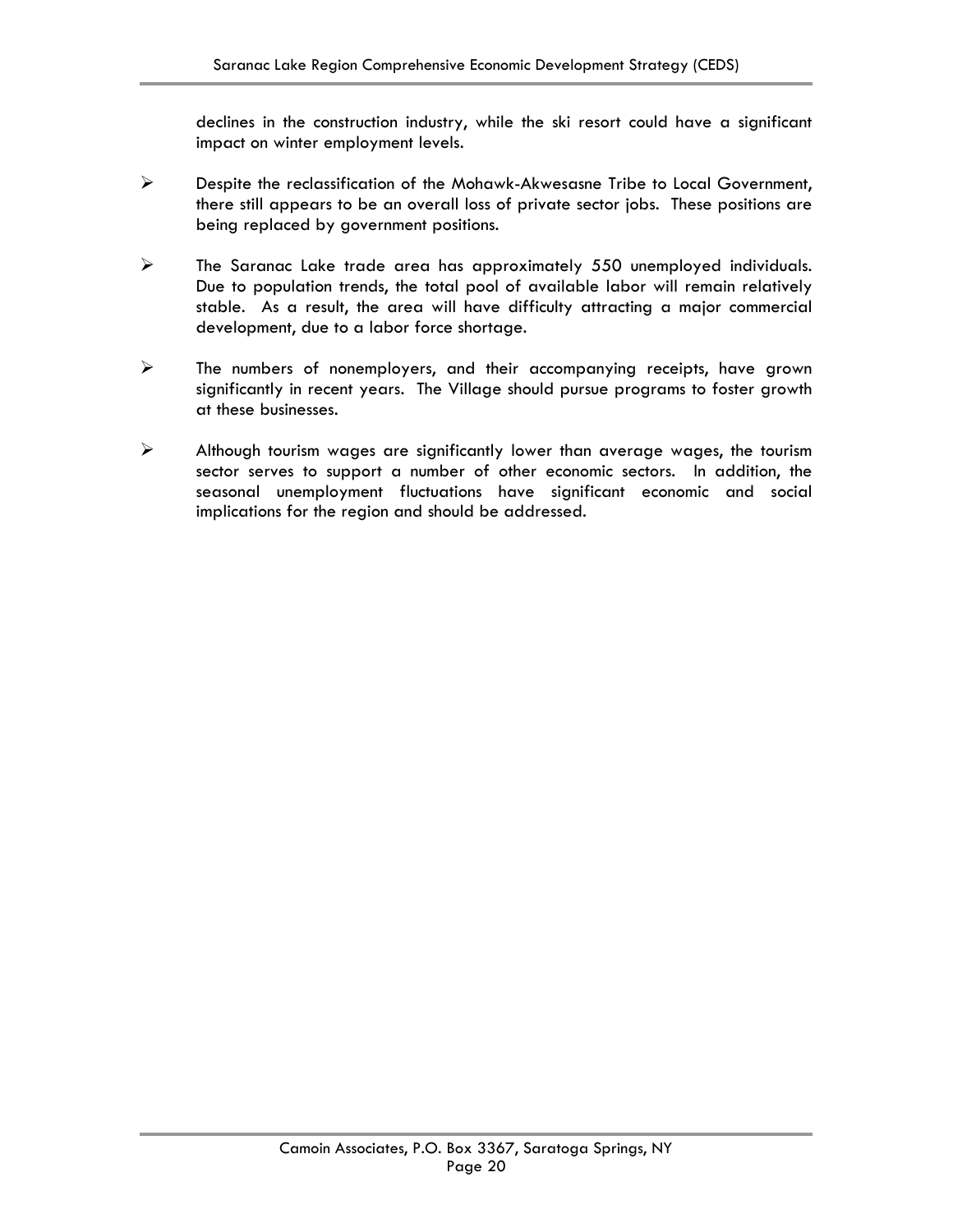### **Retail Market Analysis**

According to ESRI, retail and restaurant establishments located in the Saranac Lake trade area generate an estimated \$188.3 million in annual sales. Four categories account for more than half of all retail sales in the trade area: Automotive Dealers and Parts Dealers (\$21.3 million); Grocery Stores (\$28.8 million); Health and Personal Care Stores (\$21.4 million) and Full-Service Restaurants (\$33.3 million). For a complete listing of all store types and their contribution to trade area retail sales, please see the appendix at the end of this report.

Overall, the trade area has a net inflow of retail sales, which was expected given the strong tourism component to the regional economy. The retail sales potential data is based on income levels and spending patterns of residents; most regions that are tourism destinations will capture sales significantly above and beyond this demand from yearround residents.

The high sales volume generated by Grocery Stores and Automotive Dealerships is typical. Grocery Stores tend to generate a high level of sales because they sell retail goods that virtually everyone needs, while Automotive Dealerships offer a product that is extremely high in value.

The Saranac Lake trade area includes 95 Eating & Drinking Places, generating \$51.8 million in annual sales. Because this figure is greater than expected (based on population and income levels), these types of stores are likely attracting customers from *outside* the trade area.

However, the trade area has significant sales leakage in several categories, including Automotive Dealers and Parts Dealers (\$23.8 million), General Merchandise Stores (\$18.3 million), and Gasoline Service Stations (\$5.6 million). Moderate leakage also exists in Building Materials & Garden Supplies (\$2.4 million).

Recapturing a portion of the \$17.8 million in net outflow from the trade area represents a potential opportunity for local businesses. In the case of Saranac Lake, the overwhelming majority of this leakage is likely occurring due to sales at strong retail chains outside the trade area near the City of Plattsburgh.

These stores are often so well-entrenched and price competitive that recapture of sales leakage is often not possible – this is particularly true of General Merchandise stores. However, as evidenced by Wal-Mart's recent attempt to locate in Saranac Lake, a local General Merchandise retailer would be able to capture this leakage because of the convenient location.

Overall, market opportunities within the Saranac Lake trade area are considerably stronger with respect to Automotive Dealers and Parts Dealers, Gasoline Service Stations and Building Materials and Garden Supplies.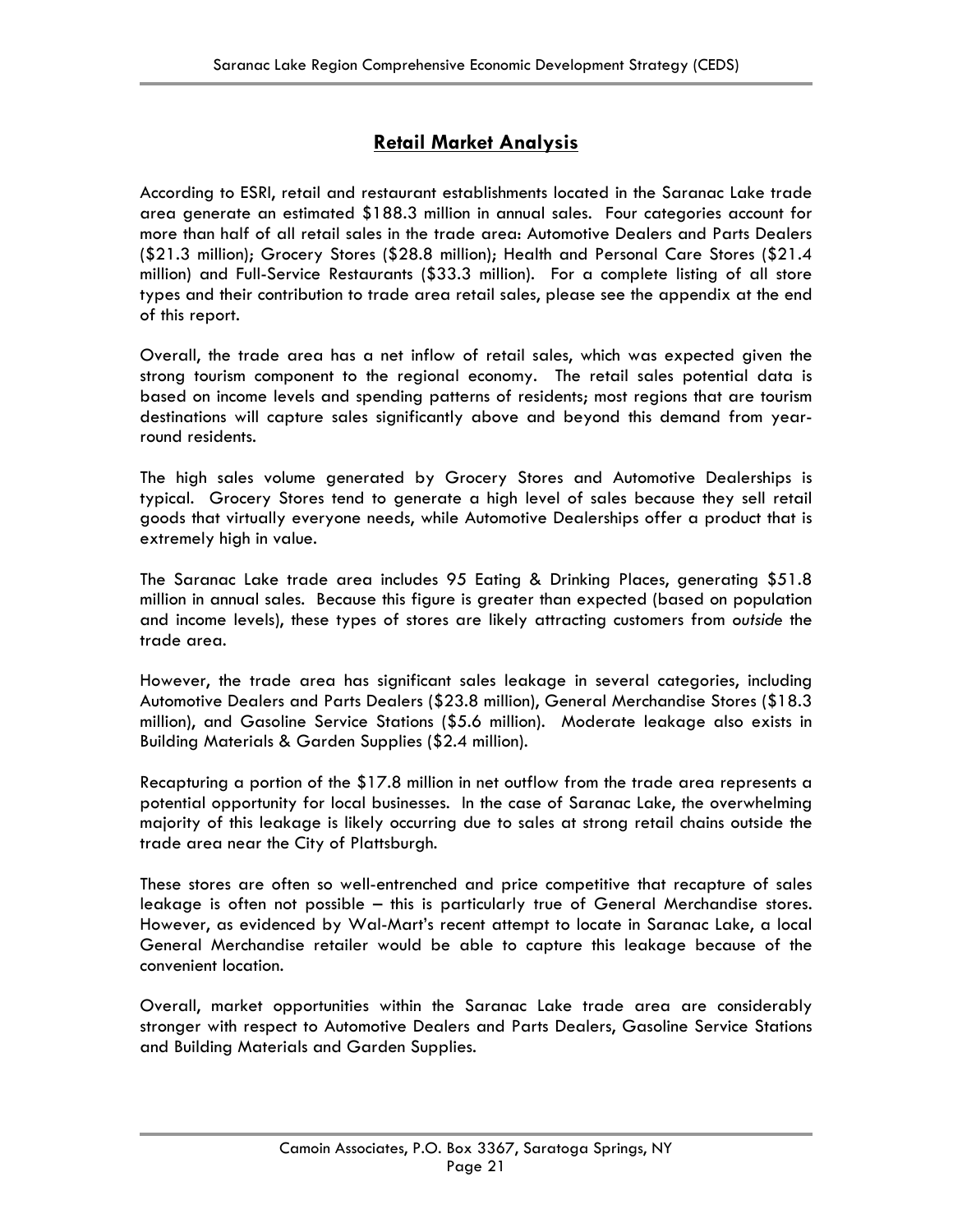### **Consumer Spending by Age Cohort**

As highlighted in the demographics memo, several key demographic trends are impacting the trade area that will also affect retail sales: a loss of households between 35-44 years of age, a gain of households between 55-64 years of age, and a large increase in higher income households.

In April of 2006 the Bureau of Labor Statistics published statistics on consumer expenditures by income and age cohorts, for the year 2004. Although the data does not contain detailed spending information for retail goods, a number of key spending categories are highlighted.

As shown in the chart above, the 35-44 year age households tends to spend significantly more on food (both at home and away from home), housing, transportation and entertainment then the U.S. Average. As a result, trade area residents may spend less at both Grocery Stores and Eating & Drinking Places, as the number of households in this age cohort is forecast to decline by approximately 15% by 2010.

| <b>Consumer Spending by Age Cohort, 2004<sup>1</sup></b> |             |                                                                |         |
|----------------------------------------------------------|-------------|----------------------------------------------------------------|---------|
|                                                          | <b>U.S.</b> | <b>Age Cohort Spending</b><br><b>Minus Average</b><br>Spending |         |
| <b>Spending Category</b>                                 | Average     | 35-44                                                          | 55-64   |
| Food                                                     | \$5,977     | \$1,004                                                        | \$121   |
| Food at Home                                             | \$3,460     | \$569                                                          | \$28    |
| Food Away From Home                                      | \$2,517     | \$435                                                          | \$93    |
| Housing                                                  | \$14,390    | \$2,973                                                        | \$435   |
| <b>Household Operations</b>                              | \$779       | \$247                                                          | (\$112) |
| Household Furnishings & Equipment                        | \$1,702     | \$325                                                          | \$296   |
| <b>Apparel and Services</b>                              | \$1,878     | \$337                                                          | \$49    |
| Transportation                                           | \$8,065     | \$1,429                                                        | \$641   |
| Vehicle Purchases (net outlay)                           | \$3,512     | \$820                                                          | \$226   |
| Gasoline and Motor Oil                                   | \$1,652     | \$288                                                          | \$70    |
| Other                                                    | \$2,901     | \$321                                                          | \$344   |
| Healthcare                                               | \$2,661     | (\$322)                                                        | \$711   |
| Entertainment                                            | \$2,293     | \$296                                                          | \$626   |

Source: Bureau of Labor Statistics, "Consumer Expenditures in 2004" 1: Inflation adjusted to match year 2005 trade area data

| <b>Income Cohort</b><br><b>Spending Minus</b><br><b>Average Spending</b><br><b>U.S.</b><br>\$70,000+<br>\$100,000+<br><b>Spending Category</b><br>Average<br>Food<br>\$5,977<br>\$3,372<br>\$11,097<br>\$3,460<br>\$1,434<br>Food at Home<br>\$5,619<br>\$2,517<br>\$1,938<br>Food Away From Home<br>\$5,479<br>\$14,390<br>\$9,955<br>\$29,094<br>Housing<br>\$779<br>\$873<br>\$2,134<br><b>Household Operations</b><br>\$1,702<br>\$1,716<br>Household Furnishings & Equipment<br>\$4,450<br><b>Apparel and Services</b><br>\$1,878<br>\$1,585<br>\$4,397<br>\$8,065<br>\$5,906<br>\$16,239<br>Transportation<br>\$3,512<br>\$2,709<br>\$7,347<br>Vehicle Purchases (net outlay)<br>\$1,652<br>\$841<br>Gasoline and Motor Oil<br>\$2,646<br>\$2,901<br>\$2,356<br>\$6,247<br>Other | <b>Consumer Spending by Household Income, 2004<sup>1</sup></b> |         |         |         |  |
|----------------------------------------------------------------------------------------------------------------------------------------------------------------------------------------------------------------------------------------------------------------------------------------------------------------------------------------------------------------------------------------------------------------------------------------------------------------------------------------------------------------------------------------------------------------------------------------------------------------------------------------------------------------------------------------------------------------------------------------------------------------------------------------|----------------------------------------------------------------|---------|---------|---------|--|
|                                                                                                                                                                                                                                                                                                                                                                                                                                                                                                                                                                                                                                                                                                                                                                                        |                                                                |         |         |         |  |
|                                                                                                                                                                                                                                                                                                                                                                                                                                                                                                                                                                                                                                                                                                                                                                                        |                                                                |         |         |         |  |
|                                                                                                                                                                                                                                                                                                                                                                                                                                                                                                                                                                                                                                                                                                                                                                                        |                                                                |         |         |         |  |
|                                                                                                                                                                                                                                                                                                                                                                                                                                                                                                                                                                                                                                                                                                                                                                                        |                                                                |         |         |         |  |
|                                                                                                                                                                                                                                                                                                                                                                                                                                                                                                                                                                                                                                                                                                                                                                                        |                                                                |         |         |         |  |
|                                                                                                                                                                                                                                                                                                                                                                                                                                                                                                                                                                                                                                                                                                                                                                                        |                                                                |         |         |         |  |
|                                                                                                                                                                                                                                                                                                                                                                                                                                                                                                                                                                                                                                                                                                                                                                                        |                                                                |         |         |         |  |
|                                                                                                                                                                                                                                                                                                                                                                                                                                                                                                                                                                                                                                                                                                                                                                                        |                                                                |         |         |         |  |
|                                                                                                                                                                                                                                                                                                                                                                                                                                                                                                                                                                                                                                                                                                                                                                                        |                                                                |         |         |         |  |
|                                                                                                                                                                                                                                                                                                                                                                                                                                                                                                                                                                                                                                                                                                                                                                                        |                                                                |         |         |         |  |
|                                                                                                                                                                                                                                                                                                                                                                                                                                                                                                                                                                                                                                                                                                                                                                                        |                                                                |         |         |         |  |
|                                                                                                                                                                                                                                                                                                                                                                                                                                                                                                                                                                                                                                                                                                                                                                                        |                                                                |         |         |         |  |
|                                                                                                                                                                                                                                                                                                                                                                                                                                                                                                                                                                                                                                                                                                                                                                                        |                                                                |         |         |         |  |
|                                                                                                                                                                                                                                                                                                                                                                                                                                                                                                                                                                                                                                                                                                                                                                                        | Healthcare                                                     | \$2,661 | \$1,092 | \$4,179 |  |
| \$1,965<br>\$5,099<br>Entertainment<br>\$2,293                                                                                                                                                                                                                                                                                                                                                                                                                                                                                                                                                                                                                                                                                                                                         |                                                                |         |         |         |  |

### **Consumer Spending by Household Income**

Meanwhile, the trade area is forecast to experience rapid growth in the number of 55-65 year age households. Households within this age cohort tend to match U.S. average expenditures fairly closely for most categories. However, households aged 55-64 tend to have significantly higher spending on healthcare and entertainment.

Source: Bureau of Labor Statistics, "Consumer Expenditures in 2004" 1: Inflation adjusted to match year 2005 trade area data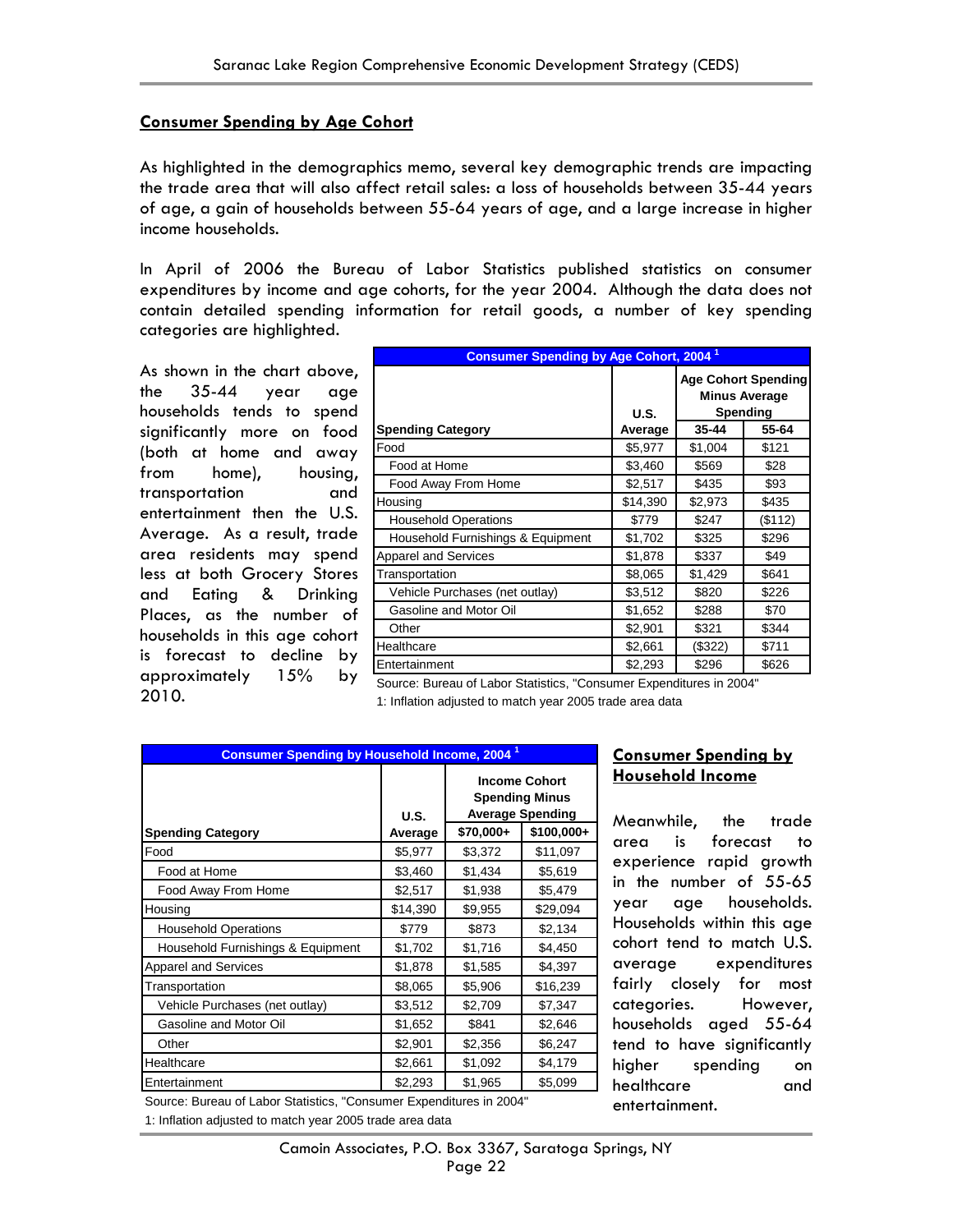In terms of household income, the trade area is forecast to experience a  $46\%$  increase in households earning more than \$100,000 from 2005 to 2010, and a 33% increase in households earning more than \$75,000.

Because these households have earnings so much higher than the national average, their consumer expenditures are much higher than averages. This bodes well for area retailers, who have the chance to attract these individuals – whom have very high spending potential – to their businesses.

### **2nd Homeowners**

The owners of seasonal properties and second homes represent a significant market segment that appears to be growing in the Saranac Lake trade area. National studies characterize second-homeowners today as college-educated, high-income, middle-age or older couples, who have children nearing adulthood or no longer living at home.

The spending habit of this group tends to be dramatically different than residents. According to a June 2003 article in *American Demographics*, second-homeowners spend five times as much as the average homeowner on lawn care, home security, pest control, and housecleaning. In terms of trade area retail sales, there is currently a minor leakage occurring in Lawn & Garden Equipment and Supplies Stores. There appears to be an opportunity to both capture a portion of this current leakage, and increase overall sales for this industry as the number of  $2<sup>nd</sup>$  homes in the region increases.

### **Visitors**

To compile information on the interests and lifestyles of visitors to the area, a web-based survey was developed and advertised at a number of venues. The purpose of the survey was to gain an understanding of visitor demographics, spending patterns, and the types of stores and attractions that visitors would frequent. The results of this survey will be presented in a separate addendum to this narrative

### **Conclusions**

- $\triangleright$  Trade area retail sales are fairly strong, as demonstrated by the overall sales surplus. This is typical of any region that is a tourism destination and has a concentration of seasonal residences.
- $\triangleright$  The overall sales surplus is also related to the trade area boundaries, which include Lake Placid and Tupper Lake. These two locales are popular destinations, and skew the sales data upward. The challenge for Saranac Lake is to differentiate itself in order to capture a greater proportion of retail sales that are occurring in the larger trade area.
- $\triangleright$  While the number of high income trade area residents is expected to grow substantially, this growth (in terms of retail demand) will be partially offset by a loss of 35-44 year old households. As a result, retail demand from trade area residents will likely remain similar to current levels. Any substantial growth in retail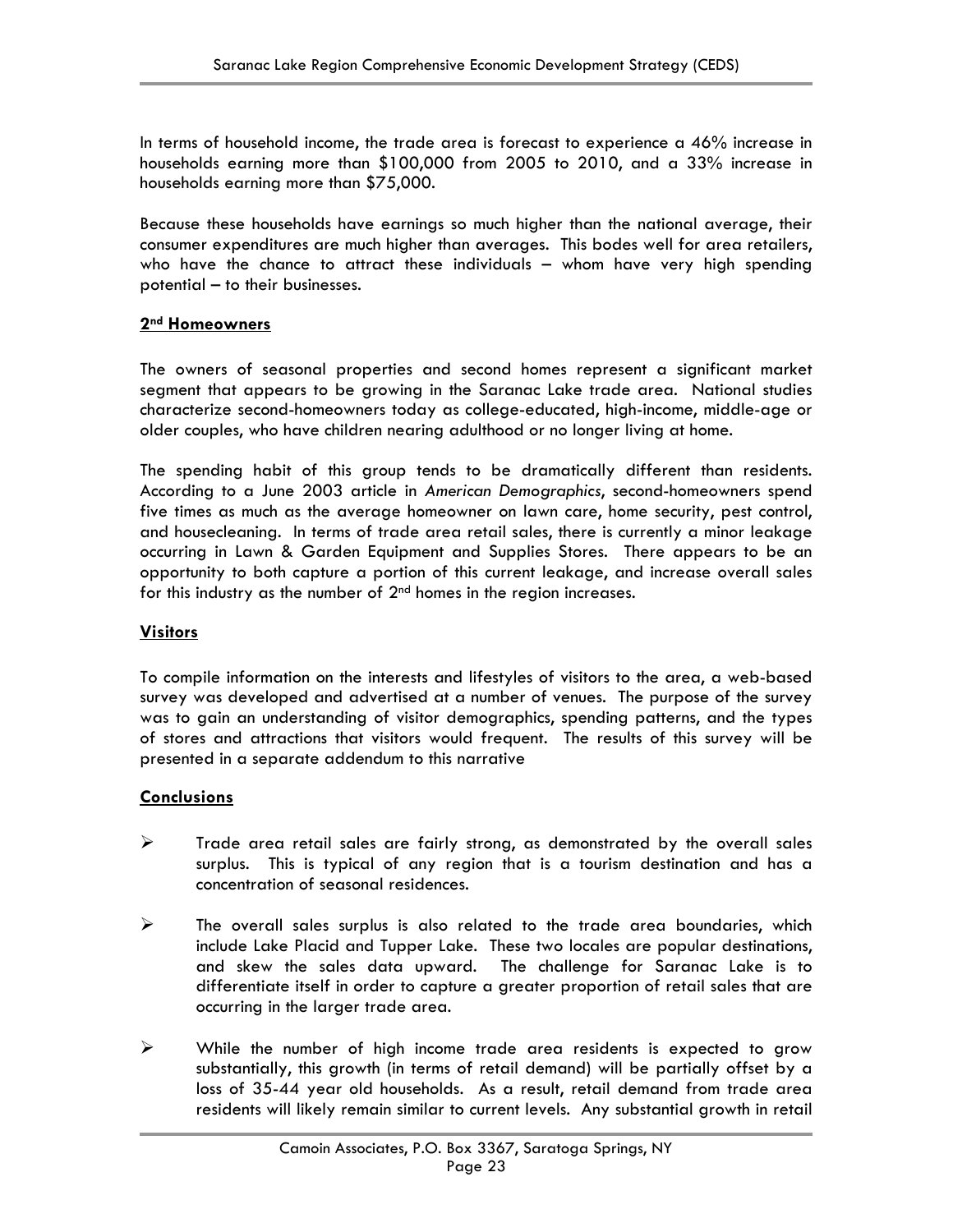sales will thus come from increased visitor spending, or capture of leakage that is occurring.

- $\triangleright$  There is a clear opportunity for a General Merchandise retailer within the trade area. The trade area is vastly underserved by General Merchandise stores.
- $\triangleright$  In addition to General Merchandise retailers, the area is significantly underserved by Automotive Dealers and Parts Dealers, Specialty Food Stores, Lawn and Garden Equipment and Supplies Stores, and Electronic and Appliance Stores. These store types will be examined in more detail during Phase 7 of this study (areas appropriate for commercial and industrial development).
- $\triangleright$  The number of  $2^{nd}$  homeowners in the trade area is another underlying reason for the strong retail sales. If the Big Tupper development is approved, this effect will be even greater in the future. In terms of retail demand,  $2<sup>nd</sup>$  homeowners spend significantly more on items such as home security, pet control, and housecleaning.
- $\triangleright$  This survey will help to shed light on retail opportunities within the Village of Saranac Lake, as a number of questions are related to the types and quality of retail goods available in the Village's business district.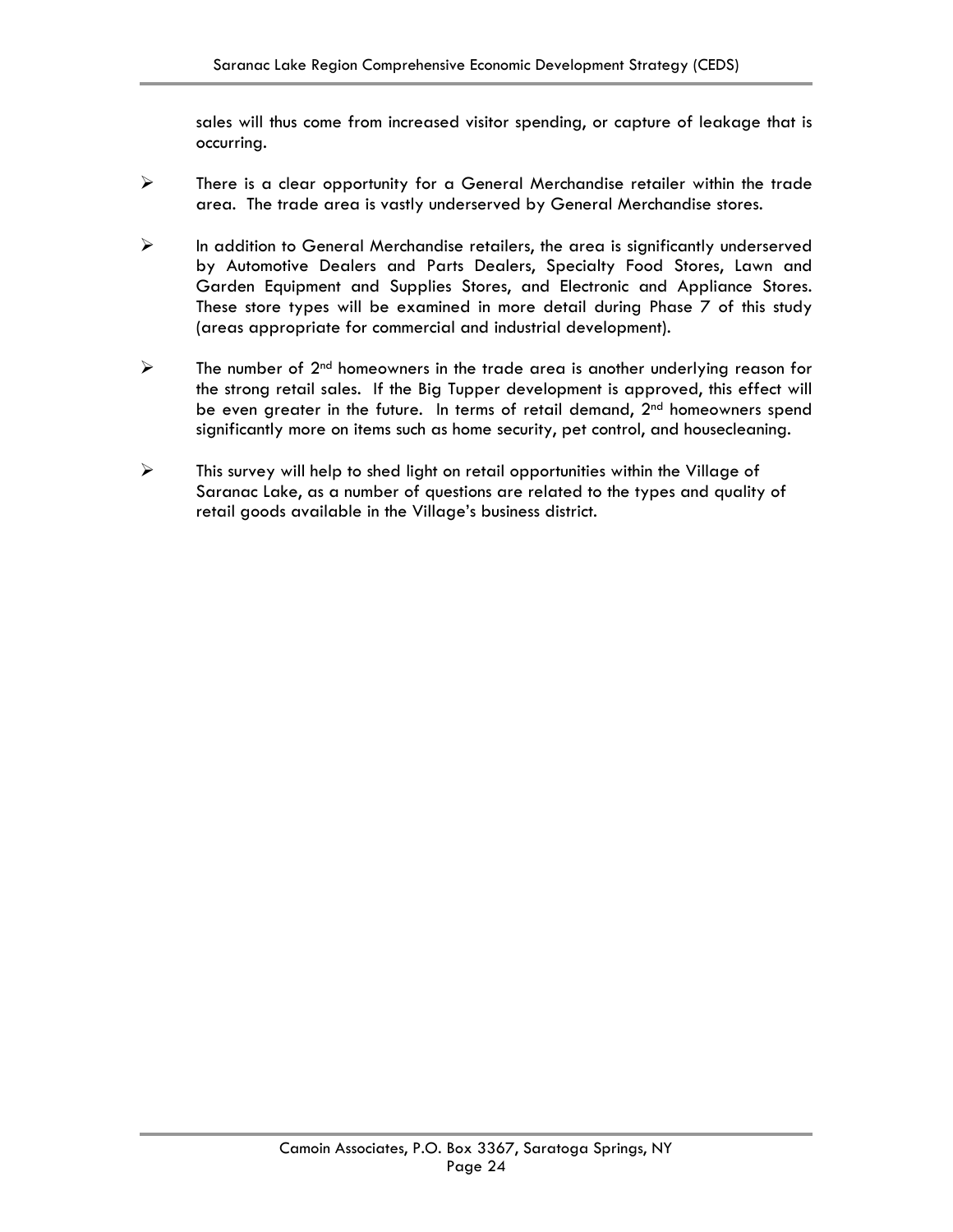### **Visitor Survey: General Results**

To better understand the Saranac Lake tourism market, a survey of visitors was developed and distributed with assistance from committee members and local business owners. The survey was made available on-line during the peak of the summer season. The objectives of the survey were to:

- $\triangleright$  Determine visitor origins and demographics,
- $\triangleright$  Gain an understanding of visitor spending on local attractions,
- ¾ Determine visitor perceptions of the area as a vacation destination, and
- ¾ Identify opportunities for business development and commercial revitalization and redevelopment within the study area.



The map above shows the primary residence of the majority of survey respondents, whereas the illustration above depicts responses by region. The regions highlighted in red indicate those areas that have the greatest visitor spending impact on the Saranac Lake economy. This point will be elaborated on later in the report.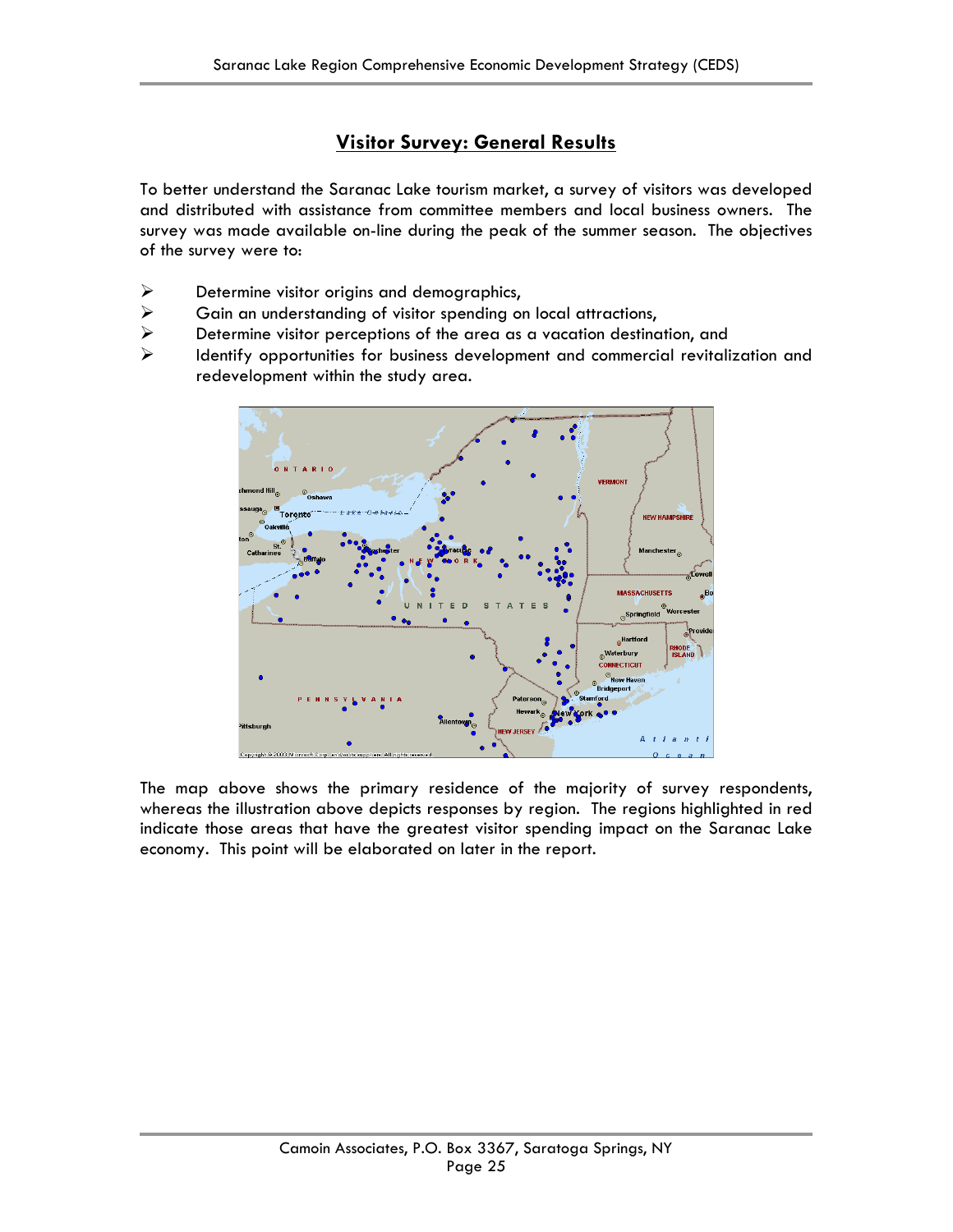

The survey was "closed" for purposes of this report on September 4, 2006, at which point 360 surveys had been completed. However, the survey will remain available to the Village indefinitely. Please note that these results are representative of summer visitors to Saranac Lake, and not necessarily *all* visitors. Also, the survey results were obtained using the web-based survey tool **Zoomerang.** As a result, the results may be skewed towards those respondents that used the Internet to make hotel reservations.

The survey results are presented in two sections: the first contains results for all survey respondents, the second focuses on the results for specific regions that are offer target market opportunities.

| Saranac Lake Visitor Survey: Summary of Results by Origin of Visitor |          |             |                   |             |           |
|----------------------------------------------------------------------|----------|-------------|-------------------|-------------|-----------|
|                                                                      |          |             | <b>Economic</b>   | Average     | Annual    |
|                                                                      | Daily    | Length of   | <b>Impact Per</b> | Party       | Average   |
| <b>Origin of Visitor</b>                                             | Spending | Stay (Days) | <b>Visitor</b>    | <b>Size</b> | income*   |
| Capital                                                              | \$187.36 | 2.57        | \$481.33          | 3.03        | \$89,450  |
| <b>Central New York</b>                                              | \$167.26 | 3.19        | \$533.50          | 2.81        | \$76.800  |
| <b>Finger Lakes</b>                                                  | \$229.77 | 4.94        | \$1,135.58        | 3.45        | \$69,327  |
| <b>Hudson Valley</b>                                                 | \$105.29 | 4.23        | \$445.44          | 3.21        | \$99,773  |
| Long Island                                                          | \$240.83 | 5.50        | \$1,324.58        | 2.67        | \$112,222 |
| Mohawk Valley                                                        | \$263.36 | 2.94        | \$774.58          | 2.82        | \$84,029  |
| New York City                                                        | \$159.55 | 3.35        | \$534.48          | 2.09        | \$103,611 |
| North Country                                                        | \$259.54 | 2.74        | \$710.92          | 3.33        | \$72,205  |
| Out of State                                                         | \$202.68 | 4.03        | \$816.68          | 2.95        | \$98,408  |
| Southern Tier                                                        | \$247.08 | 3.14        | \$774.92          | 2.85        | \$80,000  |
| <b>Western New York</b>                                              | \$264.15 | 3.81        | \$1,007.09        | 3.69        | \$85,400  |
| All                                                                  | \$198.38 | 3.85        | \$763.69          | 2.99        | \$82,045  |

\* Estimated by Camoin Associates.

The regions selected by CA for detailed analysis include the Central New York, Finger Lakes and North Country regions, in addition to out-of-state visitors. As shown in the table above, visitors from these regions often "stand out" in terms of their length of stay, spending, party size, number of visits and overall economic impact. As such, visitors from these regions represent key targets for Saranac Area businesses. This information is discussed in detail in the "cross tabulations" section of this memo.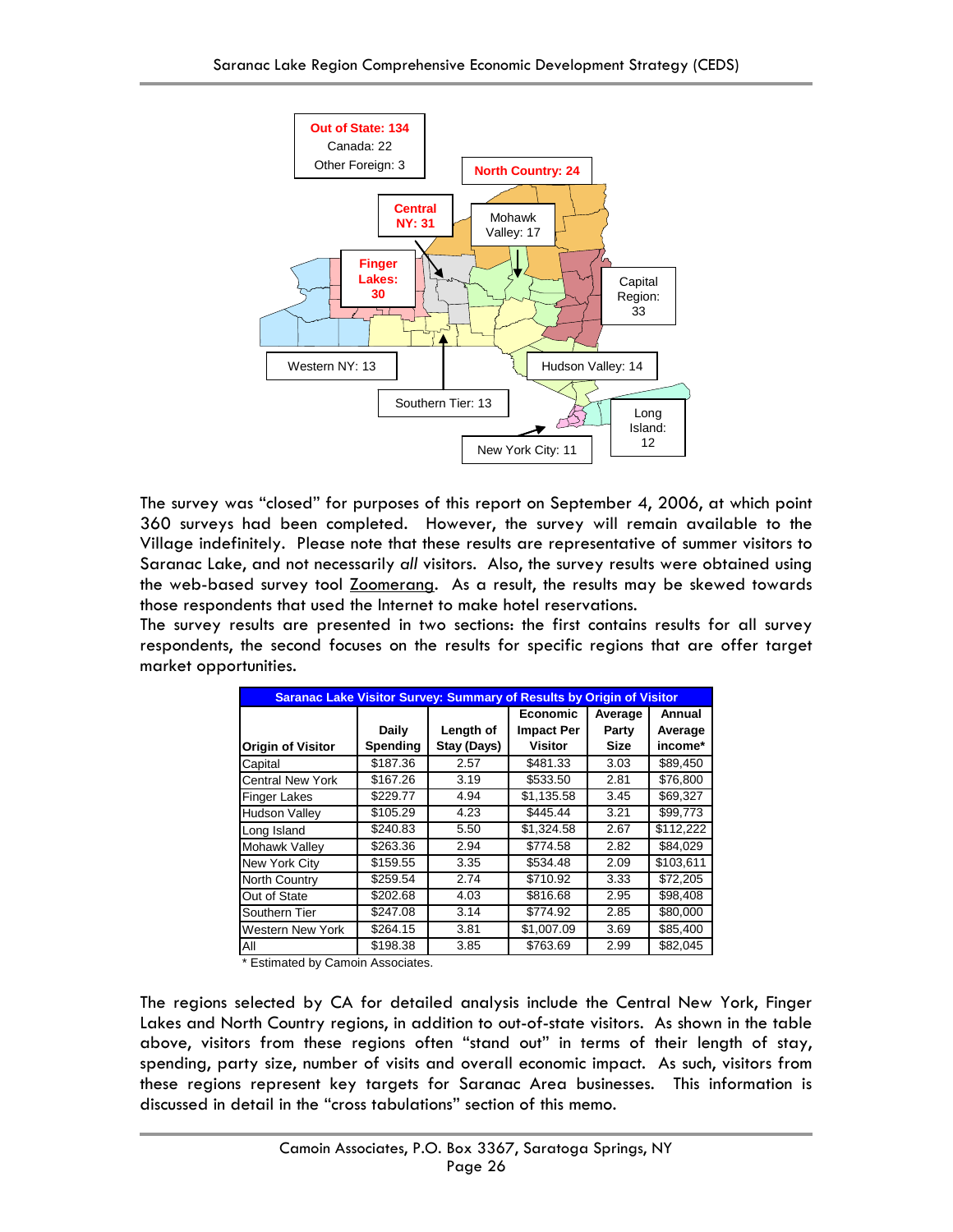### **Visitor Demographics**

Based on the survey results, a total of 55.8% of respondents were from New York State, while 16.4% visited from New Jersey, 16.4% visited from Pennsylvania, and 11.2% from Massachusetts. The other 75 responses (20.8%) were scattered across a number of states, and 22 (6.1%) individuals were from Canada. Based on the experience of CA, Saranac Lake visitors have much more diverse origins than the average municipality in upstate New York. Similar to national trends, travel arrangements were generally made by women (63.1%).

A significant percentage (40.5%) of respondents are first-time visitors to the area, or take less than 1 trip per year, while 43.0% of individuals take 1-2 trips per year to the region. A total of 14.0% of all visitors reported taking 3 or more trips per year. On average, respondents *anticipate* taking 2.2 trips to the region in 2006, which is consistent with historical average trips reported by survey respondents. The average length of stay was reported as 4.0 days suggesting the area is popular for week-long vacations.

A small percentage (10.2%) of visitors came to the region alone or with friends only. The remaining visitors are with friends and family (19.9%), their spouse/partner only (42.8%) or with their family, including children (26.2%).

Further, 54.1% of all individuals reported they were in the region for vacation, while 10.8% visited family and friends. In short, the region is a popular draw for couples and families, but less of an attraction for single individuals or group tours.

| <b>Estimated Mean Income of Visitors</b> |               |  |  |
|------------------------------------------|---------------|--|--|
| Region                                   | <b>Income</b> |  |  |
| Long Island                              | \$112,222     |  |  |
| New York City                            | \$103,611     |  |  |
| <b>Hudson Valley</b>                     | \$99,773      |  |  |
| Out of State                             | \$98,408      |  |  |
| Capital                                  | \$89,450      |  |  |
| <b>Western New York</b>                  | \$85,400      |  |  |
| Mohawk Valley                            | \$84,029      |  |  |
| Southern Tier                            | \$80,000      |  |  |
| <b>Central New York</b>                  | \$76,800      |  |  |
| North Country                            | \$72,205      |  |  |
| <b>Finger Lakes</b>                      | \$69,327      |  |  |
| <b>All Visitors</b>                      | \$82,045      |  |  |

Most visitors to the region earn high annual incomes. The estimated median household income

for all visitors is \$82,045, and 36.4% of all visitors reported annual household incomes of \$100,000 or more. In comparison, the median household income for the trade area was \$38,993 in 2005.

The table above shows the estimated mean income of all visitors to the region. Not surprisingly, incomes are highest for Long Island and New York City residents. However, incomes for out of state visitors are also very high. As noted earlier, out-of-state visitors account for a significant portion of all survey respondents.

### **Accommodations**

A total of (43.7%) of all visitors that utilized overnight accommodations stayed in a hotel, while 16.5% stayed in a motel and 12.9% utilized a rental cottage. This is likely related to visitor demographics. Because visitors are often higher income couples or families, they tend to choose higher-end accommodations.

Of all other accommodations types, none comprised a significant percentage of the total. This is somewhat surprising, given the presence of several large campgrounds in the area.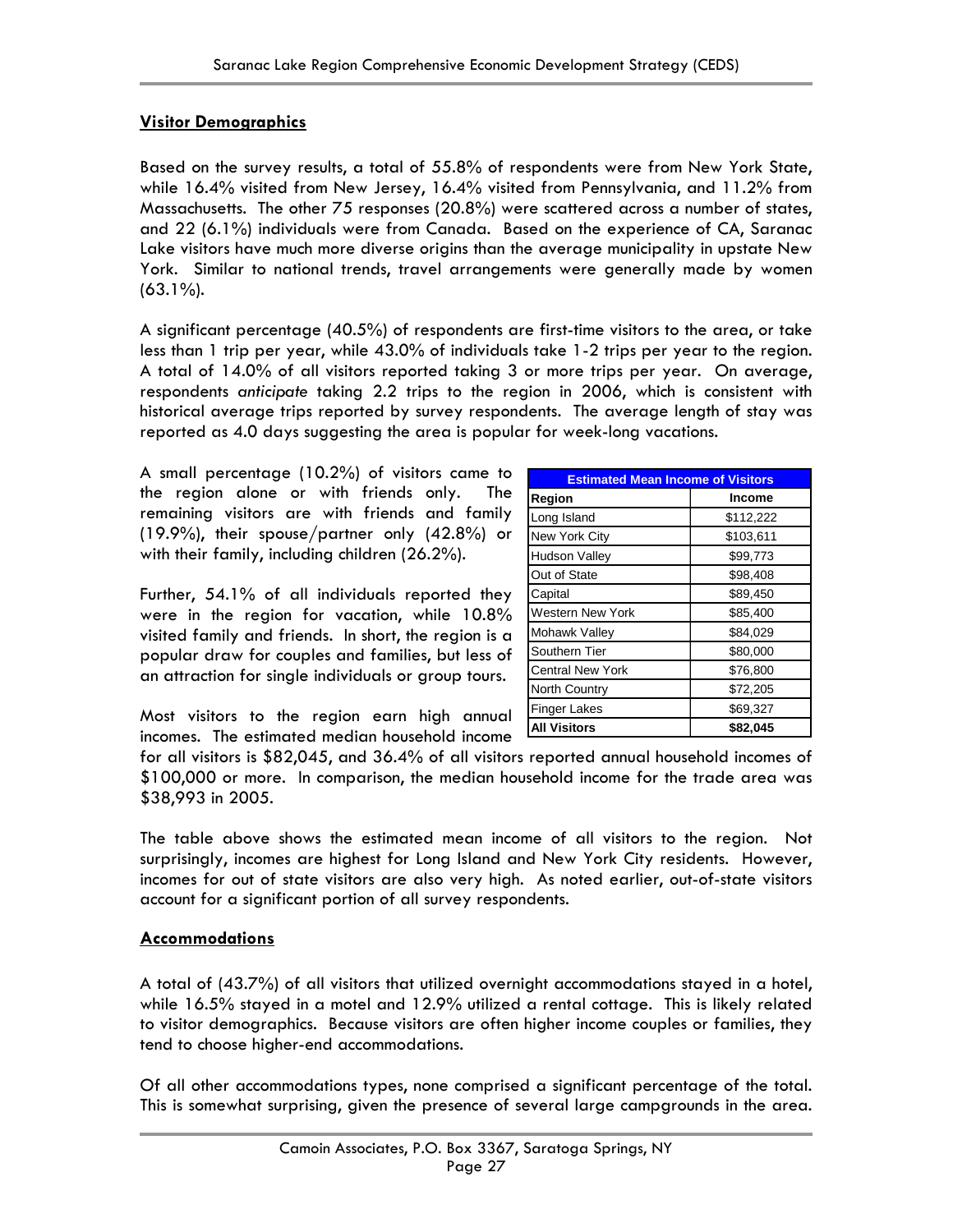Although there are a large number of  $2<sup>nd</sup>$  homeowners in the region, only a few respondents reported staying in a 2<sup>nd</sup> home.

### **How Visitors Heard About Saranac Lake**

The largest percentage of individuals heard about the area through word of mouth (29.3%). Additionally, a review of written responses revealed that a further 20% of individuals learned about the area through family and friends, which could also be classified as word of mouth. Other popular responses were "while visiting Lake Placid" (20.6%), "grew up in the area" (13.0%), and "brochure/visitor guide" (13.3%). Relatively few individuals learned about the area through travel articles, advertisements or other marketing materials.

### **Activities**

| <b>10 Most Popular Activities: Saranac Lake Visitors</b> |                  |               |  |  |
|----------------------------------------------------------|------------------|---------------|--|--|
|                                                          |                  | Participation |  |  |
| Activity                                                 | <b>Responses</b> | Rate          |  |  |
| Dining at local restaurants                              | 262              | 72.8%         |  |  |
| Hiking                                                   | 154              | 42.8%         |  |  |
| Shopping (general)                                       | 147              | 40.8%         |  |  |
| Shopping (specialty shops)                               | 136              | 37.8%         |  |  |
| Historic sites & museums                                 | 128              | 35.6%         |  |  |
| Canoeing/kayaking                                        | 114              | 31.7%         |  |  |
| Festivals & special events                               | 106              | 29.4%         |  |  |
| Drinking at local bars/pubs                              | 99               | 27.5%         |  |  |
| Swimming                                                 | 99               | 27.5%         |  |  |
| Fishing                                                  | 70               | 19.4%         |  |  |

The table below shows the 10 most popular activities that visitors engaged in while in the region. Please note that no winter activities are included in the table, although the area is known for winter recreation and survey respondents had the option of selecting winter activities. This is likely due to the timing of the survey, and the same survey administered during the winter months would likely produce different results for this question. The region may have two distinct groups of visitors for the summer and winter seasons. For this reason, the survey will remain available during the winter season.

| <b>10 Most Desired Activities: Saranac Lake Visitors</b> |                  |            |  |  |
|----------------------------------------------------------|------------------|------------|--|--|
| <b>Desired Amenitity/Activity</b>                        | <b>Responses</b> | % of Total |  |  |
| Farmer's market                                          | 137              | 37.1%      |  |  |
| Antique stores                                           | 125              | 33.9%      |  |  |
| Expanded bike/walking paths                              | 120              | 32.5%      |  |  |
| <b>Bookstore</b>                                         | 118              | 32.0%      |  |  |
| Fine dining restaurants                                  | 116              | 31.4%      |  |  |
| Family style restaurants                                 | 113              | 30.6%      |  |  |
| Boat, canoe, or kayak rentals                            | 110              | 29.8%      |  |  |
| Ethnic restaurants                                       | 107              | 29.0%      |  |  |
| <b>History museum</b>                                    | 96               | 26.0%      |  |  |
| <b>Bicycle rentals</b>                                   | 73               | 19.8%      |  |  |

Overall, quality (and lack) of cultural amenities is cited as an area for improvement by visitors, and this may be driving the participation rate for festivals and special events 30%. Overall, most individuals participate in some form of outdoor recreation. Further,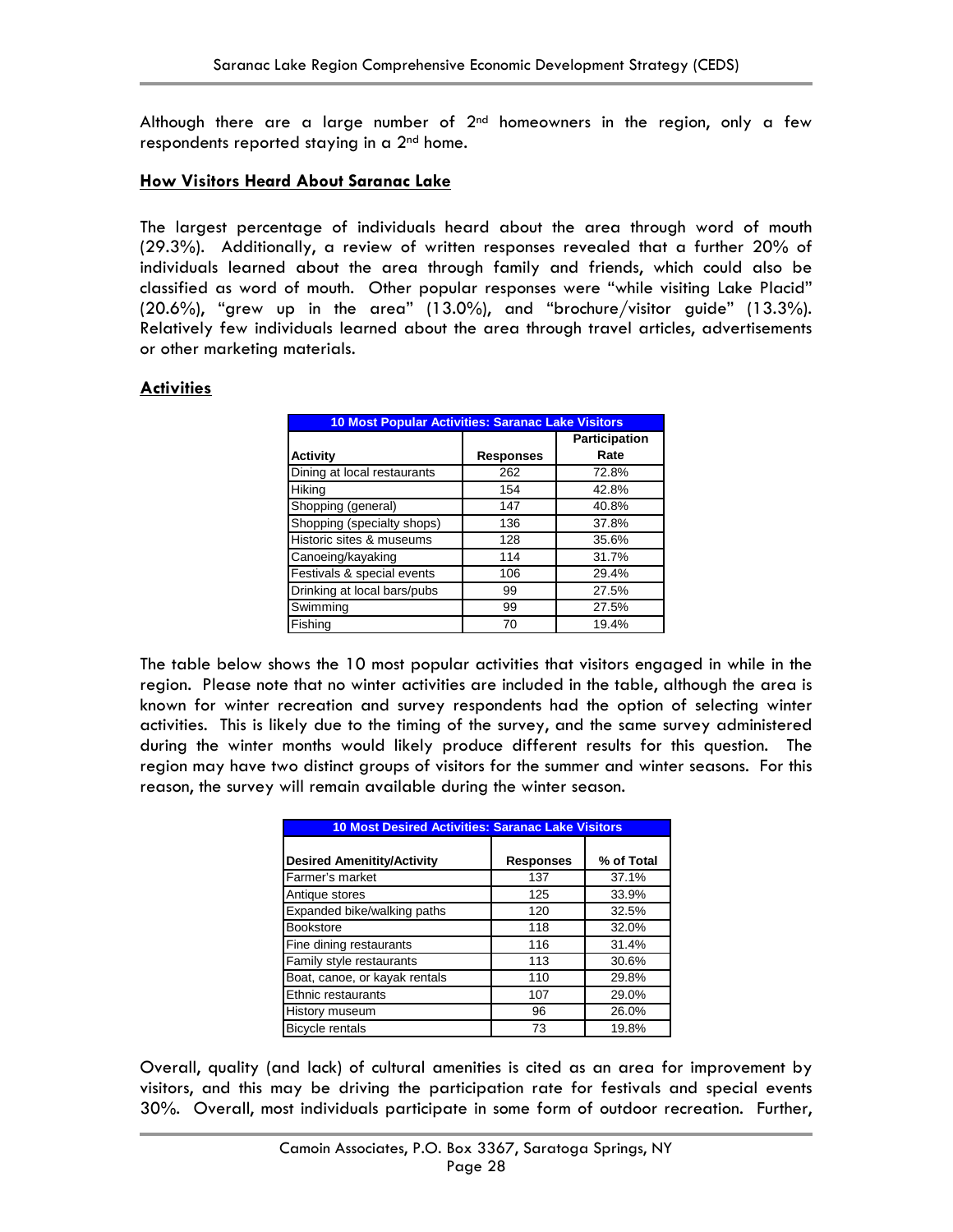although many individuals dined at local restaurants, a high response rate is typical for this category.

The table on the previous page lists those attractions, stores, or services that visitors would most like to see in the area. As noted earlier, visitor demographics tend to be skewed towards couples and families, whereas single individuals are not as well represented. This is clearly reflected in the survey results, as family friendly and cultural activities were highly desired.

### **Amenities**

| <b>Quality of Amenities in the Saranac Lake Region</b> |                  |                  |       |       |      |
|--------------------------------------------------------|------------------|------------------|-------|-------|------|
|                                                        | <b>Excellent</b> | <b>Very Good</b> | Good  | Fair  | Poor |
| Cost of lodging                                        | 14.3%            | 31.3%            | 41.8% | 10.9% | 1.7% |
| Cultural<br>amenities                                  | 7.3%             | 27.9%            | 47.4% | 15.0% | 2.4% |
| Knowledge of<br>hospitality staff                      | 22.2%            | 36.4%            | 35.6% | 5.4%  | 0.4% |
| Quality of lodging                                     | 17.0%            | 39.5%            | 33.3% | 9.4%  | 0.7% |
| Recreational<br>opportunities                          | 46.2%            | 36.8%            | 13.0% | 1.7%  | 2.3% |
| <b>Restaurants</b>                                     | 17.7%            | 34.0%            | 37.7% | 9.7%  | 1.0% |
| Shopping                                               | 10.3%            | 25.9%            | 45.4% | 14.9% | 3.5% |
| Signage                                                | 15.2%            | 30.0%            | 47.9% | 5.8%  | 1.2% |
| Things to see<br>and do                                | 30.3%            | 39.1%            | 22.9% | 6.4%  | 1.3% |
| Value for the<br>money                                 | 19.3%            | 36.3%            | 36.6% | 7.5%  | 0.3% |
| Visitor<br>information                                 | 21.5%            | 39.4%            | 33.2% | 4.7%  | 1.1% |

Most respondents rated amenities in the region as very good or good. However, several items stand out, particularly cultural amenities and shopping. In total, 17.4% of respondents rated cultural amenities as fair or poor, while 18.4% rated shopping as fair or poor. These two categories also had comparatively low numbers of excellent votes. Restaurants (10.7%) and quality of lodging (10.1%) also had a number of fair or poor responses.

In terms of the highest rated amenities, 82.9% of respondents rated recreational opportunities as very good or excellent, while 69.4% of respondents rated things to see and do as very good or excellent. Further, visitor information and knowledge of hospitality staff also received high marks from visitors.

When asked for additional thoughts or comments on improving the area, there were several prevailing themes, including: "face-lifting" downtown buildings and the upper Broadway area, improving the range of retail stores downtown, mitigating traffic problems near Lake Flower and improving parking, improved advertising of events in the region, and limiting future development. Additionally, several individuals noted that maps and guides were not easily available, making it difficult to find hiking trails, boat launches, etc.

When asked what they would like to see more or less of in the area, many of the same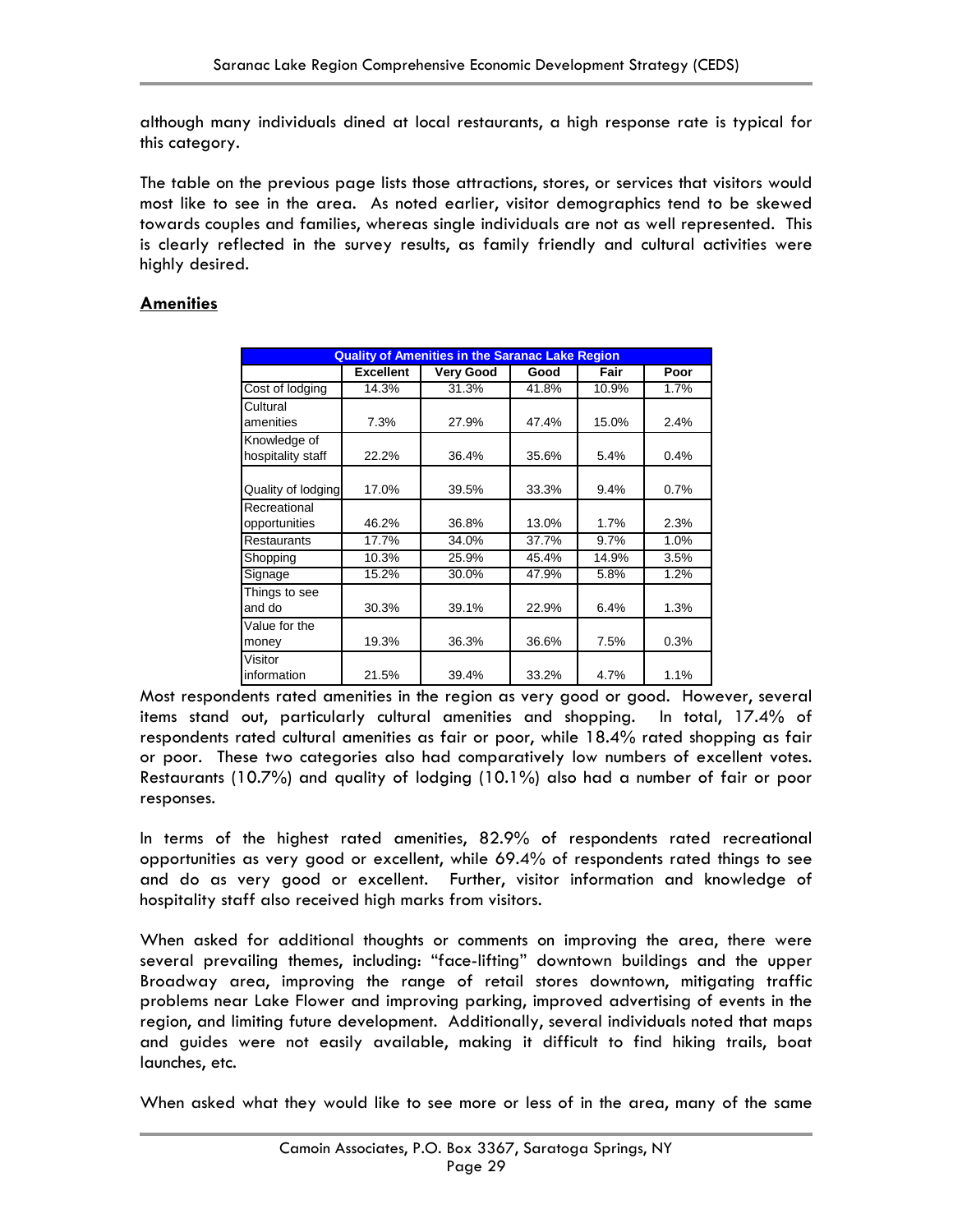comments were echoed. However, a number of individuals also suggested the need for additional shopping opportunities for groceries and general merchandise goods.

Overall, 94.3% of all individuals stated it was very likely or somewhat likely that they would recommend visiting the area to their friends and family.

### **Visitor Spending**

| <b>Saranac Lake Visitor Spending vs. Other Studies</b> |                     |                   |                                       |  |  |
|--------------------------------------------------------|---------------------|-------------------|---------------------------------------|--|--|
|                                                        | <b>Essex County</b> | Northern New York | Saranac Lake<br><b>Visitor Survey</b> |  |  |
| Attractions                                            | \$20.47             | \$15.16           | \$10.96                               |  |  |
| Entertainment                                          | \$21.36             | \$17.96           | Not Available                         |  |  |
| Transportation                                         | \$19.15             | \$12.72           | $19.28*$                              |  |  |
| Lodging                                                | \$87.68             | \$43.44           | \$67.47                               |  |  |
| Meals                                                  | \$52.93             | \$44.68           | \$65.48                               |  |  |
| Souvenirs                                              | \$27.36             | \$22.81           | \$17.68                               |  |  |
| All Other                                              | \$14.45             | \$22.94           | \$17.51                               |  |  |
| Average Daily<br>Expenditures                          | \$243.40            | \$179.71          | \$198.38                              |  |  |

\* Gasoline

Essex County data from SUNY TAC Study.

Northern NY Data from NNY Tourism Study

Survey respondents were asked to estimate their average daily expenditures on a number of items to enable the Village to understand visitor spending profiles. This data is useful for a number of purposes: it can be compared with questions regarding amenities and activities to confirm niches in the marketplace, it can give a general indication of the economic impact additional retailers would have on the trade area, and it can be used to compare the Saranac Lake region to nearby competing regions. The following table provides average spending per person per day, based on surveys results.

Overall, survey respondents reported similar expenditures as those individuals surveyed for the Northern New York Tourism studies, as well as the Olympic Regional Development Authority study. However, a few key differences are noted, including:

- ¾ Although the Saranac Lake visitor survey did not specifically categorize expenditures on entertainment, these expenditures are likely minimal. Expenditures in the "all other" category are similar across all three surveys. However, if Saranac Lake visitors had significant expenditures on entertainment, it would be reflected in the "all other" category.
- $\triangleright$  Expenditures on meals were higher than either the Northern New York and Essex County studies. However, several visitors provided written comments pertaining to the overall lack of local dining opportunities. Further, several individuals also expressed their desire for "fine dining."
- $\triangleright$  Spending on attractions is lower than either comparison study. This is likely related to the lack of cultural amenities in the region, as noted by survey respondents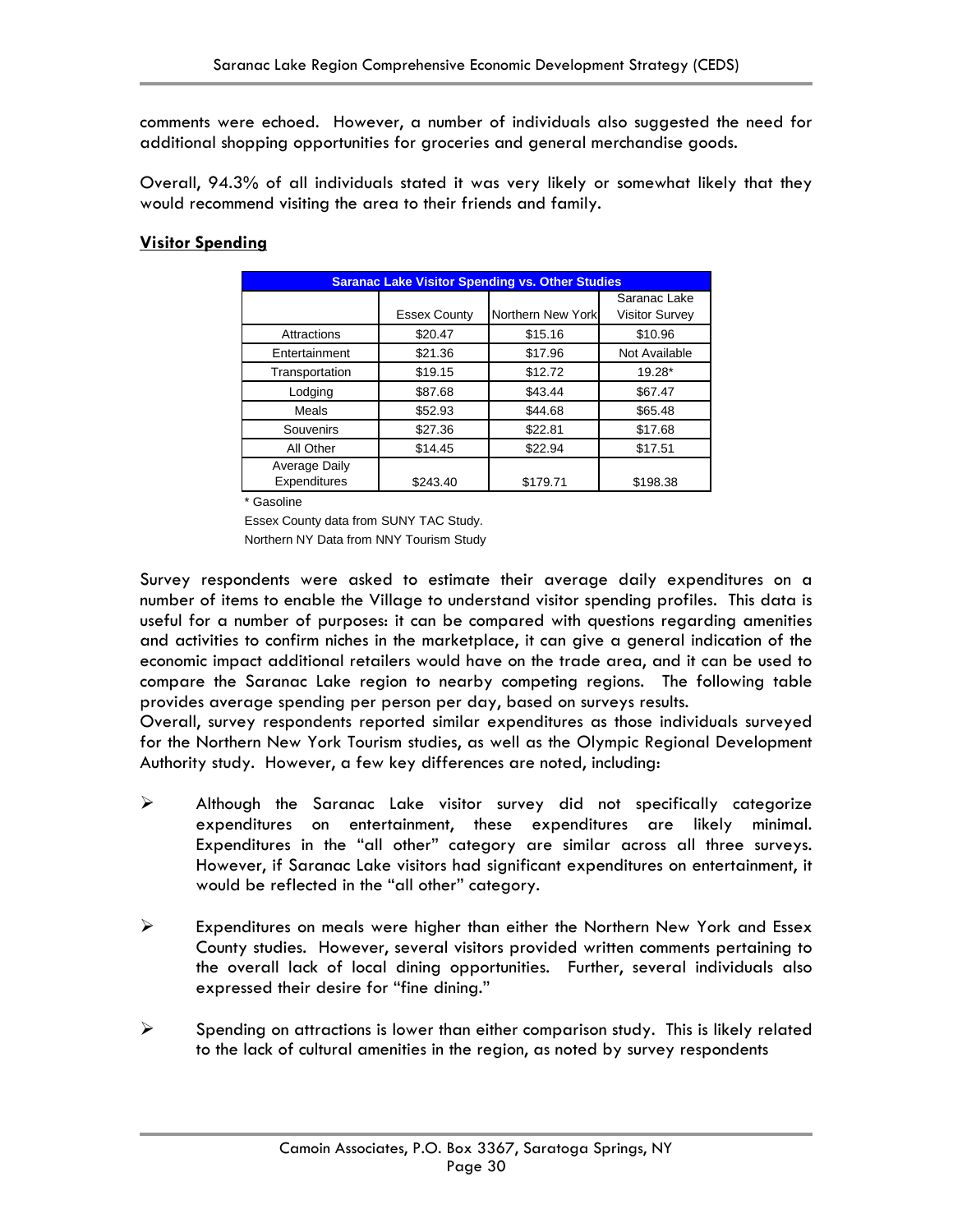### **Visitor Survey: Cross Tabulations**

### **Target Market Visitor Characteristics**

A number of cross-tabulations were analyzed to better understand visitor demographics and tourism related market opportunities for the Saranac Lake region. Because a large numbers of visitors originated from Central NY, the Finger Lakes Region, the North Country and areas out side of New York State, the analysis focused on developing a profile of visitors from these regions. The visitors from these 4 regions profiled comprise roughly 60% of all survey respondents. As such, they are a good representation of the typical pool of summer visitors.

These four regions were selected for further analysis for the following specific reasons:

- ¾ *Central NY* visitors comprised 8.4% of total visitors and had a significant economic impact on the region. While the average spending per day was lower (\$167.26/day) than the typical Capital Region visitor (these visitors were not profiled), the average length of stay was longer (3.2 days) and the average party size was similar (2.8 individuals). For these reason, Central NY visitors have a greater overall economic impact on the Saranac Lake region (\$533.50 per trip).
- ¾ Similar to Central NY visitors, individuals from the *Finger Lakes* region comprised 8.1% of all visitors. However, Finger Lakes visitors had the longest length of stay of any region analyzed (4.94 days as compared to 3.85 days for all visitors). Further, Finger Lakes visitors had very high average spending (\$229.77/day or \$1,135.58per trip) resulting in a large economic impact per visitor. Lastly, the average party size was 3.5 individuals – the highest of any region examined.
- ¾ While *North Country* visitors had a relatively short average length of stay (2.74 days), these visitors had a surprisingly high spending profile and tended to travel in larger than average parties (3.3 individuals). In particular, these individuals had high expenditures for clothing and gifts & souvenirs. These visitors are profiled because they represent a target market for retailers in the Saranac Lake region.
- ¾ *Out-of-State* visitors comprised 36.3% of all survey respondents. Further, these visitors had higher than average daily spending and trip lengths. The average party size for these visitors was 3.0 individuals, which equaled the overall average for all survey respondents. Lastly, because they comprise a large percentage of total visitors, an analysis that did not include a detailed profile of these visitors would be incomplete.

Visitors from the Finger Lakes region and out-of-state visitors most frequently come to the region with their spouse or partner – and without children. Overall, visitors came in a variety of group types. The only clear trends were that few individuals visited the region alone, and few participated in organized tours.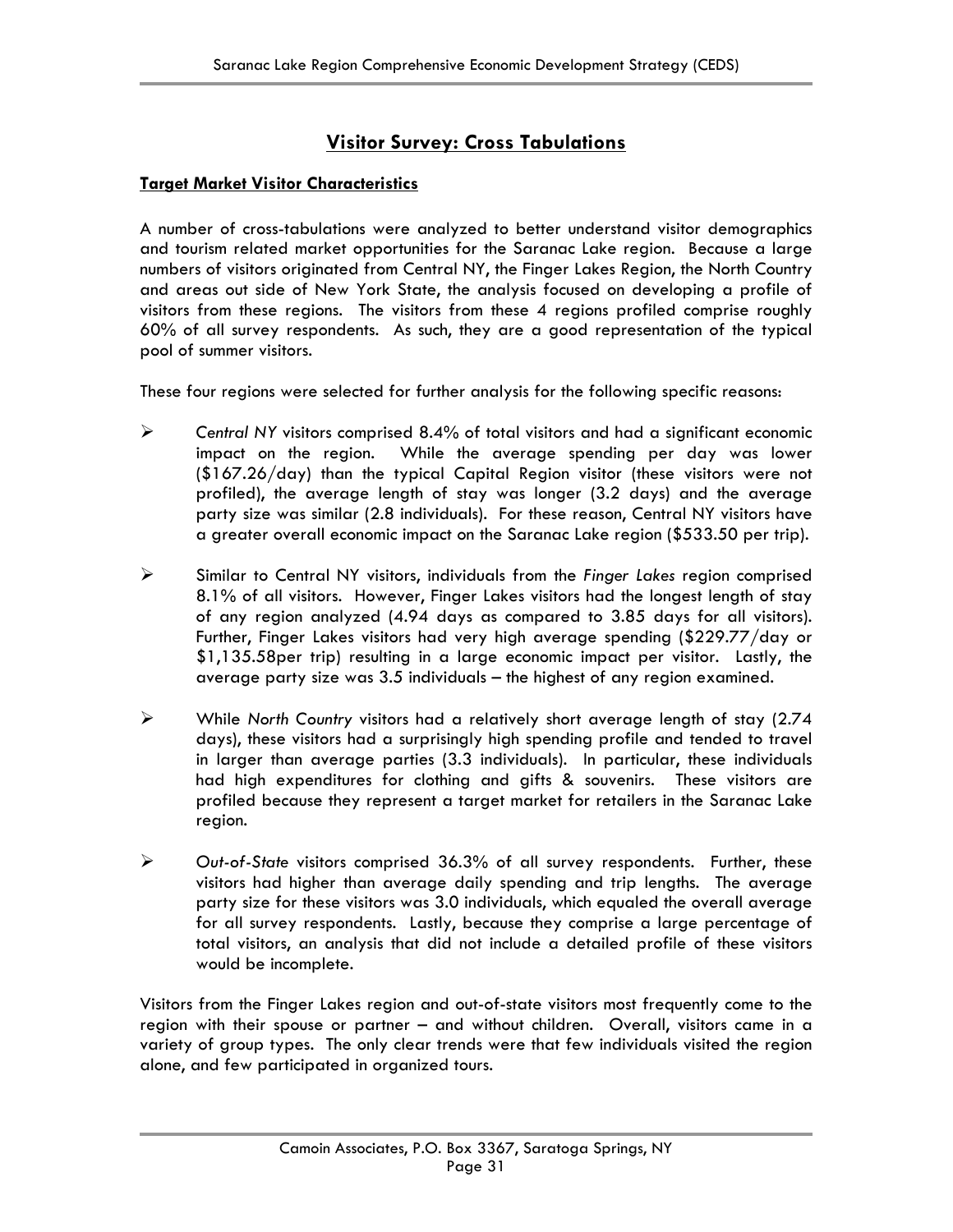For all regions analyzed in detail, the most popular reason for visiting the area was to vacation. However, out-of-state (48.9%) visitors had lower percentages of vacationers as compared to Central New York (67.7%) and Finger Lakes (65.5%) visitors. Out-of-state visitors also had a significant percentage of other responses. While these responses

| <b>Group Composition</b>                 |                   |            |              |                     |  |
|------------------------------------------|-------------------|------------|--------------|---------------------|--|
|                                          |                   | Finger     | <b>North</b> |                     |  |
| Group                                    | <b>Central NY</b> | Lakes      | Country      | <b>Out of State</b> |  |
| Alone                                    | $0(0.0\%)$        | $0(0.0\%)$ | 2(8.3%)      | $0(0.0\%)$          |  |
| Organized group or tour                  | $0(0.0\%)$        | $0(0.0\%)$ | $0(0.0\%)$   | $0(0.0\%)$          |  |
| With family, including<br>children       | $9(30.0\%)$       | 11 (36.7%) | 4 (16.7%)    | 36 (26.9%)          |  |
| With friends and family                  | $3(10.0\%)$       | 8 (26.7%)  | 7 (29.2%)    | 26 (19.4%)          |  |
| With friends or<br>associates, no family | 18 (60.0%)        | 1(3.3%)    | 2(8.3%)      | 7(5.2%)             |  |
| With spouse or partner<br>no children    | $0(0.0\%)$        | 10 (33.3%) | 9(37.5%)     | 55 (41.0%)          |  |
| <b>Total</b>                             | 30                | 30         | 24           | 134                 |  |

varied widely, a number of individuals were in the region to attend functions at Paul Smith's College.

The average length of stay for all visitors to the region was 3.8 days. Visitors from the Finger Lakes region tended to stay 1 day longer, while North Country visitors tended to have the shortest visits. The shorter North County visits are due to proximity and the likelihood of day trips. Out-of-state visitors, somewhat surprisingly, did not have the longest length of stay. This may be due, in part, to longer travel time required for out-ofstate travelers and other stops on their itinerary.

| <b>Main Purpose of Visit: Saranac Lake Region Visitors</b> |                     |               |              |                     |
|------------------------------------------------------------|---------------------|---------------|--------------|---------------------|
|                                                            | <b>Central Newl</b> | <b>Finger</b> |              |                     |
| <b>Response</b>                                            | York                | Lakes         | Out of State | <b>Total Survey</b> |
| Vacation                                                   | 21 (67.7%)          | 19 (65.5%)    | 64 (48.9%)   | 191 (54.1%)         |
| Visiting                                                   |                     |               |              |                     |
| family/friends                                             | 3(9.7%)             | $2(6.9\%)$    | 20 (15.3%)   | 38 (10.8%)          |
| Attend a special                                           |                     |               |              |                     |
| event                                                      | $0(0.0\%)$          | $0(0.0\%)$    | 7(5.3%)      | 13 (3.7%)           |
| <b>Business trip</b>                                       | $0(0.0\%)$          | $1(3.4\%)$    | $4(3.1\%)$   | 10 (2.8%)           |
| Day trip                                                   | 4 (12.9%)           | $2(6.9\%)$    | $4(3.1\%)$   | 31 (8.8%)           |
| Attend organized                                           |                     |               |              |                     |
| sporting events                                            | $0(0.0\%)$          | $1(3.4\%)$    | 3(2.3%)      | $4(1.1\%)$          |
| Shopping                                                   | $0(0.0\%)$          | $0(0.0\%)$    | $1(0.8\%)$   | $1(0.3\%)$          |
| Other                                                      | 3(9.7%)             | 4 (13.8%)     | 28 (21.4%)   | 65 (18.4%)          |
| <b>Total</b>                                               | 31                  | 29            | 131          | 353                 |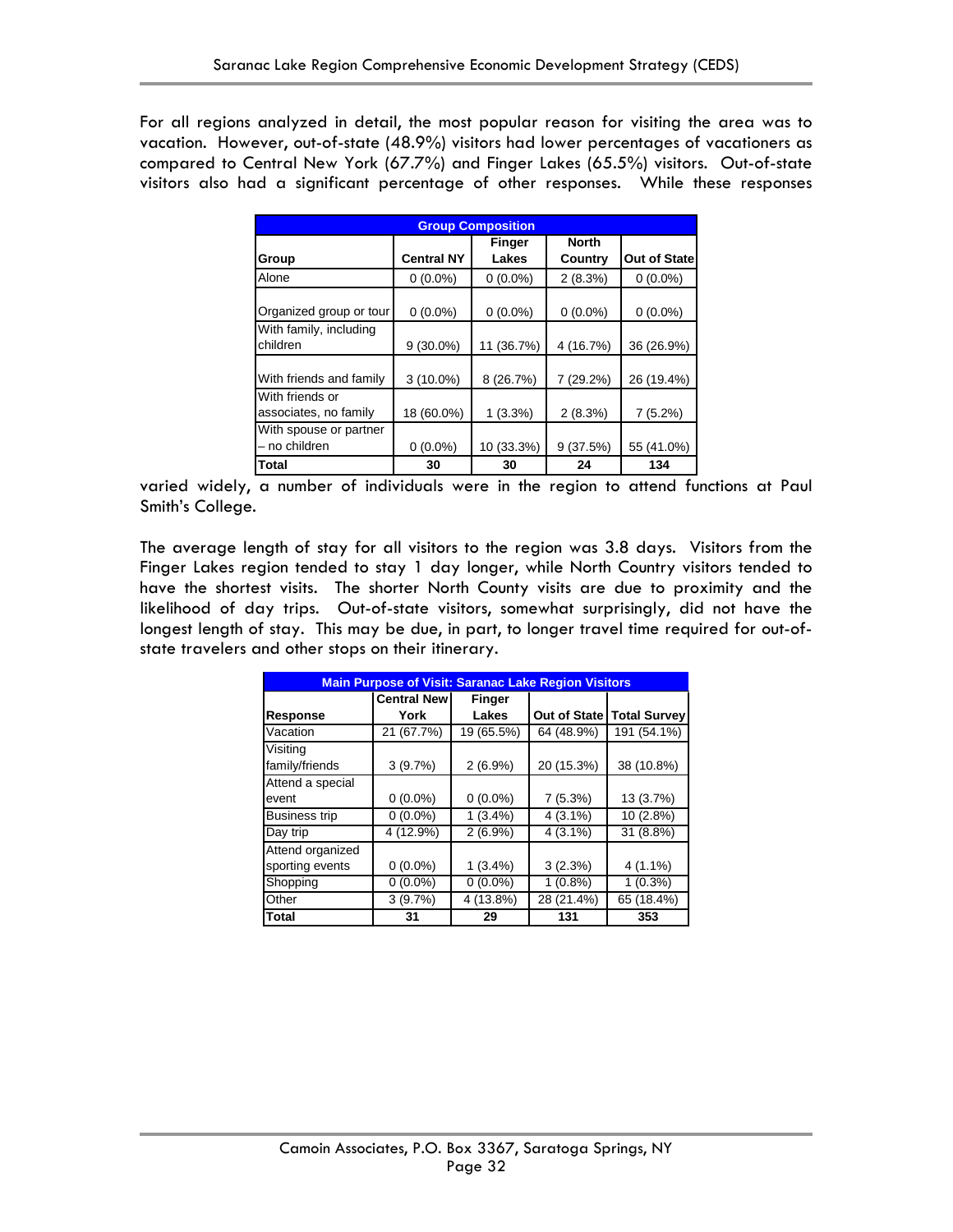Regardless of the primary market visitor origin, most individuals learned about the Saranac Lake region through word of mouth. Not surprisingly, out-of-state visitors had higher response rates for those categories related to advertising (internet, hotel websites, and business websites). A *major* finding for all visitors is the general lack of exposure for the area: nearly 25% of all visitors learned about Saranac Lake after arriving in the area and visiting Lake Placid or Tupper Lake.

| <b>Average Length of Stay (Days):</b><br><b>Saranac Lake Visitors</b> |                          |  |  |  |
|-----------------------------------------------------------------------|--------------------------|--|--|--|
| Region                                                                | Length of<br><b>Stay</b> |  |  |  |
| <b>Central New York</b>                                               | 3.1                      |  |  |  |
| <b>Finger Lakes</b>                                                   | 4.7                      |  |  |  |
| <b>North Country</b>                                                  | 2.9                      |  |  |  |
| Out of State                                                          | 4.1                      |  |  |  |
| <b>Total Survey</b>                                                   | 3.8                      |  |  |  |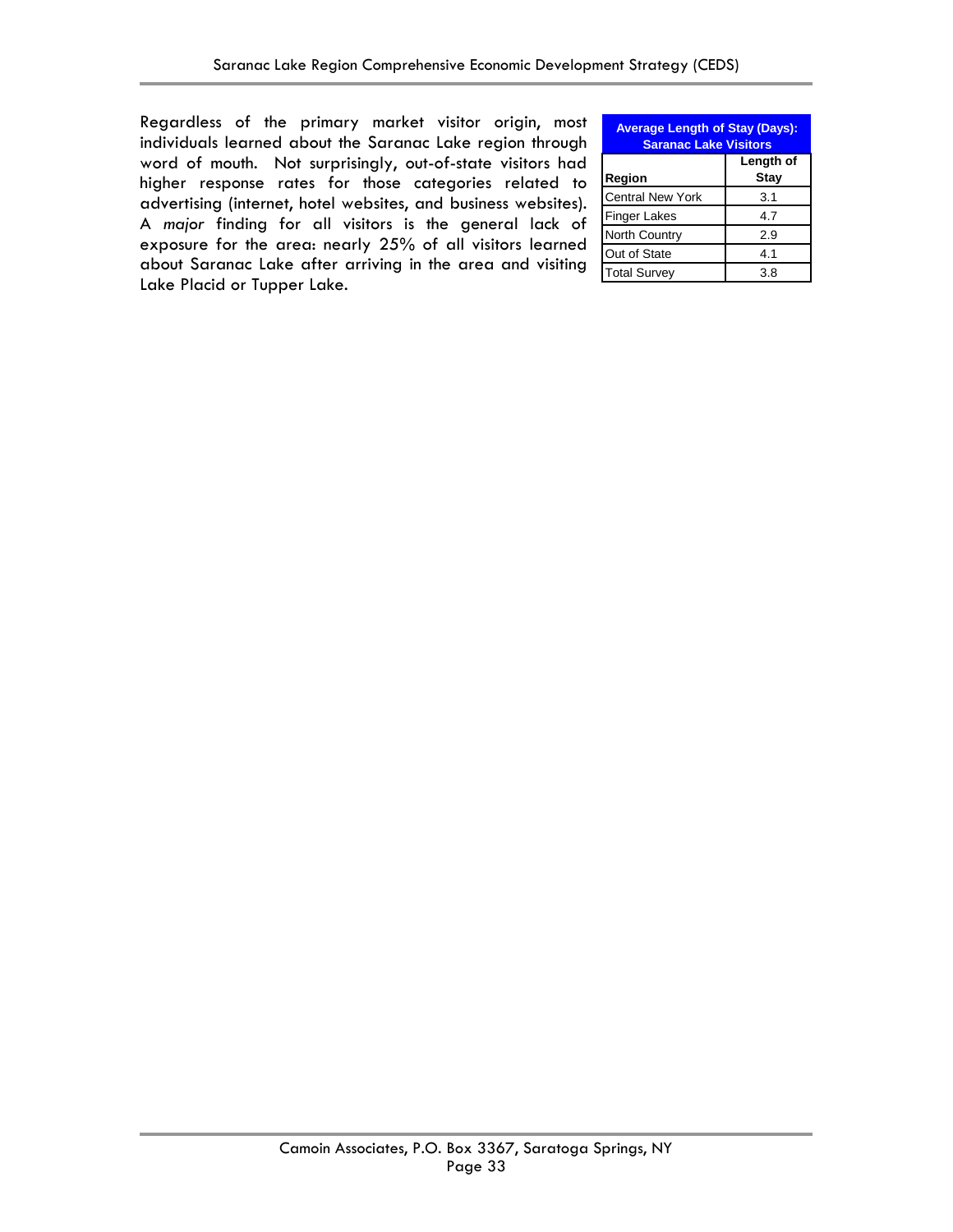| <b>How Did Visitors Learn About the Saranac Lake Region?</b> |                            |                 |                         |                        |                               |  |
|--------------------------------------------------------------|----------------------------|-----------------|-------------------------|------------------------|-------------------------------|--|
| <b>Response</b>                                              | Central<br><b>New York</b> | Finger<br>Lakes | <b>North</b><br>Country | Out of<br><b>State</b> | <b>Survey</b><br><b>Total</b> |  |
| Word of mouth                                                | 21.4%                      | 19.4%           | 30.0%                   | 23.3%                  | 25.2%                         |  |
| Brochure / visitor guide                                     | 10.7%                      | 16.1%           | 7.5%                    | 11.7%                  | 11.6%                         |  |
| Magazine travel article                                      | 5.4%                       | 3.2%            | 2.5%                    | 2.5%                   | 4.2%                          |  |
| Newspaper travel<br>article                                  | 0.0%                       | 0.0%            | 0.0%                    | 0.0%                   | 0.9%                          |  |
| Grew up in the area                                          | 10.7%                      | 12.9%           | 22.5%                   | 16.7%                  | 11.3%                         |  |
| Radio advertisements                                         | 1.8%                       | 0.0%            | 2.5%                    | 0.0%                   | 0.7%                          |  |
| Print advertisements                                         | 1.8%                       | 0.0%            | 2.5%                    | 1.7%                   | 1.9%                          |  |
| Internet<br>advertisements                                   | 8.9%                       | 6.5%            | 5.0%                    | 10.0%                  | 7.9%                          |  |
| While visiting Lake<br>Placid                                | 21.4%                      | 16.1%           | 15.0%                   | 19.2%                  | 17.8%                         |  |
| While visiting Tupper<br>Lake                                | 10.7%                      | 16.1%           | 7.5%                    | 2.5%                   | 6.0%                          |  |
| Local business website<br>(i.e. hotel, attraction)           | 1.8%                       | 0.0%            | 0.0%                    | 4.2%                   | 4.4%                          |  |
| Regional tourism<br>website                                  | 5.4%                       | 9.7%            | 5.0%                    | 8.3%                   | 8.1%                          |  |
| <b>Total Responses</b>                                       | 56                         | 31              | 40                      | 120                    | 432                           |  |

### **Visitor Spending**

Visitors from Central New York have a fairly average spending pattern as compared to all visitors, although expenditures on several categories of goods and services are somewhat lower than average. Similarly, visitors from out-of-state have very similar spending as compared to all visitors.

Average spending for Finger Lakes visitors is the highest of any region examined for this survey – 15.8% above average spending. In particular, visitors from the Finger Lakes region of New York spend significantly more than average on accommodations. This is clearly related to the main purpose of their visits, which are heavily skewed towards vacation.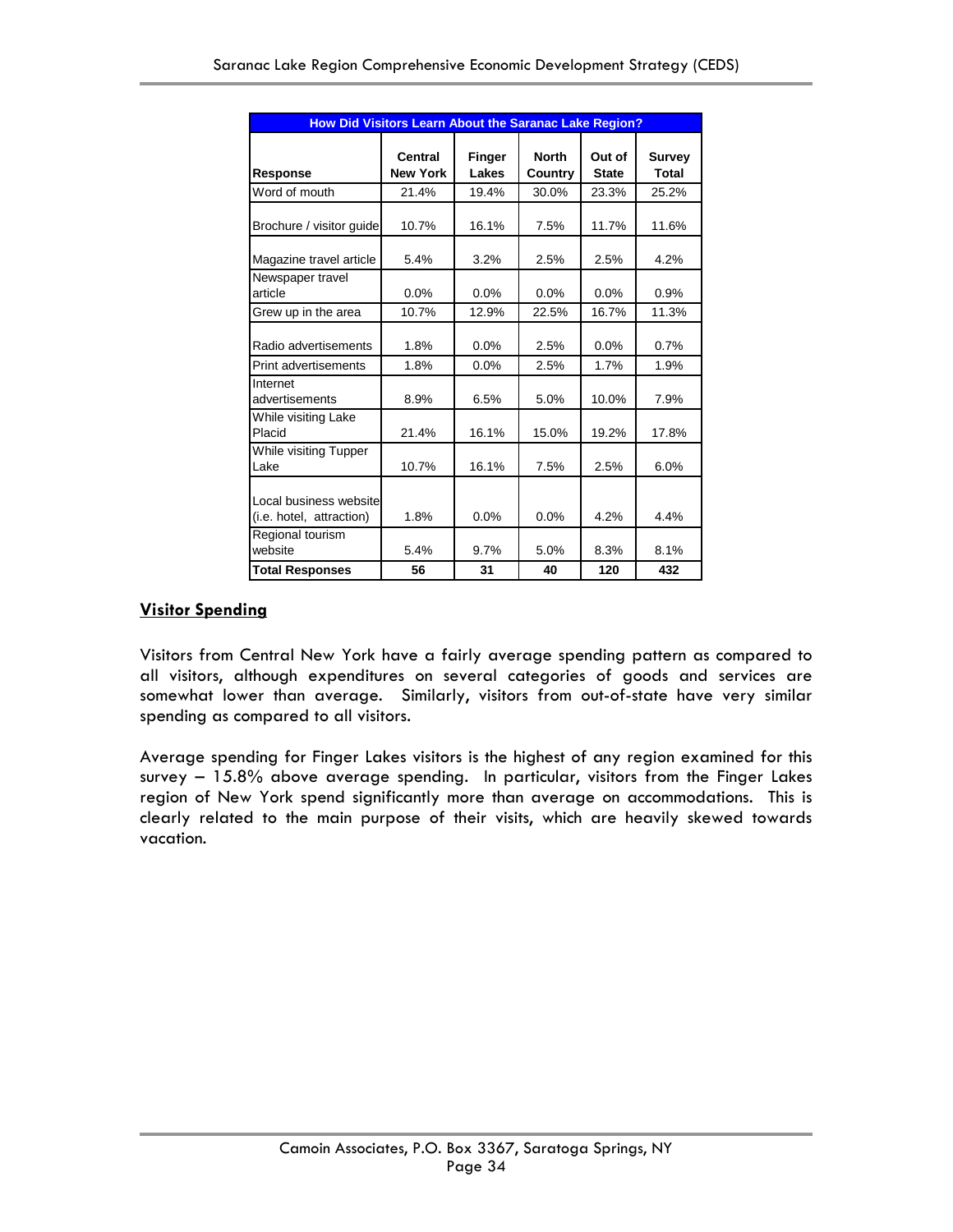While North Country visitors have significantly lower incomes than the average visitor (approximately \$10,000 less than average), their average spending is very high. This is related to spending on two categories: clothing and gifts and souvenirs. North Country visitors spend an average of \$66.46 on these goods, as compared to just \$26.42 for the average visitor. Visitors from Central New York have a fairly average spending pattern as compared to all visitors, although expenditures on several categories of goods and

| <b>Average Daily Spending for Select Visitors: Saranac Lake Region</b> |                            |                     |                         |                        |                        |  |
|------------------------------------------------------------------------|----------------------------|---------------------|-------------------------|------------------------|------------------------|--|
| <b>Average Daily</b><br>Spending                                       | Central<br><b>New York</b> | <b>Finger Lakes</b> | <b>North</b><br>Country | Out of<br><b>State</b> | All<br><b>Visitors</b> |  |
| Accommodations                                                         | \$70.16                    | \$96.17             | \$96.41                 | \$65.37                | \$67.47                |  |
| Dining in - food &<br>beverages                                        | \$17.10                    | \$25.50             | \$55.92                 | \$22.08                | \$21.99                |  |
| Clothing                                                               | \$5.48                     | \$4.67              | \$76.82                 | \$7.95                 | \$8.74                 |  |
| Gifts & souvenirs                                                      | \$17.74                    | \$20.50             | \$83.33                 | \$16.78                | \$17.68                |  |
| Attractions                                                            | \$5.16                     | \$9.00              | \$45.00                 | \$11.68                | \$10.96                |  |
| Gasoline                                                               | \$10.00                    | \$23.20             | \$36.29                 | \$19.69                | \$19.28                |  |
| Dining out - food &<br>beverages                                       | \$38.06                    | \$37.40             | \$89.00                 | \$46.45                | \$43.49                |  |
| Sporting goods                                                         | \$1.45                     | \$6.10              | \$16.67                 | \$4.63                 | \$3.10                 |  |
| Personal care items                                                    | \$1.94                     | \$2.90              | \$7.14                  | \$3.01                 | \$2.94                 |  |
| Other                                                                  | \$0.16                     | \$4.33              | \$1.67                  | \$5.04                 | \$2.72                 |  |
| <b>Total</b>                                                           | \$167.26                   | \$229.77            | \$259.54                | \$202.68               | \$198.38               |  |

services are somewhat lower than average. Similarly, visitors from out-of-state have very similar spending as compared to all visitors.

Average spending for Finger Lakes visitors is the highest of any region examined for this survey – 15.8% above average spending. In particular, visitors from the Finger Lakes region of New York spend significantly more than average on accommodations. This is clearly related to the main purpose of their visits, which are heavily skewed towards vacation.

While North Country visitors have significantly lower incomes than the average visitor (approximately \$10,000 less than average), their average spending is very high. This is related to spending on two categories: clothing and gifts and souvenirs. North Country visitors spend an average of \$66.46 on these goods, as compared to just \$26.42 for the average visitor.

| <b>Total Visitor Economic Impact of Select Regions</b> |                |                |                  |  |  |
|--------------------------------------------------------|----------------|----------------|------------------|--|--|
|                                                        | (1) Average    | (2) Average    | Economic Impact: |  |  |
| Region                                                 | Daily Spending | Length of Stay | $(1) \times (2)$ |  |  |
| <b>Central New York</b>                                | \$167.26       | 3.2            | \$533.50         |  |  |
| <b>Finger Lakes</b>                                    | \$229.77       | 4.2            | \$972.09         |  |  |
| <b>North Country</b>                                   | \$259.54       | 2.7            | \$710.92         |  |  |
| Out of State                                           | \$202.68       | 4.0            | \$816.68         |  |  |
| <b>All Visitors</b>                                    | \$198.38       | 3.8            | \$763.69         |  |  |

The total visitor impact, calculated in the table above, is simply the average daily spending per person multiplied by the average length of stay. Although other factors influence the total economic impact for all visitors, this above measure is useful in determining "target markets" for Saranac Lake area businesses.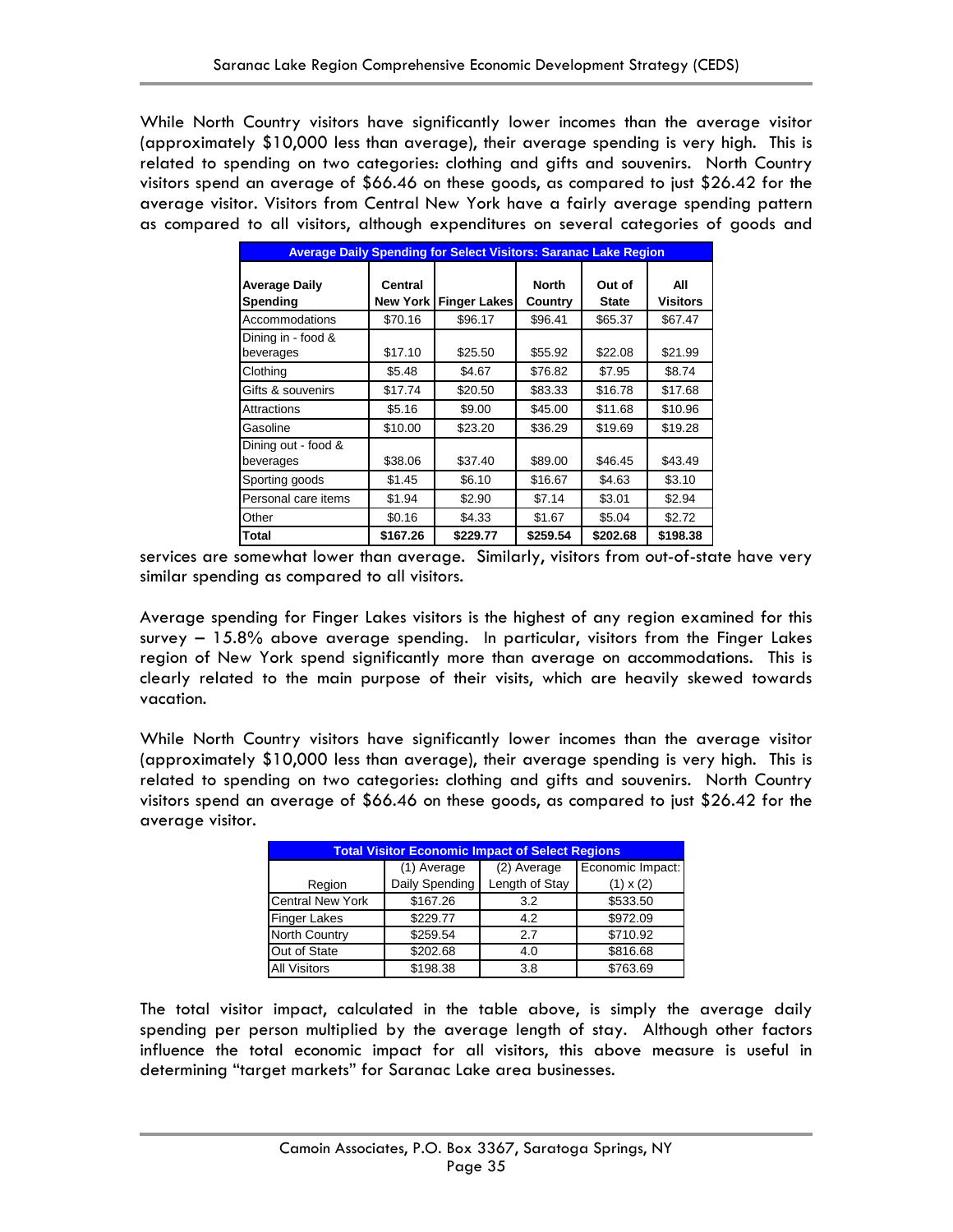### **Visitor Preferences**

Visitors from the Finger Lakes region tend to participate in a wide range of activities (dining at local restaurants, boating, hiking, shopping, etc.) as compared to all visitors. In comparison, visitors from the other regions analyzed tend to have lower participation rates as compared to the average visitor. For instance, these visitors have lower participation rates for hiking, shopping, and visiting historic sites and museums.

| <b>Participation Rate in 10 Most Popular Activities: Select Visitors</b> |                                                                 |       |         |              |               |  |
|--------------------------------------------------------------------------|-----------------------------------------------------------------|-------|---------|--------------|---------------|--|
|                                                                          | <b>Central New</b><br><b>North</b><br>Total<br>Finger<br>Out of |       |         |              |               |  |
| <b>Activities</b>                                                        | York                                                            | Lakes | Country | <b>State</b> | <b>Survey</b> |  |
| Dining at local                                                          |                                                                 |       |         |              |               |  |
| restaurants                                                              | 67.7%                                                           | 83.3% | 56.7%   | 70.9%        | 72.8%         |  |
| Hiking                                                                   | 35.5%                                                           | 53.3% | 30.0%   | 37.3%        | 42.8%         |  |
| Shopping (general)                                                       | 29.0%                                                           | 70.0% | 36.7%   | 37.3%        | 40.8%         |  |
| Shopping (specialty<br>shops)                                            | 22.6%                                                           | 46.7% | 43.3%   | 36.6%        | 37.8%         |  |
| Historic sites &                                                         | 25.8%                                                           | 26.7% | 20.0%   | 35.8%        | 35.6%         |  |
| museums                                                                  |                                                                 |       |         |              |               |  |
| Drinking at local<br>bars/pubs                                           | 19.4%                                                           | 23.3% | 10.0%   | 32.1%        | 27.5%         |  |
| Canoeing / kayaking                                                      | 29.0%                                                           | 43.3% | 20.0%   | 27.6%        | 31.7%         |  |
| Festivals & special                                                      |                                                                 |       |         |              |               |  |
| events                                                                   | 35.5%                                                           | 43.3% | 6.7%    | 26.9%        | 29.4%         |  |
| Swimming                                                                 | 25.8%                                                           | 30.0% | 10.0%   | 23.9%        | 27.5%         |  |
| Fishing                                                                  | 19.4%                                                           | 40.0% | 10.0%   | 19.4%        | 19.4%         |  |

In terms of those activities desired by visitors, the four visitor groups selected for further analysis did not have any clear preferences compared to the average visitor. As noted earlier, visitors tend to desire additional cultural and family friendly activities.

| <b>Expected Participation Rate, 10 Most Desired Activities: Select Visitors</b> |                            |                        |                         |                        |                        |  |  |
|---------------------------------------------------------------------------------|----------------------------|------------------------|-------------------------|------------------------|------------------------|--|--|
| <b>Desired Activities</b>                                                       | Central<br><b>New York</b> | <b>Finger</b><br>Lakes | <b>North</b><br>Country | Out of<br><b>State</b> | Total<br><b>Survey</b> |  |  |
| Expanded bike /<br>walking paths                                                | 12.0%                      | 8.1%                   | 12.3%                   | 12.1%                  | 10.8%                  |  |  |
| Boat, canoe, or kayak<br>rentals                                                | 9.3%                       | 8.1%                   | 4.9%                    | 11.3%                  | 9.9%                   |  |  |
| Antique stores                                                                  | 12.0%                      | 10.5%                  | 12.3%                   | 10.8%                  | 11.2%                  |  |  |
| Farmer's market                                                                 | 10.7%                      | 12.8%                  | 14.8%                   | 10.8%                  | 12.3%                  |  |  |
| Fine dining restaurants<br><b>Bookstore</b>                                     | 8.0%<br>6.7%               | 9.3%<br>10.5%          | 8.6%<br>13.6%           | 10.6%<br>10.3%         | 10.4%<br>10.6%         |  |  |
| Ethnic restaurants                                                              | 12.0%                      | 8.1%                   | 11.1%                   | 9.6%                   | 9.6%                   |  |  |
| Family style<br>restaurants                                                     | 17.3%                      | 14.0%                  | 11.1%                   | 8.6%                   | 10.1%                  |  |  |
| History museum                                                                  | 6.7%                       | 12.8%                  | 4.9%                    | 8.4%                   | 8.6%                   |  |  |
| <b>Bicycle rentals</b>                                                          | 5.3%                       | 5.8%                   | 6.2%                    | 7.4%                   | 6.5%                   |  |  |

### **Conclusions**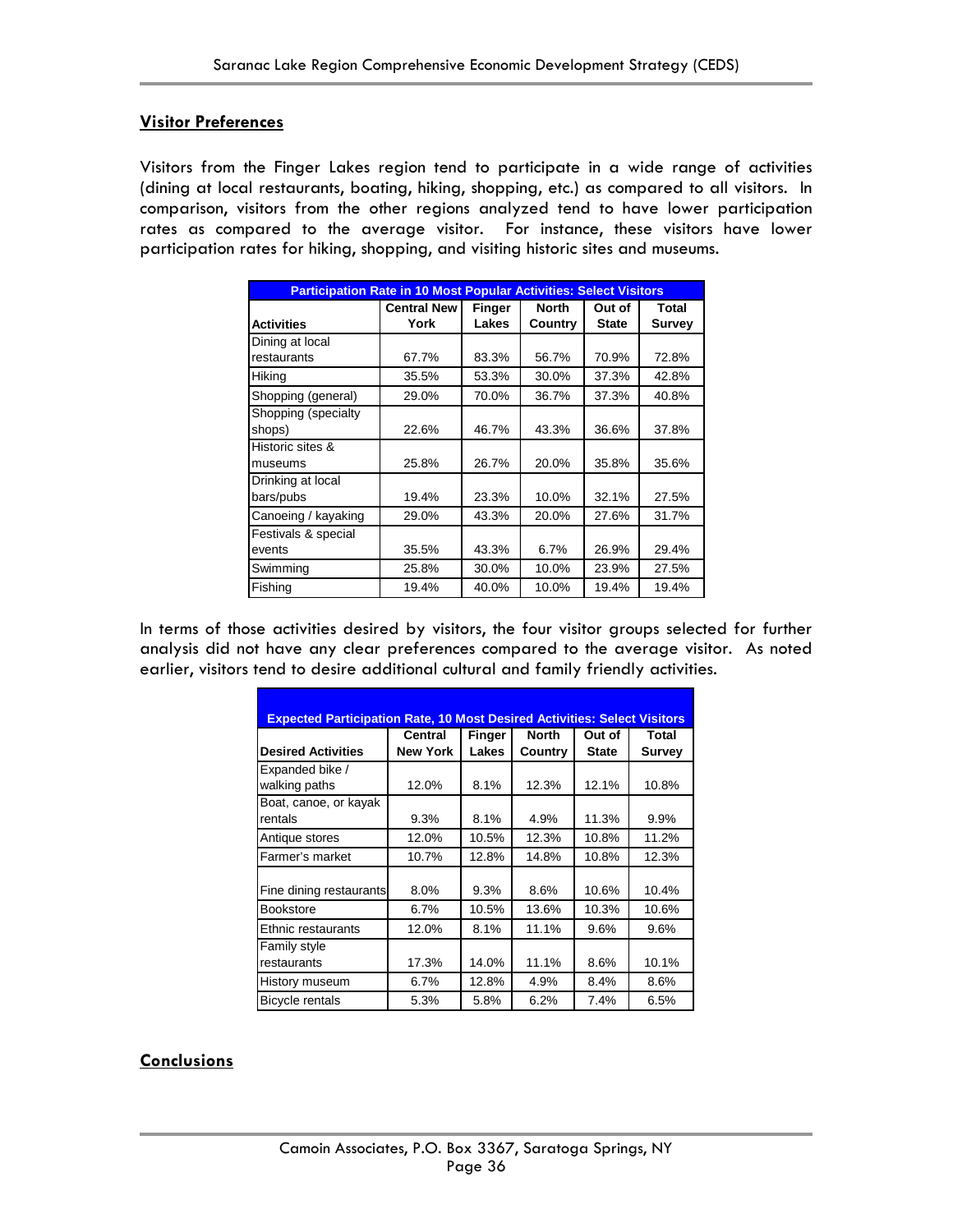- $\triangleright$  Based on survey findings, those visitors originating from out-of-state, the Finger Lakes, Central NY and the North Country offer the greatest opportunity for visitor attraction and economic impact based on travel desires, frequency of visit, spending profile and length of stay.
- ¾ While Capital Region respondents (33) were equally significant in numbers relative to Central New York (31) and the Finger Lakes (30), the length of stay (2.57 days) and daily spending (\$187.36/day) are significantly lower. This is the result of more frequent day visits and a higher portion of business traveler responses. As a result, the Capital Region visitor market is not considered significant.
- ¾ Finger Lakes visitors represent a major target market for Saranac Lake businesses. These visitors tend to have the longest length of stay (4.94 days), have a higher than average spending profile (\$229.77/day), and take advantage of the full range of activities available in the Saranac Lake region.
- $\triangleright$  Visitors from the North Country have significantly higher than average daily expenditures on clothing (\$35.21) and gifts & souvenirs (\$31.25). Based on survey responses, it appears these visitors utilize Saranac Lake as a regional retail center.
- $\triangleright$  Similar to national trends, the majority (63%) of all travel arrangements are being made by a female consumer.
- $\triangleright$  The average visitor is with a spouse and/or children, and has a significant amount of disposable income. As a result, visitors consistently noted their interest in cultural and/or family oriented activities.
- $\triangleright$  Visitors did not rate the quality of cultural amenities and shopping as highly as other local activities. However, these were identified as popular activities for visitors (shopping, visiting historic sites and museums, attending festivals and special events). Thus, visitors are partaking in these activities, but are not satisfied with the overall quality of their experience.
- $\triangleright$  Seventy percent (70%) of all respondents learned about the Saranac Lake region either while visiting Tupper Lake and Lake Placid (49%) or via word-of-mouth from a family or friend (20.6%).
- $\triangleright$  Although most visitors that come to the region tend to participate in some form of outdoor recreation, several individuals noted a lack of available information related to these activities. For instance, several individuals noted that hiking trailheads, walking paths and boat launches were difficult to locate.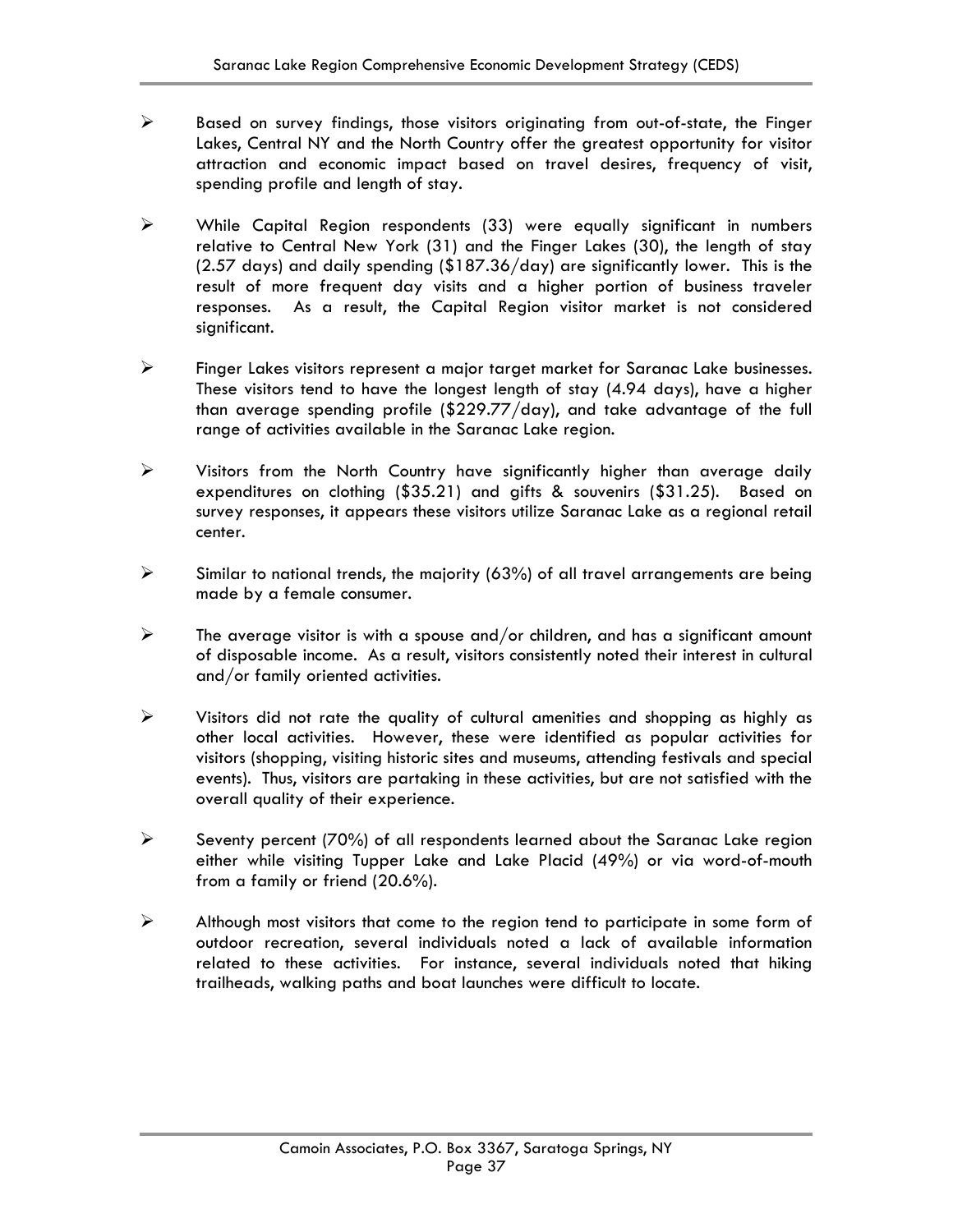### **Review of Prior Studies**

As part of the Saranac Lake area economic development strategy, CA reviewed a number of studies and planning initiatives. The purpose of this task was to provide a foundation for the development of future recommendations, gain an understanding of existing resources within the region, ensure that the economic development strategy is consistent with other initiatives, and eliminate the duplication of research tasks. This memo provides a summary of major findings and recommendations from these plans/studies that could impact the Saranac Lake region.

The following studies were reviewed, as determined by the advisory committee:

- ¾ State of the Workforce Report. North Country Regional Workforce Investment Board. January, 2006.
- ¾ Regional Housing Assessment. Adirondack Economic Development Corporation. Prepared for the Regional Housing Task Force. March 13, 2003.
- ¾ Franklin County Comprehensive Economic Development Strategy (CEDS). 2004.
- ¾ Local Waterfront Revitalization Plan (LWRP). Village of Saranac Lake. 2001.
- $\triangleright$  The Saranac Lake Lake Placid Recreational Path. Adirondack North Country Association.
- ¾ Olympic Scenic Byway Corridor Management Plan, Town of Fine to Ray Brook. Adirondack North Country Association.
- ¾ Adirondack Scenic Railway. Various Sources.
- ¾ 2004 Tourism Profiles for Essex & Franklin Counties. Northern New York Travel and Research Center
- ¾ The Saranac River Walk: A Conceptual Plan for River Access. The Village of Saranac Lake and the River Corridor Commission. October, 1992.

The following summarizes the relevant findings of these reports:

**State of the Workforce Report.** North Country Regional Workforce Investment Board. January, 2006.

As described in the Economic Overview memo, the health care industry has been a leading sector in Franklin and Essex Counties in terms of both wage and employment growth. According to the information presented above, the North Country is underserved in terms of health care services as compared to all of the state. Further, while Franklin County appears to have a high number of health care jobs relative to its total population, Essex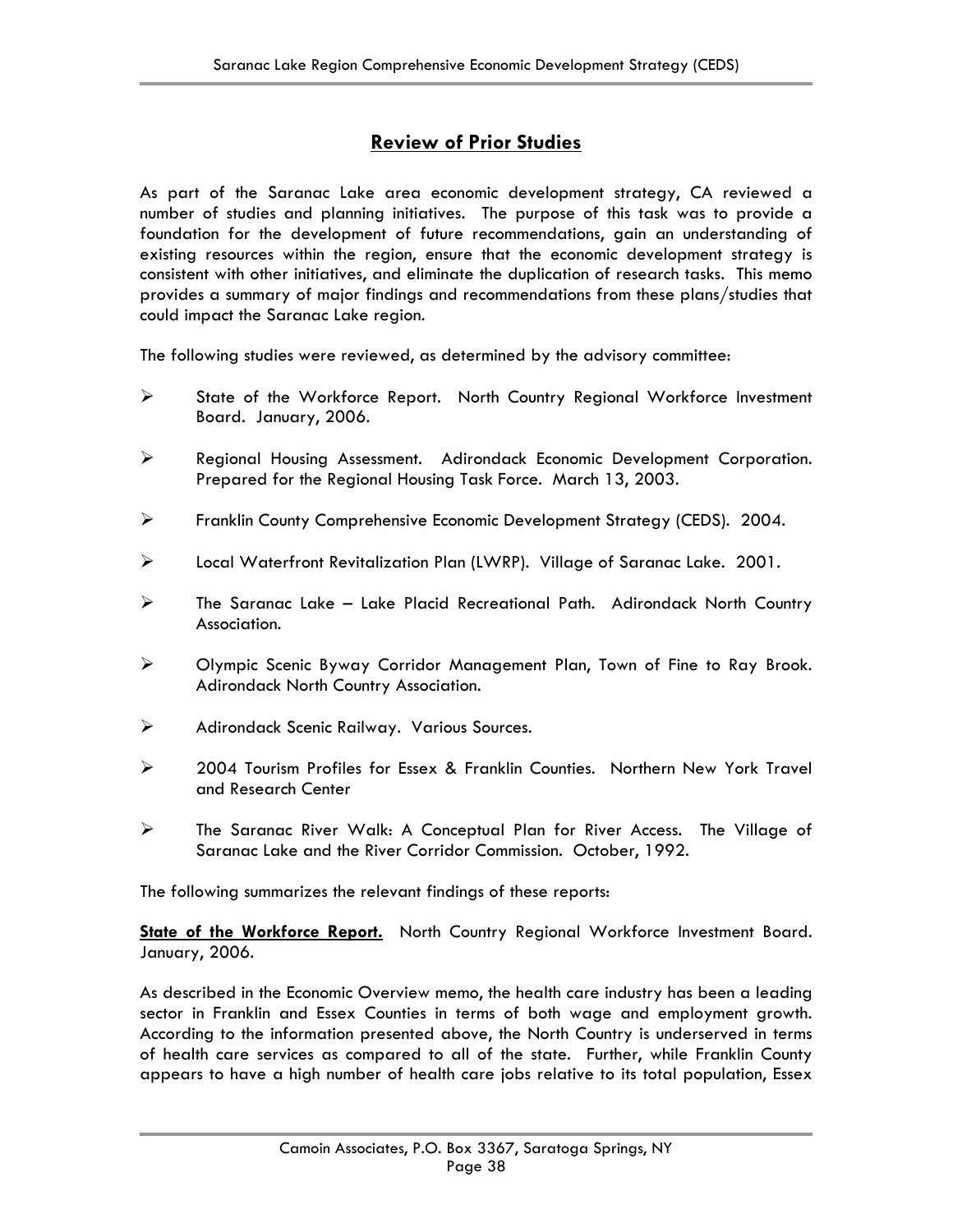County is very low. In terms of employment, this shortage equates to roughly 450 health care jobs in Franklin and Essex Counties.

| <b>State of the Health Care Services Sector: Saranac Lake Region</b> |            |                     |                                   |  |
|----------------------------------------------------------------------|------------|---------------------|-----------------------------------|--|
| Area                                                                 | Population | Health<br>Care Jobs | Jobs per<br>100,000<br>Population |  |
| Capital Region                                                       | 1,034,331  | 53,454              | 5,168                             |  |
| New York City                                                        | 8,019,033  | 387,985             | 4,838                             |  |
| <b>Western New York</b>                                              | 1,437,675  | 68,300              | 4,751                             |  |
| Long Island                                                          | 2,782,600  | 131,376             | 4,721                             |  |
| <b>Hudson Valley</b>                                                 | 2,205,473  | 100,302             | 4,548                             |  |
| <b>Finger Lakes</b>                                                  | 1,202,072  | 53,938              | 4,487                             |  |
| <b>Central New York</b>                                              | 711,978    | 31,314              | 4,398                             |  |
| Mohawk Valley                                                        | 504,717    | 21,751              | 4,310                             |  |
| Southern Tier                                                        | 719,501    | 30,994              | 4,308                             |  |
| <b>North Country</b>                                                 | 423,976    | 15,988              | 3,771                             |  |
| <b>Franklin County</b>                                               | 50,149     | 2,418               | 4,822                             |  |
| <b>Essex County</b>                                                  | 39,868     | 1,361               | 3,414                             |  |
| <b>Franklin &amp; Essex Total</b>                                    | 90.017     | 3,779               | 4,198                             |  |

Note: Franklin & Essex County data from 2005 Quarterly Census of Employment & Wages.

**Regional Housing Assessment.** Adirondack Economic Development Corporation. Prepared for the Regional Housing Task Force. March 13, 2003.

The memo for task 3 (demographics) drew upon the Regional Housing Assessment report. Although issues such as housing conditions and prices were not specifically addressed, it was noted that housing is insufficient in the region. Specifically, median household incomes are not sufficient to purchase available housing. Further, this was impacting both middleclass and lower income households, and the problem was exacerbated in the Villages, where housing costs tended to be highest.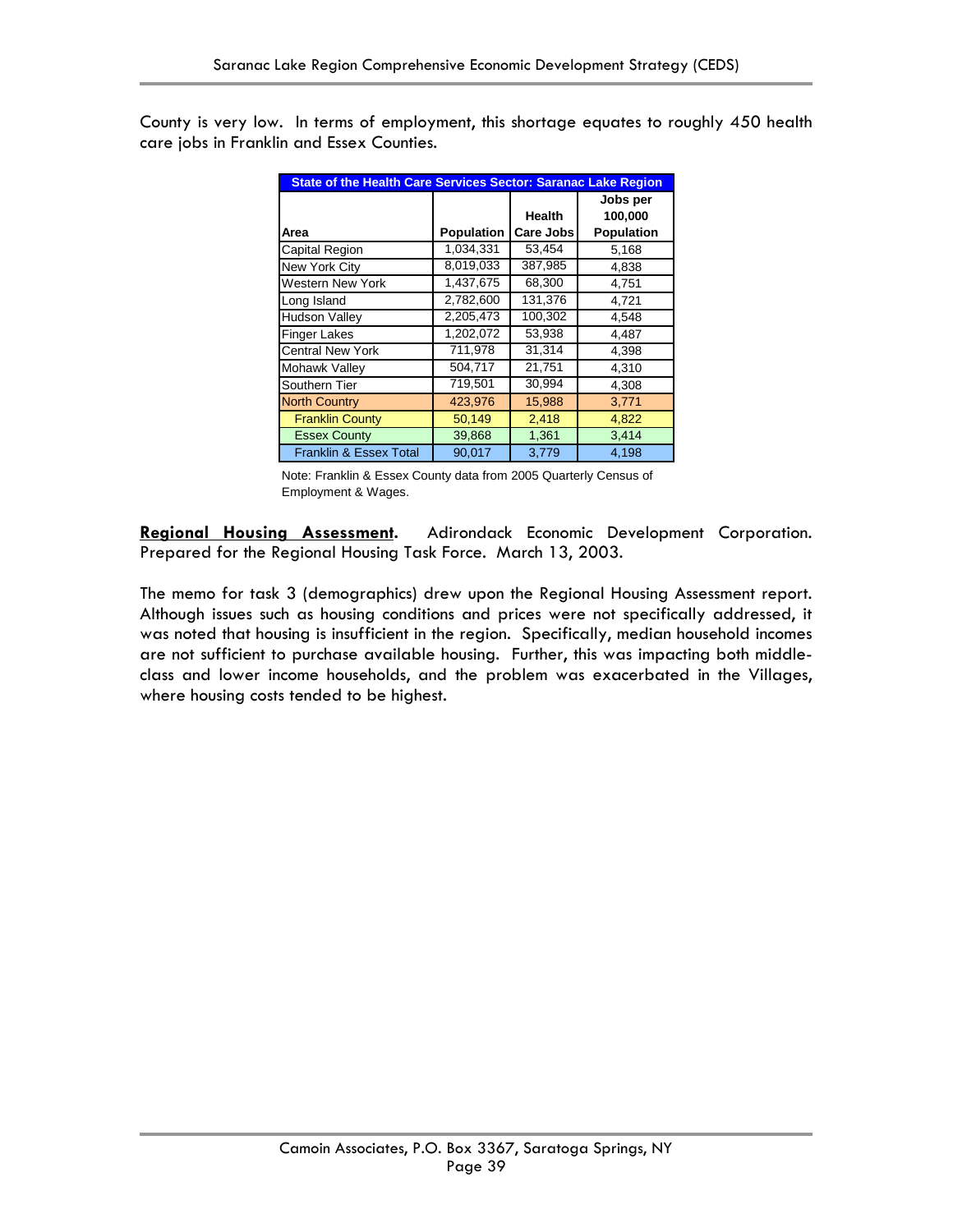| <b>Franklin County Comprehensive Economic Development Strategy</b>               |                                                                                   |  |  |
|----------------------------------------------------------------------------------|-----------------------------------------------------------------------------------|--|--|
| Project                                                                          | Action                                                                            |  |  |
| Develop Affordable Housing                                                       | Develop Affordable Housing for the<br>Professional and Service Industry           |  |  |
| Lake Flower Redevelopment<br>Program                                             | Integrated Water, Sewer, Parking,<br>Sidewalk Development                         |  |  |
| Develop Harrietstown Industrial<br>Park                                          | Prepare Park for Developer: Extend<br>Access Road                                 |  |  |
| Harrietstown Airport<br>Improvements                                             | Improve General Aviation Capacity and<br><b>Commercial Capacity</b>               |  |  |
| <b>Healthcare Continuum</b>                                                      | Develop Senior/Aging Care/Assisted<br>Living Facilities                           |  |  |
| Saranac Lake Depot Area                                                          | Redevelop the Depot Area into a<br><b>Commercial Mixed Property</b>               |  |  |
| <b>Recreational Corridor</b><br>Development                                      | Consolidate Recreational Corridors in Tri-<br>Lakes Region                        |  |  |
| Façade Improvement<br>Programs                                                   | County-wide Effort to Develop Local<br>Capacity                                   |  |  |
| <b>Fiber Optic Project</b>                                                       | <b>Resource Project Assessment</b>                                                |  |  |
| Develop Networked Incubator<br>and Industrial System for<br><b>Wood Products</b> | Develop Institutional Support for<br>Networked Incubator and Industrial<br>System |  |  |
| Harrietstown Industrial Park                                                     | <b>Identify Developer</b>                                                         |  |  |

### **Franklin County Comprehensive Economic Development Strategy (CEDS)**. 2004.

The Franklin County CEDS was reviewed to ensure any initiatives developed for the Saranac Lake region were in accordance with County objectives. Those initiatives developed for the Franklin County CEDS will be noted when initiatives are developed for the Saranac Lake region. This includes the following initiatives that are relevant for the Saranac Lake region.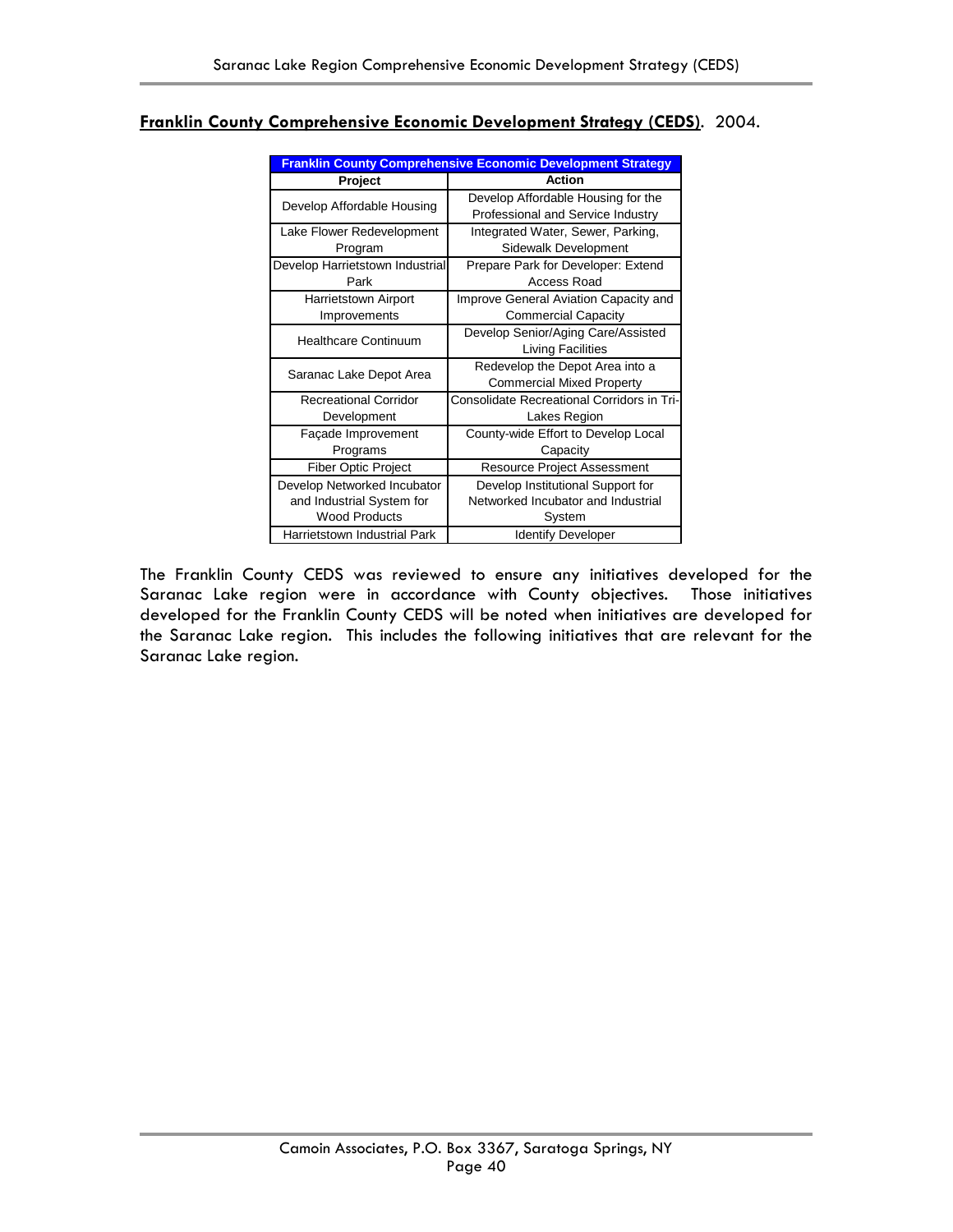**Local Waterfront Revitalization Plan (LWRP).** Village of Saranac Lake. 2001.

The Village of Saranac Lake completed an LWRP in 2001 to better utilize waterfront property and promote economic development. Through this initiative, the following goals were developed. The Village has since been working towards implementing these goals.

| <b>Lake Flower</b>                                                                                                                                                                                                                                                                                                                          |
|---------------------------------------------------------------------------------------------------------------------------------------------------------------------------------------------------------------------------------------------------------------------------------------------------------------------------------------------|
|                                                                                                                                                                                                                                                                                                                                             |
| Locate and construct a multi-use, all season recreational path that would<br>originate at Riverside Park at the north end of Lake Flower proceeding in a<br>southerly direction along Lake Flower terminating beyond the Village line<br>where the proposed Lake Placid-Saranac Lake Trail intersects Route 86 (at<br>the railroad tracks). |
| Develop traffic calming and other road improvements on River Street that<br>address traffic, pedestrian and parking patterns and issues.                                                                                                                                                                                                    |
| Develop a landscape improvement plan to link the parklands together and<br>generally make the area a more attractive place.                                                                                                                                                                                                                 |
| Address the need for additional parking on or accessed by River Street.                                                                                                                                                                                                                                                                     |
| <b>Riverside Park Improvements</b>                                                                                                                                                                                                                                                                                                          |
| Replace the bandstand with a new facility complete with storage, power,<br>equipment and additional seating capacity.                                                                                                                                                                                                                       |
| Reconstruct the sea wall along the perimeter of Riverside Park to withstand<br>the dock and other improvements planned for the waterfront in this area.                                                                                                                                                                                     |
| Construct public docks to safely and attractively accommodate small to<br>medium boats along the Park's edge facing south. One dock will be provided<br>to accommodate a small commercial touring boat.                                                                                                                                     |
| <b>State Boat Launch Improvements</b>                                                                                                                                                                                                                                                                                                       |
| Construct a year-round, handicapped-accessible facility with Adirondack<br>style architecture.                                                                                                                                                                                                                                              |
| Assess parking alternatives including accommodations for handicapped<br>people desiring to utilize surrounding parks.                                                                                                                                                                                                                       |
| <b>Baldwin Park Improvements</b>                                                                                                                                                                                                                                                                                                            |
| Provide a dedicated kayak/canoe launch area.                                                                                                                                                                                                                                                                                                |
| Construct a public dock for water access to the tennis courts.                                                                                                                                                                                                                                                                              |
| Stabilize the shoreline embankments as needed.                                                                                                                                                                                                                                                                                              |
| Develop an on-site parking lot adjacent to the courts.                                                                                                                                                                                                                                                                                      |
| Provide picnic tables.                                                                                                                                                                                                                                                                                                                      |
| A small fishing platform with handicapped access.                                                                                                                                                                                                                                                                                           |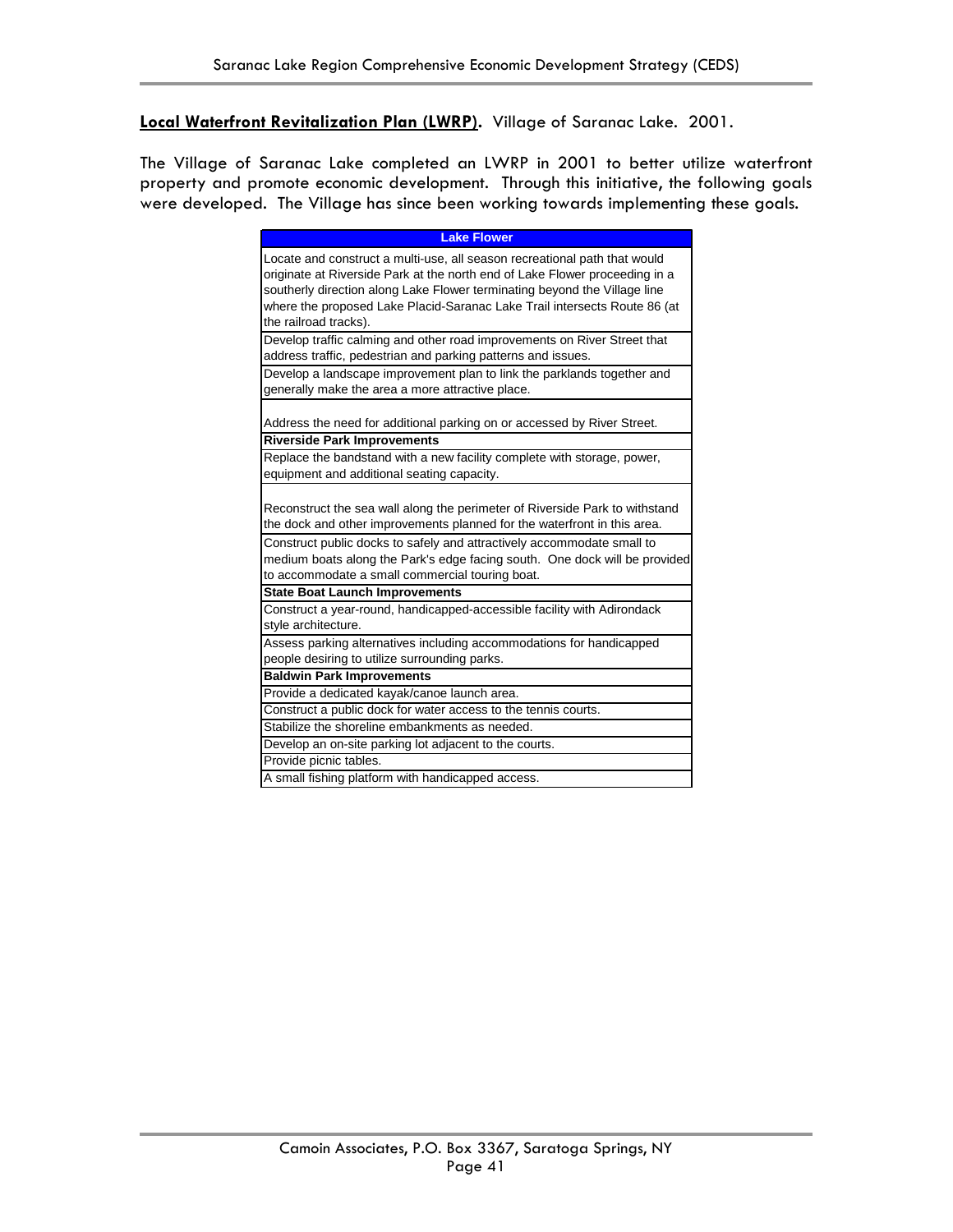| <b>Lake Colby</b>                                                              |
|--------------------------------------------------------------------------------|
| <b>Wallace Memorial Park</b>                                                   |
| Develop a four-season plan that includes year-round restrooms. Use             |
| guidelines for various winter events such as ice fishing, ice skating, ATV and |
| snowmobile races.                                                              |
| Provide new sand on the beach and in the immediate swimming area.              |
| Address the point and non-point stormwater runoff problems through a           |
| mitigation plan.                                                               |
| Develop a strategy to address the long-term control of non-native aquatic      |
| vegetation in the swimming area at the beach.                                  |
| <b>Land on Moir Road</b>                                                       |
| Tear down the existing building on the Village-owned property adjacent to      |
| Wallace Memorial Park. Construct a large picnic pavilion in its place with a   |
| deck that provides handicapped fishing access.                                 |
| Dedicate an area for a launch site for canoes and kayaks.                      |
| <b>Walkways to the Beach</b>                                                   |
| Address safety issues and enhance the sidewalk and trail from the Village to   |
| Lake Colby and Lake Flower.                                                    |
| Provide a more visible pedestrian crossing from the hospital to the Village's  |
| Wallace Park.                                                                  |
| <b>Saranac River</b>                                                           |
| Plans for development are under the direction of the River Corridor            |
| Commission. Their plan is available in the Office of Community                 |
| Development.                                                                   |

**The Saranac Lake – Lake Placid Recreational Path.** Adirondack North Country Association.

Information on the recreational path was largely provided by the Adirondack North Country Association. As of September 2006, the recreational path is in the planning stages. However, construction on the Saranac Lake to Ray Brook section is expected to commence in 2007. The Ray Brook to Lake Placid section of the path will likely be completed in 2008.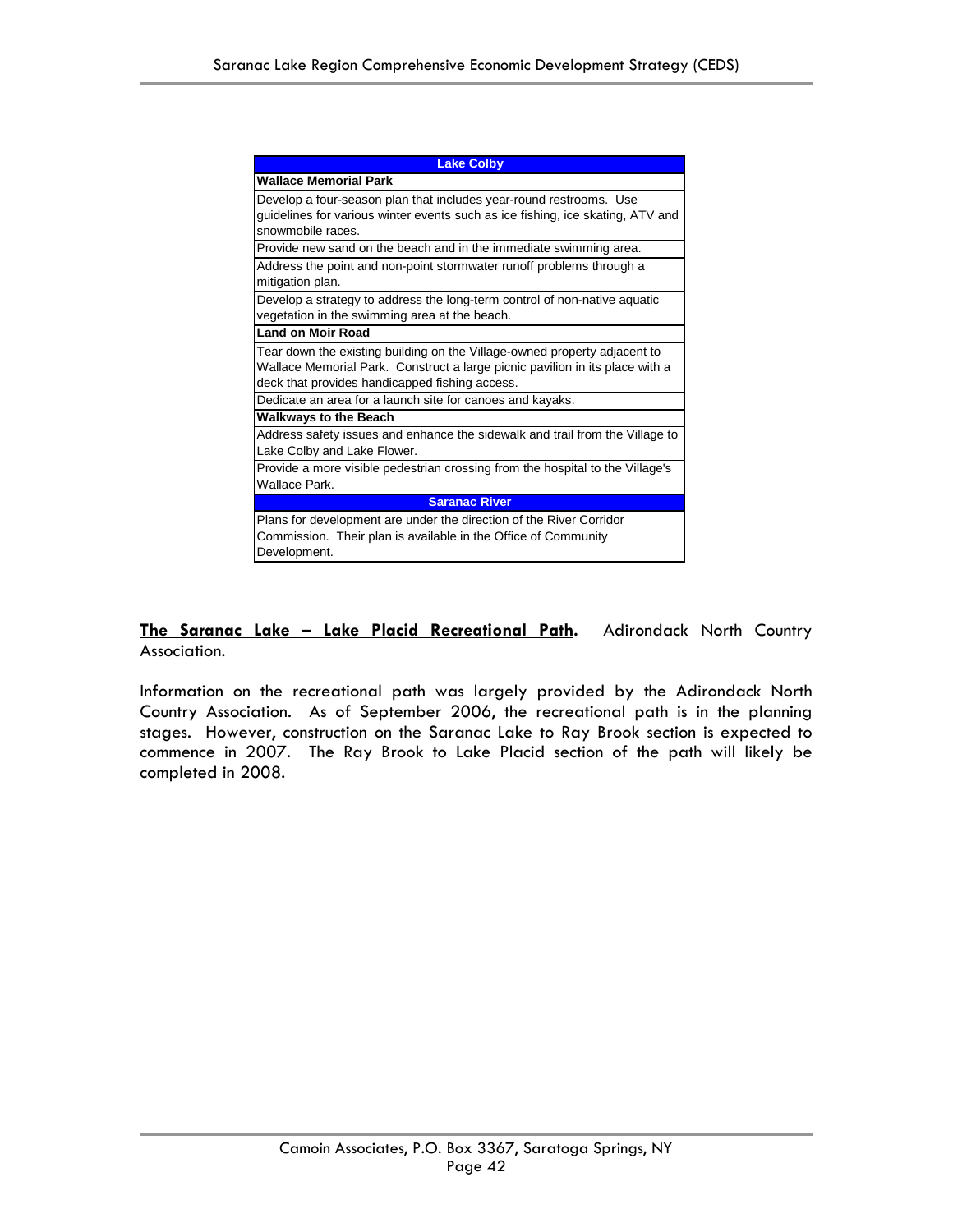| <b>Eco-Tourism in the Adirondacks</b>                                                                                                                                                                                                                 |
|-------------------------------------------------------------------------------------------------------------------------------------------------------------------------------------------------------------------------------------------------------|
| Self-guides tours including heritage tours, water and scenic resource tours,<br>and natural attractions site tours would be promoted through the Byway<br>program.                                                                                    |
| Promotional materials would be created to direct visitors to recreational trails,<br>scenic views, and fishing hotspots.                                                                                                                              |
| <b>Marketing and Promotion</b>                                                                                                                                                                                                                        |
| Additional publications telling of locations and descriptions of scenic views,<br>wildlife watching, mountain biking, and natural resources would help promote<br>byway resources. This requires collecting data to present to ARTC and I<br>Love NY. |
| Encourage makers of roadmaps to highlight the byway route on their maps to<br>ensure that visitors are aware of the byway no matter which brand of map<br>they use.                                                                                   |
| Update county and regional websites to promote the byway.                                                                                                                                                                                             |
| <b>Economic Development</b>                                                                                                                                                                                                                           |
| Extend the tourist seasons. Activities such as heritage tours, wildlife<br>watching, and community festivals are alternatives to traditional seasonal<br>activities such as skiing or hiking.                                                         |

**Olympic Scenic Byway Corridor Management Plan, Town of Fine to Ray Brook.** Adirondack North Country Association.

CA reviewed the Olympic Byway Plan, with a specific focus on the Tourism, Marketing and Economic Development component, to understand any opportunities to enhance the Saranac Lake region using the byway as a resource.

Based on this review, the above recommendations are pertinent to the Saranac Lake economic development strategy.

### **Adirondack Scenic Railway Information.** Various sources.

Although no document specifically devoted to completion of the Adirondack Scenic Railway was available, this project was discussed in a number of the reports/studies previously mentioned in this memo.

As noted in the map above, a significant portion of the railway has been completed. Further, in December of 2006 a partnership of organizations received \$5 million to complete improvements to the section of rail extending from Saranac Lake to Tupper Lake. This will allow for tourist excursions to run between the two communities.

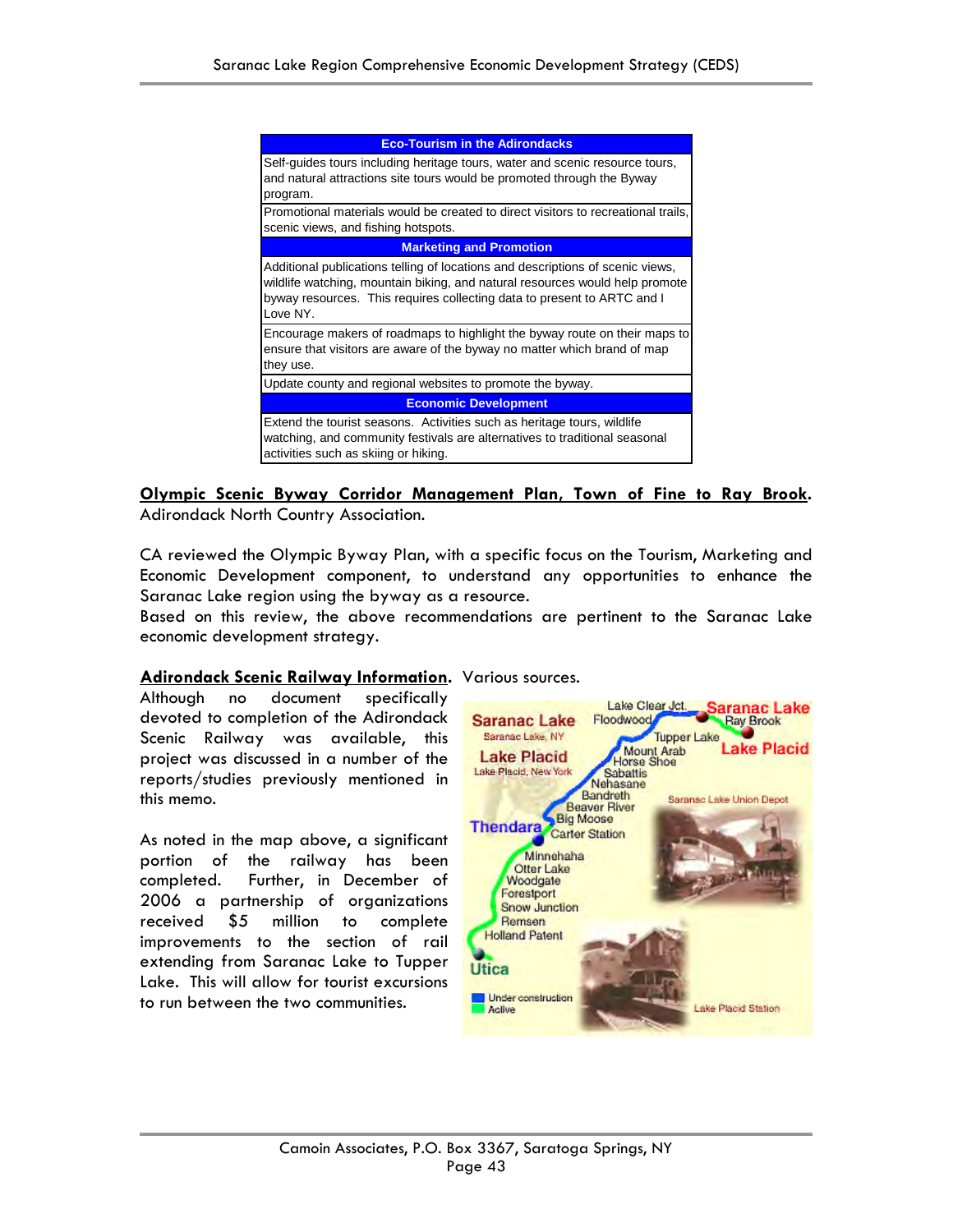**2004 Tourism Profiles for Essex & Franklin Counties.** Northern New York Travel and Research Center.

These Northern New York Tourism Profiles provide an understanding of overall tourism trends in the Saranac Lake and greater North Country region, gain an understanding of the economic impact of tourism in the region, and use as a comparison point for the Saranac Lake Visitors Survey.

| <b>2002 Annual Average Tourism Employment</b>    |          |        |              |        |  |
|--------------------------------------------------|----------|--------|--------------|--------|--|
|                                                  | Franklin | $%$ of | <b>Essex</b> | % of   |  |
|                                                  | County   | County | County       | County |  |
| <b>Total Persons Employed</b>                    | 17,844   | N/A    | 15,574       | N/A    |  |
| <b>Gasoline Stations</b>                         | 228      | 1.28%  | 162          | 1.04%  |  |
| <b>General Merchandise Stores</b>                | 201      | 1.13%  | 253          | 1.62%  |  |
| Miscellaneous Store Retailers                    | 62       | 0.35%  | 126          | 0.81%  |  |
| <b>Rental and Leasing Services</b>               | 38       | 0.21%  | 16           | 0.10%  |  |
| Arts, Entertainment, and Recreation <sup>1</sup> | 574      | 3.22%  | 425          | 2.73%  |  |
| Accommodation and Food Services <sup>2</sup>     | 1,006    | 5.64%  | 2,285        | 14.67% |  |

1: Performing arts, spectator sports, amusement, gambling and recreation, museums, parks, historical sites.

2: Accommodations, food services, drinking places.

The table above details the local employment base associated with the tourism industry, which is a major industry sector in both Franklin and Essex Counties. The tourism sector was also reviewed in detail in the Economic Overview section of this study.

**The Saranac River Walk: A Conceptual Plan for River Access.** The Village of Saranac Lake and the River Corridor Commission. October, 1992.

CA briefly reviewed plans for the river walk; the majority of this plan has already been implemented. The remaining portions of the river walk that are slated to be completed is the north anchor at Denny Park, accessibility access at Hydro Park and paverstone access to Beaver Park.

CA and the advisory committee interviewed a number of stakeholders to gain an understanding of key regional projects and their impact (or potential impact) on the Saranac Lake region, delve into questions raised during the data analysis portion of the project, and obtain multiple viewpoints regarding potential economic development initiatives in the Saranac Lake region.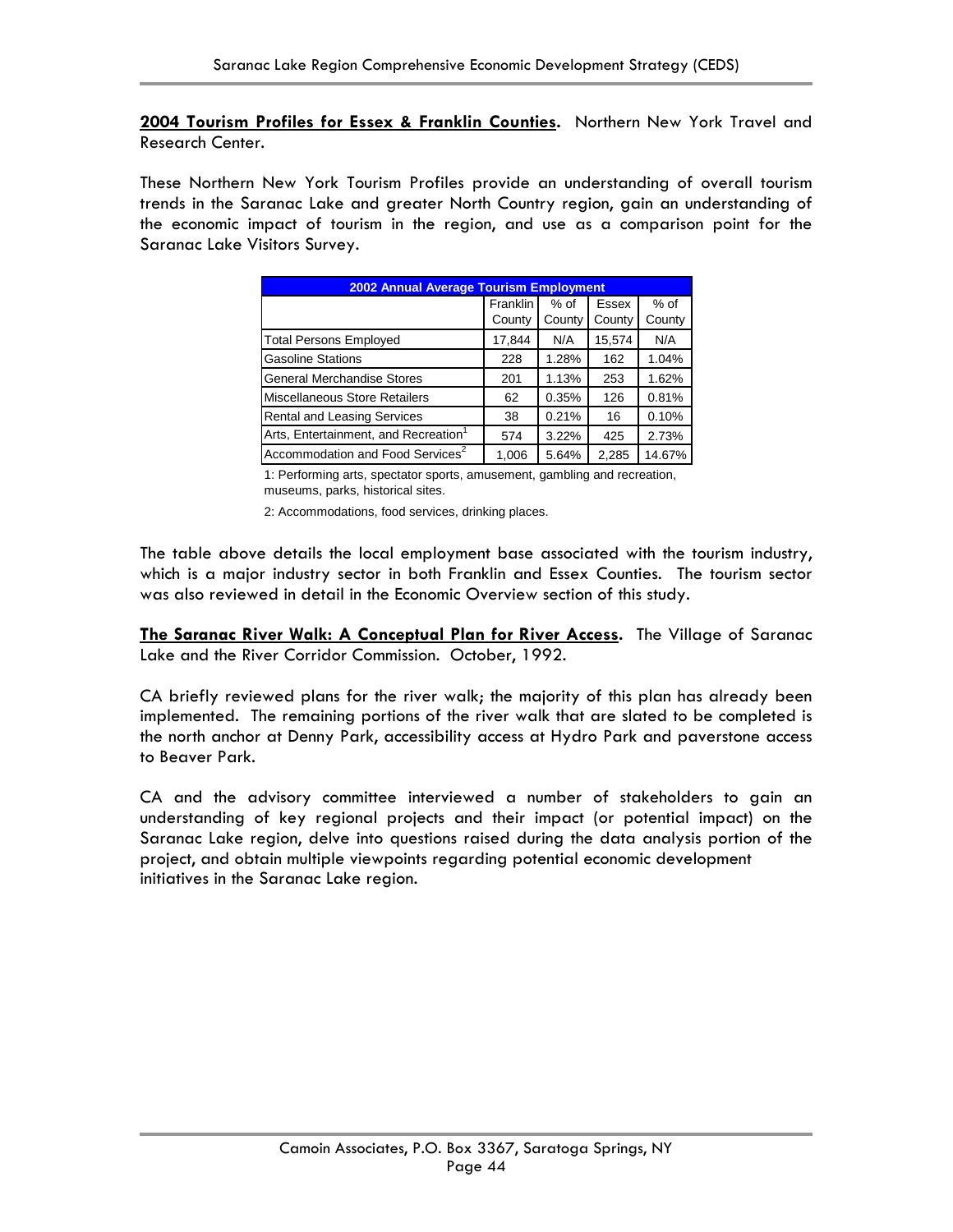### **External SWOT Assessment**

As part of the economic development strategy, CA conducted an external strengths, weaknesses, opportunities and threats (SWOT) assessment for the Saranac Lake region based on the findings of the study, and a large body of prior work completed by the Red Carpet Committee. At a work session with the project committee, members were then asked to rank the SWOT.

For purposes of the assessment, SWOT was defined as follows:

- $\triangleright$  Strengths Resources, assets and capabilities that can be used as the basis for developing a successful Community Economic Development Strategy.
- $\triangleright$  Weaknesses Barriers, limitations, or the absence of certain qualities that prevent the region from achieving its economic development objectives.
- $\triangleright$  Opportunities Favorable situations or resources that could enhance the regional economy.
- $\triangleright$  Threats Potential obstacles faced by the community with respect to economic development.

Strengths and weaknesses are generally thought of as internal to the region, while opportunities and threats generally represent external pressures. The highest-ranked categories are on the following pages in order of Committee member priority, from highest to lowest.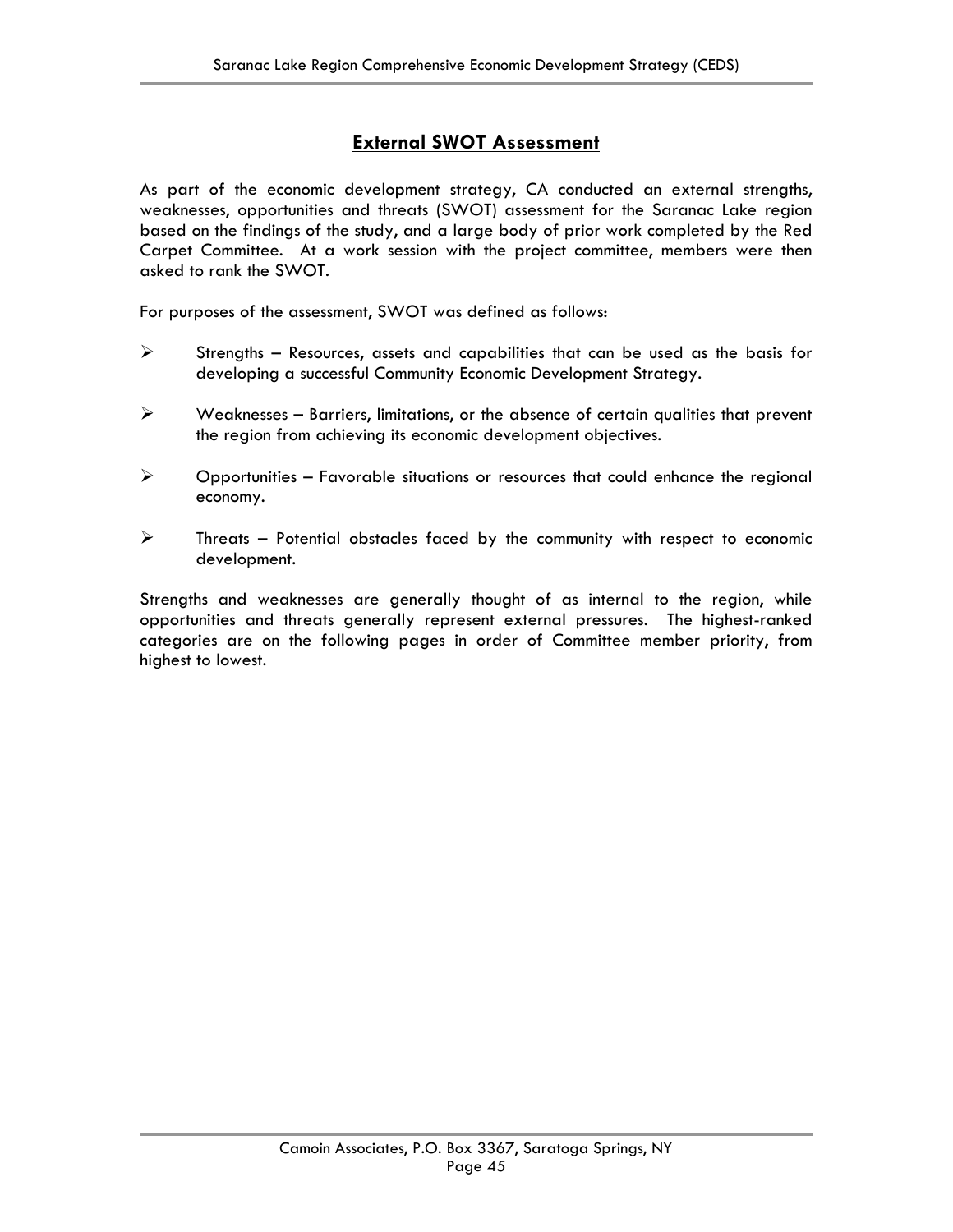### Saranac Lake Region Strengths

| <b>Strengths</b>                                                | <b>Votes</b>   | % of Total |
|-----------------------------------------------------------------|----------------|------------|
| Natural beauty and outdoor recreational opportunities and       |                |            |
| their ability to attract travelers and residents.               | 12             | 18.5%      |
| Significant private sector employers including AMC, Paul        |                |            |
| Smith's College, AMA, Trudeau.                                  | 9              | 13.8%      |
| Lifestyle - balance of work, play, family and friends.          | 8              | 12.3%      |
| Biotechnology industry cluster (Trudeau, Bionique,              |                |            |
| Serological spin-offs).                                         | $\overline{7}$ | 10.8%      |
| Arts, cultural and historic groups and assets - theater, Depot, |                |            |
| artist galleries, etc.                                          | $\overline{7}$ | 10.8%      |
| Downtown buildings - intact and historic character.             | 4              | 6.2%       |
| Airport @ Lake Clear.                                           | 4              | 6.2%       |
| Central location within the Tri-lakes (work force and           |                |            |
| consumer spending).                                             | 3              | 4.6%       |
| Local Colleges - Paul Smith's and NCCC.                         | 3              | 4.6%       |
| Safety - Low crime.                                             | $\overline{2}$ | 3.1%       |
| Civic organizations and volunteerism.                           | $\overline{2}$ | 3.1%       |
| Proximity to Lake Placid and its visitor market.                | 1              | 1.5%       |
| Winter Carnival and its regional/national notoriety.            | 1              | 1.5%       |
| Designations - "Best Small Towns", All America City,            |                |            |
| National Trust.                                                 | $\overline{2}$ | 3.1%       |
| Access and availability to medical and health/wellness          |                |            |
| related services.                                               | $\Omega$       | 0.0%       |
| Media outlets.                                                  | 0              | 0.0%       |
| New residents.                                                  | $\Omega$       | 0.0%       |
| Wilderness/environmental interpretation facilities - Wild       |                |            |
| Center and VIC.                                                 | 0              | 0.0%       |
| Significant shoulder season relative to other tourism areas of  |                |            |
| northern NY.                                                    | 0              | 0.0%       |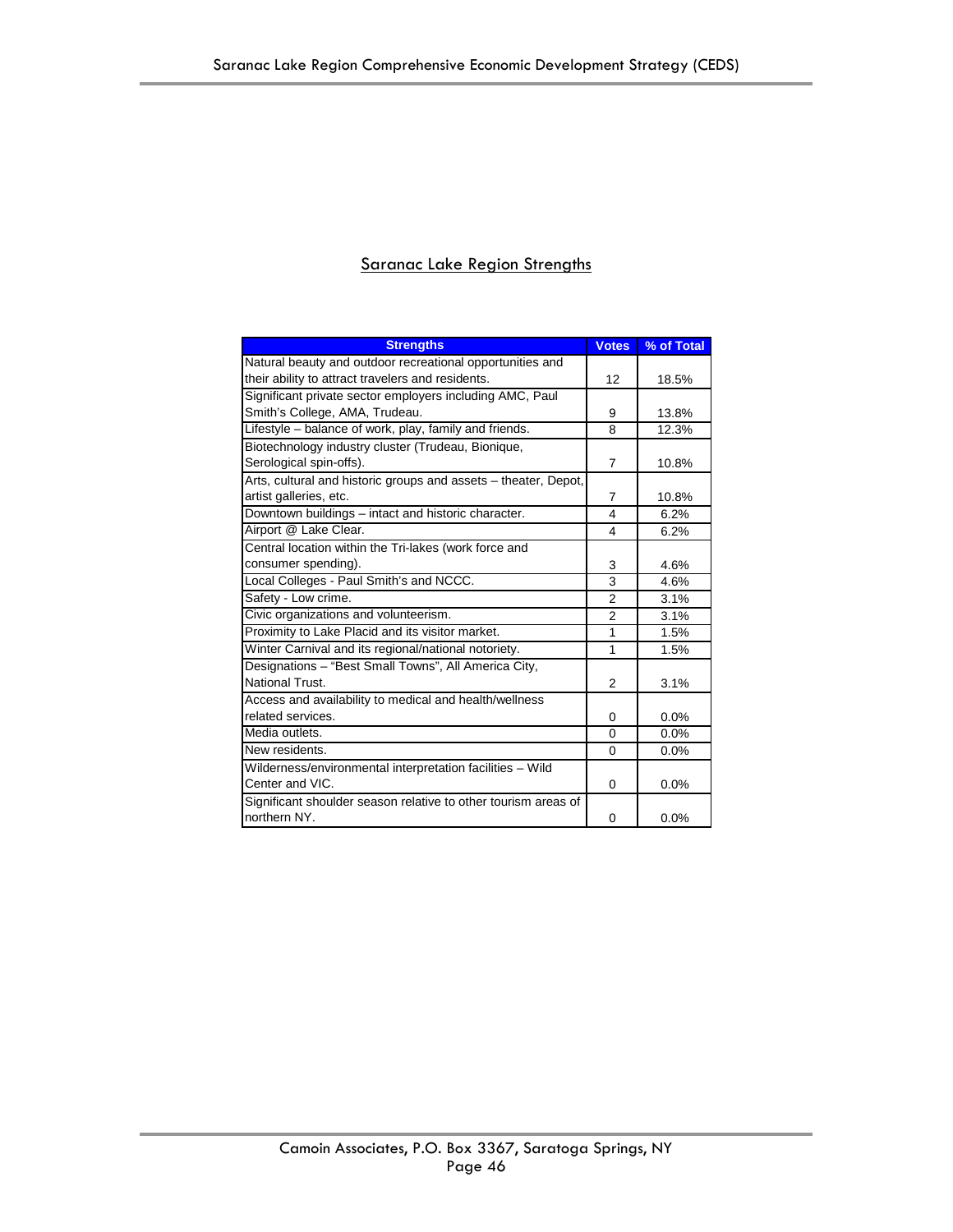| <b>Weaknesses</b>                                                | <b>Votes</b>   | % of Total |
|------------------------------------------------------------------|----------------|------------|
| Lack of affordable housing relative to pay scale.                | 10             | 15.9%      |
|                                                                  |                |            |
| Lack of ingredients necessary to support high tech start-ups     |                |            |
| and/or other living wage jobs (i.e. technical educational        |                |            |
| institution(s)/programs, venture capital, commercialization of   |                |            |
| research, specialized entrepreneurial support, labor skills).    | 7              | 11.1%      |
| Affordable and available band width for high speed Internet      |                |            |
| access.                                                          | 8              | 12.7%      |
| Distance from consumer, business and labor markets.              | 6              | 9.5%       |
| History of regional development proposals - cautious             |                |            |
| developers, real and perceived.                                  | 5              | 7.9%       |
| Lack of zoning regulations supported by comprehensive land       |                |            |
| use plan supported by vision.                                    | 6              | 9.5%       |
| Lack of quality office space to serve projected professional     |                |            |
| sector job growth.                                               | 5              | 7.9%       |
| Numerous political boundaries within one community and           |                |            |
| lack of shared services.                                         | 4              | 6.3%       |
| Limited career advancement and income opportunities for          |                |            |
| young professionals.                                             | 3              | 4.8%       |
| Lack of shovel ready industrial/commercial sites.                | 3              | 4.8%       |
|                                                                  |                |            |
| Aesthetics - condition of downtown buildings, housing stock,     |                |            |
| Village neighborhoods and commercial district streetscape.       | $\overline{2}$ | 3.2%       |
|                                                                  |                |            |
| Lack of major tourism attraction(s) - cultural and historic.     | 1              | 1.6%       |
| Condition and availability of lodging and tourism facilities vs. |                |            |
| other destinations.                                              | 1              | 1.6%       |
| Lack of state and national political support.                    | 1              | 1.6%       |
| Significant employers relying on public funding support.         | 1              | 1.6%       |
| Seasonal unemployment.                                           | 0              | 0.0%       |
| Weather and its impact on tourism and workforce                  |                |            |
| productivity.                                                    | 0              | 0.0%       |

### Saranac Lake Region Weaknesses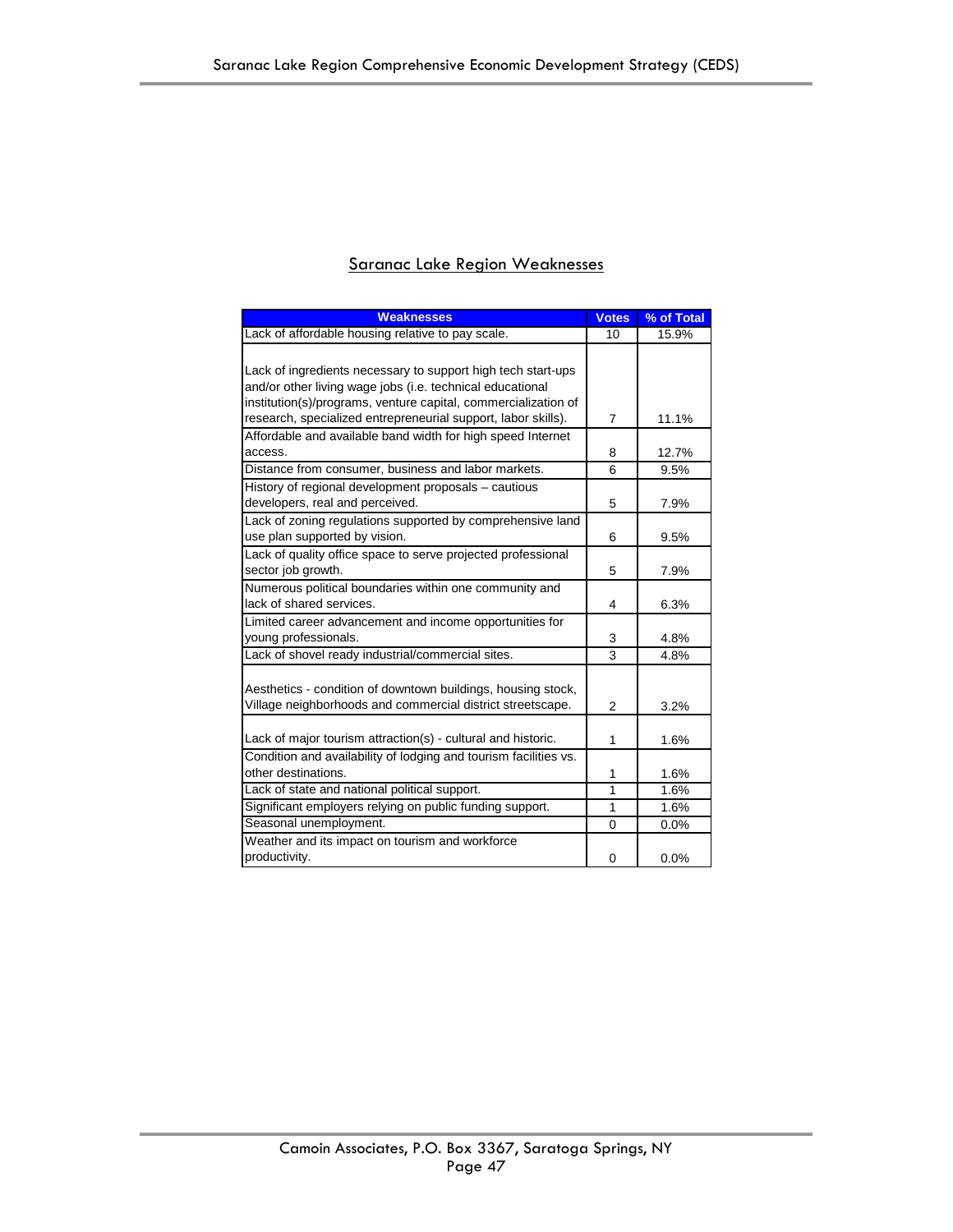### Saranac Lake Region Opportunities

| <b>Opportunities</b>                                                                                   | <b>Votes</b>   | % of Total |
|--------------------------------------------------------------------------------------------------------|----------------|------------|
|                                                                                                        |                |            |
| Capitalize on the convergence of the surrounding                                                       |                |            |
| environment (as laboratory), existing environmental science                                            |                |            |
| programs offered at Clarkson, Potsdam and PSC, the                                                     |                |            |
| national resurgence in sustainable development and the                                                 |                |            |
| attention of state and national environmental groups in the                                            |                |            |
| Adirondack region ("an experiment").                                                                   | 10             | 25.6%      |
| To serve as the retail center of the Tri-lake area - attract                                           |                |            |
| growing trade area retail spending.                                                                    | $\overline{7}$ | 17.9%      |
| Tourism markets - targeted opportunities (LP, TL, baby-<br>boomers, Finger Lakes, Saratoga, GF, etc.). | 6              | 15.4%      |
|                                                                                                        |                |            |
| Growing biotechnology industry and recently announced NYS                                              |                |            |
| EDC initiative ("the next big opportunity").                                                           | 5              | 12.8%      |
| Projected increases in professional service sector                                                     |                |            |
| employment combined with limited supply of quality office                                              |                |            |
| space in the Tri-lakes.                                                                                | 5              | 12.8%      |
| Big Tupper Ski Area & Lake Placid Convention Center                                                    |                |            |
| developments.                                                                                          | 2              | 5.1%       |
| Increasing public investment in alternative energy (i.e. wind                                          |                |            |
| and hydro).                                                                                            | $\mathcal{P}$  | 5.1%       |
| Dramatically changing demographics (aging baby-boom                                                    |                |            |
| generation) and its ramifications on tourism, housing and                                              |                |            |
| consumer spending.                                                                                     | 1              | 2.6%       |
| Canadian dollar value and access to metropolitan consumer                                              |                |            |
| markets (w/in 2 hours).                                                                                | 1              | 2.6%       |
| Potentially favorable alignment of local, state and national                                           |                |            |
| political affiliations.                                                                                | 0              | 0.0%       |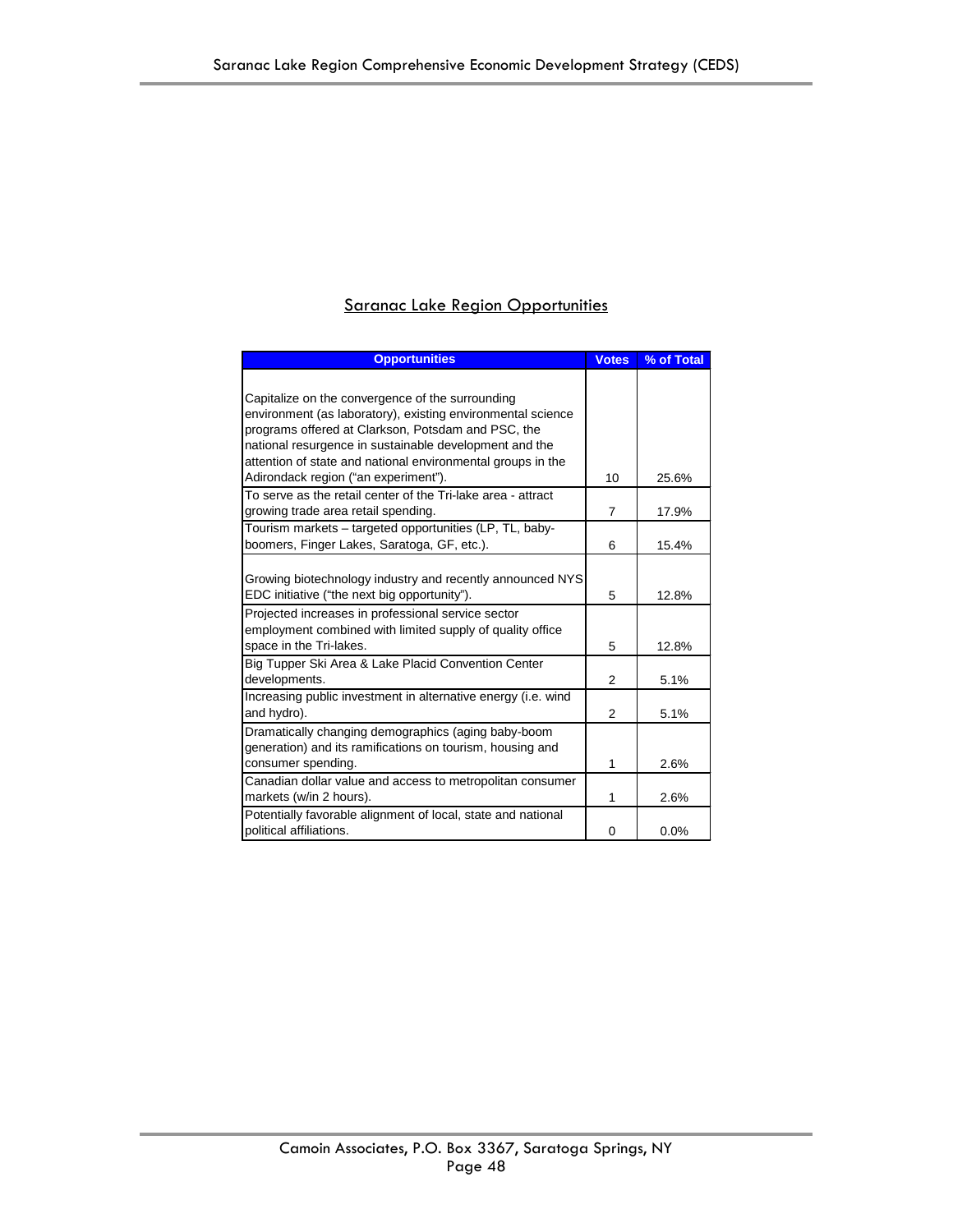### Saranac Lake Region Threats

| <b>Threats</b>                                                | <b>Votes</b>   | % of Total |
|---------------------------------------------------------------|----------------|------------|
| Unable to define a vision that can garner support and lead to |                |            |
| economic transformation.                                      | 11             | 17.2%      |
|                                                               |                |            |
| Increasing public service costs resulting from unfunded       |                |            |
| mandates and declining commercial property values relative    |                |            |
| to residential = rising residential property taxes.           | 12             | 18.8%      |
| Continued increases in workforce housing costs.               | 10             | 15.6%      |
| Big box development and lack of preparedness to deal with     |                |            |
| future proposals (zoning regulations).                        | $\overline{7}$ | 10.9%      |
| Ability of organized environmental groups to thwart future ED |                |            |
| efforts.                                                      | 5              | 7.8%       |
| Greater loss of local retail sales and thus new businesses    |                |            |
| and tax revenue to other regional centers (i.e. outside VSL,  |                |            |
| Malone, Plattsburgh).                                         | 5              | 7.8%       |
|                                                               |                |            |
| Changing travel desires, demographics and increasing          |                |            |
| competition for alternative destinations (i.e. cruise ships). | 5              | 7.8%       |
| Economic development to the north (Plattsburgh and Malone)    |                |            |
| and its impact on labor pool.                                 | 3              | 4.7%       |
| Sprawl in the gateways.                                       | 3              | 4.7%       |
|                                                               |                |            |
| Loss of major employer or downsizing of their workforce.      | 2              | 3.1%       |
|                                                               |                |            |
| Rising energy costs on residents, businesses and visitation.  | 1              | 1.6%       |
| Uncertainty of weather and its impact on seasonal tourism     |                |            |
| economies.                                                    | 0              | 0.0%       |
| Plattsburgh airport development.                              | $\mathbf 0$    | 0.0%       |

As illustrated in the SWOT tables, there are many economic development challenges facing the Saranac Lake region, the most prevalent of which is a lack of significant labor, business and consumer markets. While the community has clearly made substantial progress over the past 15 years, it has been unable to create new jobs or experience household/per capita income increases at a pace consistent with the rest of the state and nation.

Increasingly so, labor is the number one site location determination for expanding and relocating businesses and will continue to drive future business investment decisions. Businesses need a ready and affordable supply of labor to remain competitive. While it is clear that much of the trade area's labor force is underemployed and/or seasonally employed, the overall size of the labor pool is relatively small.

In addition, high quality job creation in the U.S. is now becoming a function of the successful commercialization of scientific research (i.e. electronic, alternative energy, biological sciences, etc.) conducted by new divisions of existing corporations and/or new business start-ups. These start-ups continue to congregate around major research institutions which provide financial and intellectual support through incubator facilities, technical assistance, a ready supply of trained labor and access to venture capital.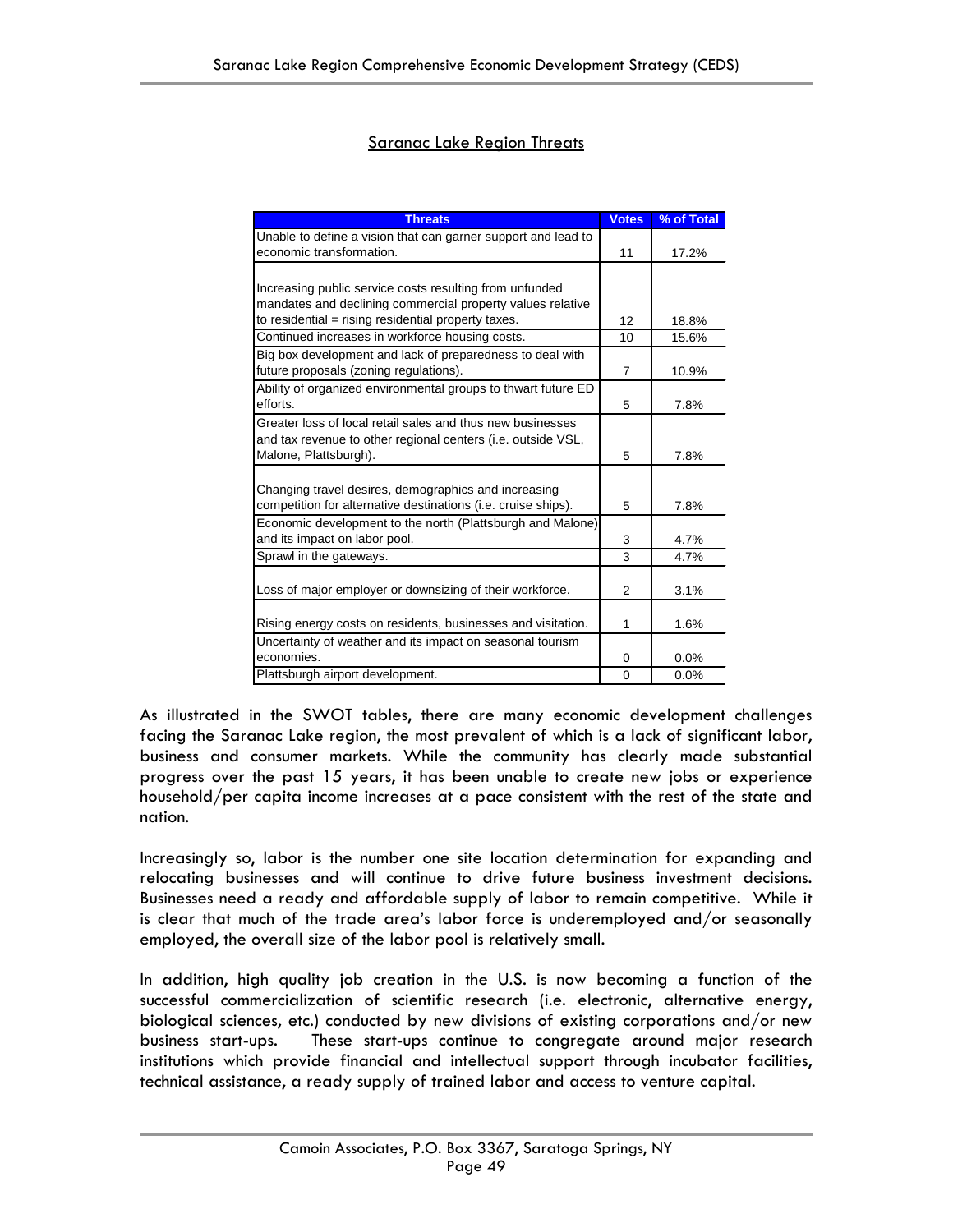Still, there are assets that make the region unique from others in upstate New York, not the least of which is its natural environmental beauty, existing regional bio-science and environmental research institutions, its central location within the Tri-Lakes, the balanced life style it offers residents and a growing arts and cultural community. It will be these assets that the region will need to exploit if is going to successfully turn around the longterm economic trends it has experienced.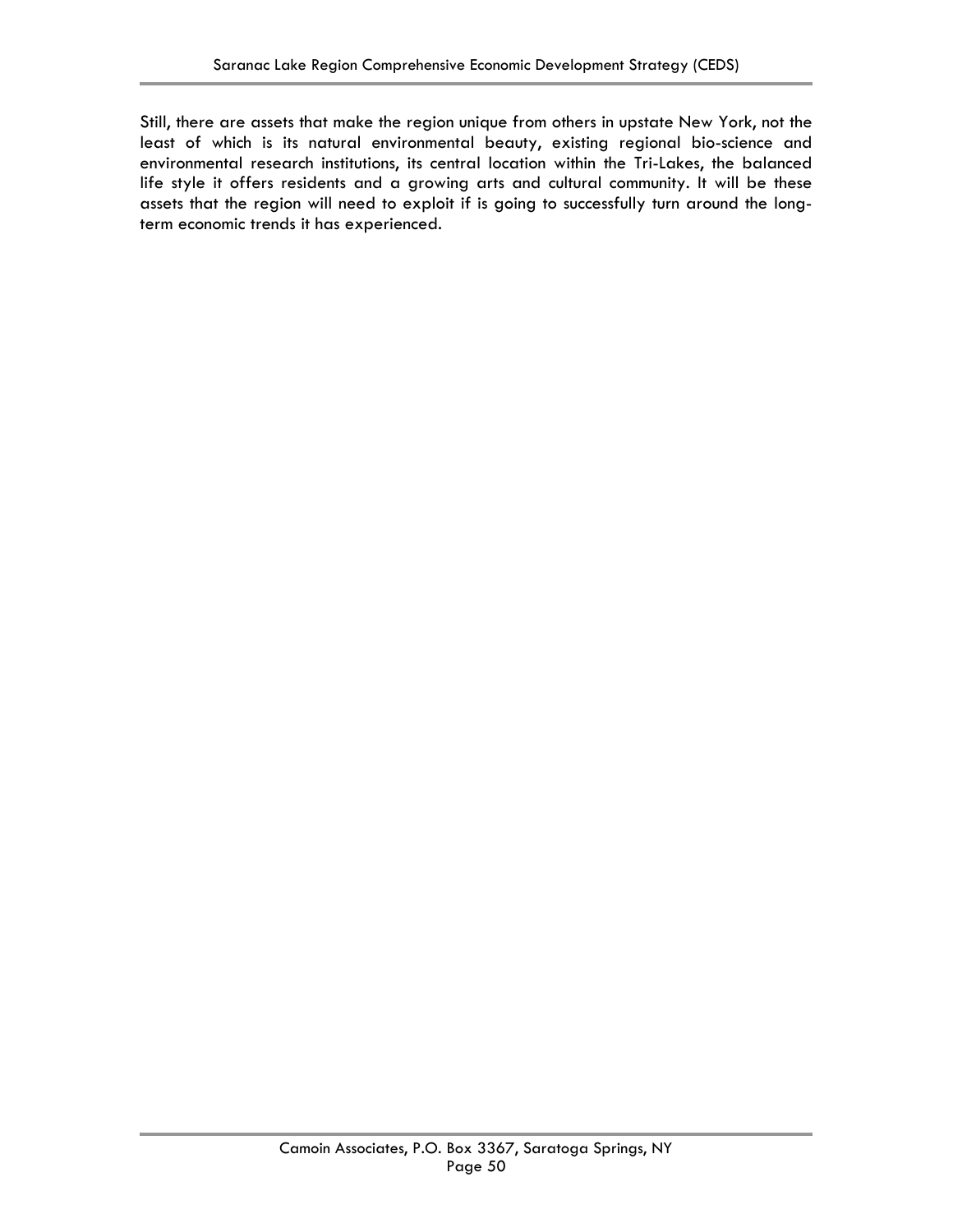### **Market Opportunities and Economic Vision**

Economic and demographic trends suggest that, barring a significant economic transformation, the Saranac Lake region is likely to experience continued stagnant to slow economic growth relative to the New York State and the U.S. economy over the next decade. Economic gains in the Southeast, Southwest and Western areas of the U.S. will continue to capture private investment and wealth at a rate that greatly exceeds that of the Saranac Lake region. The result will be the continued exodus of the area's youth to other more prosperous regions of the country, a decline in personal wealth for Saranac Lake residents and continued increases in property taxes relative to household income. To break this negative cycle, a bold economic vision and aggressive strategy will be required.



Current thinking in economic development emphasizes the importance of public-private partnerships in achieving economic transformation. Such partnerships often involve state, local and economic development leaders, university research centers and private enterprise combining efforts and financial resources to heighten their competitive advantage in research and development, as well as commercialization, of new products. These public-private partnerships are important because they leverage the investment necessary to undertake initiatives which may not be feasible for the private sector alone, but which lead to meaningful job creation and economic growth.

This model of economic development is not new. Public investment to construct navigable waterways, railways, highways, and water and sewer infrastructure is what drove private investment and built the Empire State. Perhaps the world renowned success of Silicone Valley has brought to light for those in the economic development profession the ingredients needed to transform an economy today. To achieve success, today's model requires that public investment be engaged in a different form of infrastructure that includes the development, commercialization and dissemination of knowledge. This type of partnership has led to the development of other successful regions including the Austin, Texas Research Triangle. Currently, a similar partnership is spearheading the initiative to develop NY's "tech valley."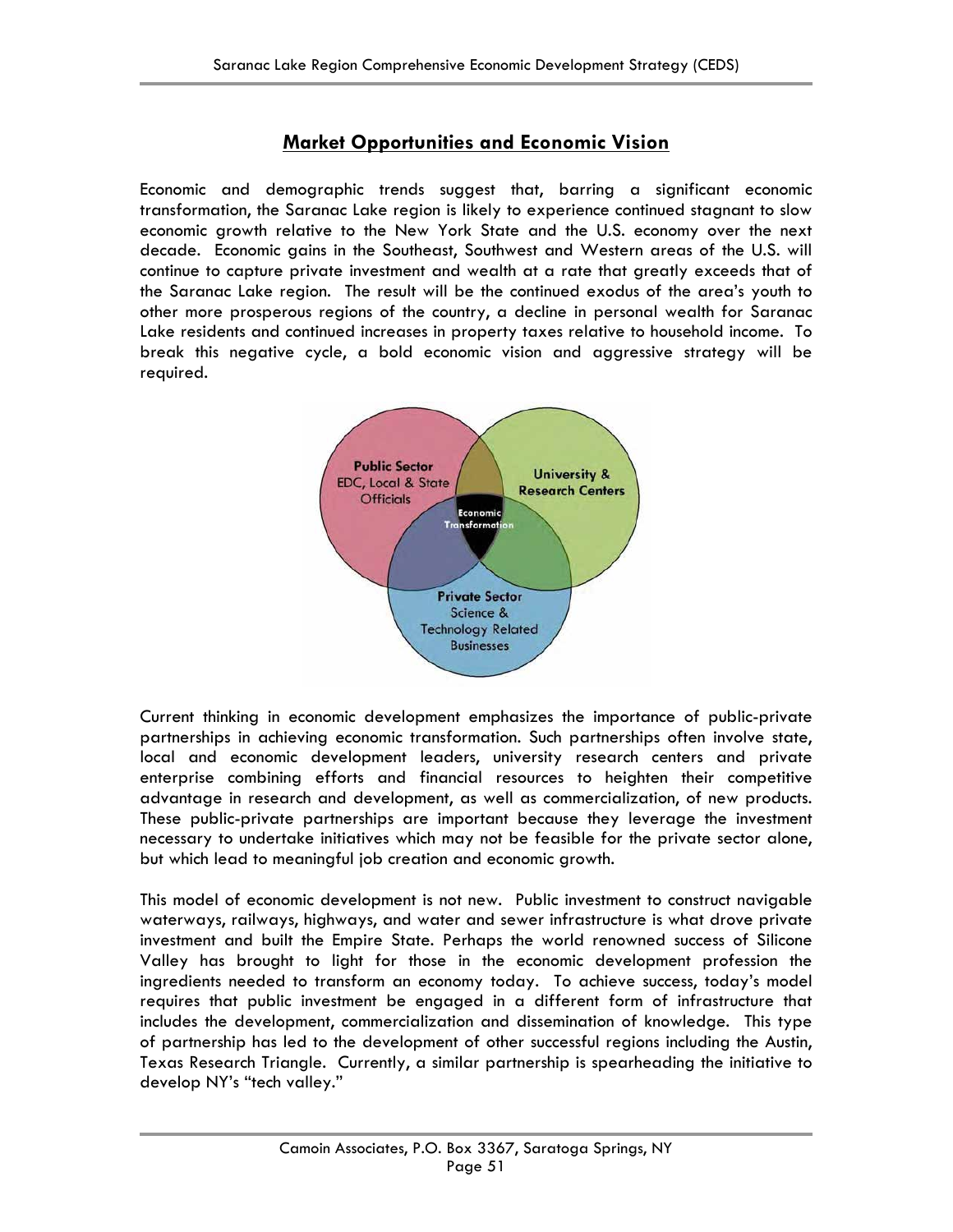Economic development scholars agree that the combination of government funding, governmental and University research, venture capital and private investment is the major factor contributing to the success of these regions. From these partnerships and investment have come new discoveries and patents in electronics, energy, communication, and medicine, some of which is then commercialized, marketed and produced by private enterprise.

As the Saranac Lake Region moves to establish its own vision for economic transformation, it should consider this science and technology-based, public-private partnership model. In addition, the region must look to its existing assets and industry sectors to build a balanced and diversified economy.

### **Identifying Opportunities**

To overcome the challenge that the region's remote location poses for economic development, local leaders must first recognize its shortcomings, acknowledge the need to build a foundation for future quality employment growth and begin to implement a Comprehensive Economic Development Strategy that contemplates both long- and shortterm market opportunities.

For long-term economic transformation to occur in the Saranac Lake region, the feasibility of a science/technology/research partnership must be studied. In the short-term, however, the Saranac Lake region must continue to capitalize on its most unique assets. Based on market research, economic and demographic data, stakeholder discussions, current economic development theory and general observations, we believe the following longand short-term market opportunities should be further explored:

### **Long-term Opportunity**

**1. Establish the Region as a Center for Environmental Enterprises.** – It has been said that the Adirondack Park is a "national model" for creating a region that preserves the environment while allowing local communities to thrive in its midst. However, for many of the region's residents it has achieved environmental preservation at the expense of economic development within the Park's small communities.

The establishment of the Adirondack Park Agency coincided with the birth of the national environmental movement. Many state and national groups with an interest in preserving the Park have evolved since the 1970's and their members continue to fight for its conservation today. While some consider these groups to be wholeheartedly opposed to economic development, they have most recently supported projects that are in keeping with the environmental conservation theme of the Park. One recent case in point is the development of the Natural History Museum of the Adirondacks, which is expected to attract additional visitors and spending to the region.

As a result, there are three realities that we believe define the opportunity of establishing the Saranac Lakes region as a national center for the commercialization of research in environmental sciences.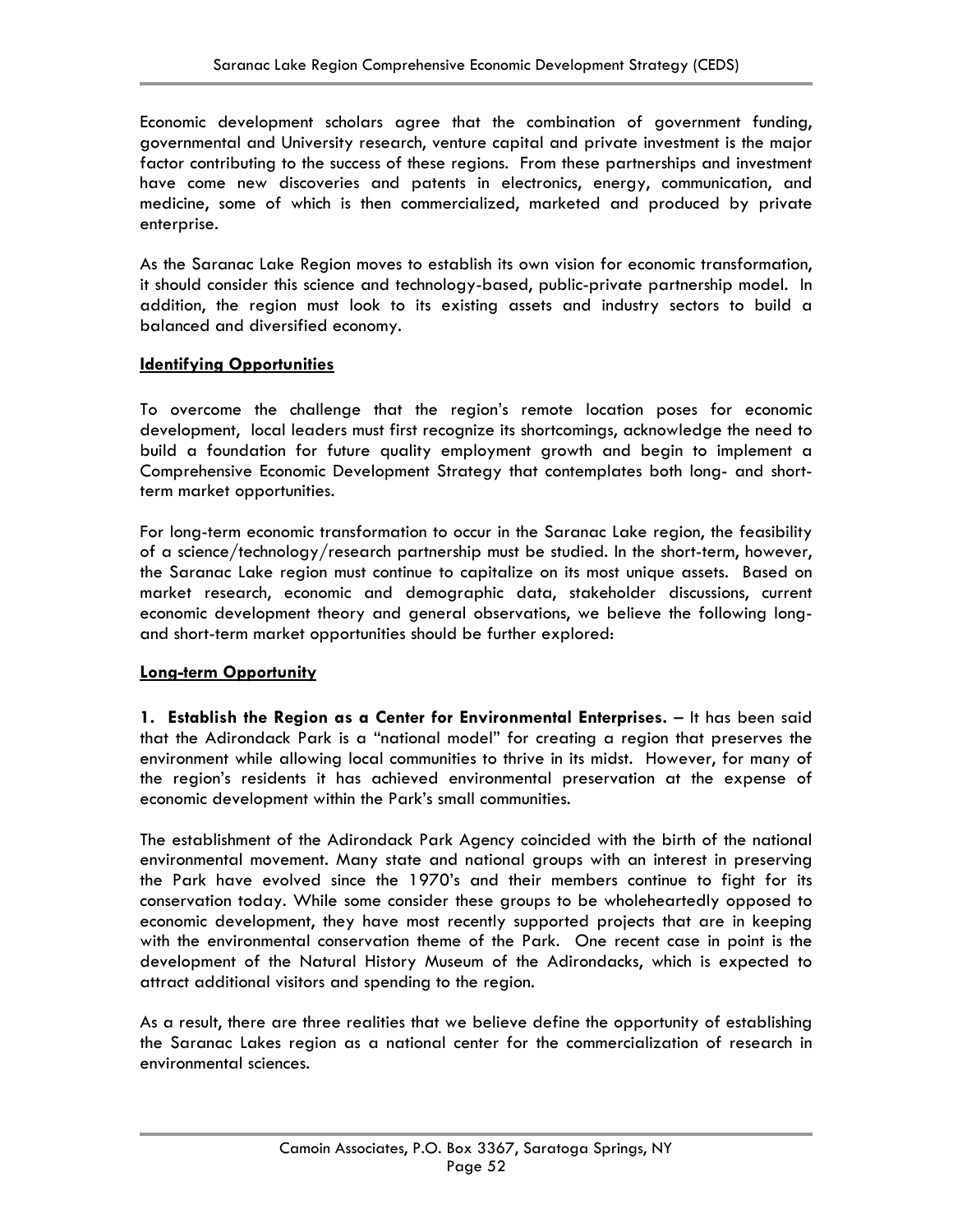**First**, is the need for the area to establish a vision that will offer true economic transformation and bring high quality jobs to the area. Again, this is accomplished today through public private partnerships that lead to the commercialization of research and requires strong participation from educational institutions, state and local government and private industry.

**Second**, the Adirondack Park offers a truly unique setting in which to conduct environmental research. A cluster of environmental research groups and university research institutions have already been established throughout the North Country. These institutions include The Adirondack Research Consortium, Paul Smith's College's Adirondack Watershed Institute, Houghton College's Au Sable Institute, SUNY's College of Environmental Science & Forestry, Clarkson University's Center for the Environment, SUNY Potsdam's Environmental Studies Program and Plattsburgh State's Center for Earth & Environmental Science and Lake Champlain Research Institute. Combined, these organizations provide the initial research investment, skilled labor and laboratory facilities that exceed most other regions of the world. As occurred in Silicone Valley, other more distant research institutions within the State are likely to join a consortium that begins to show success. Higher profile institutions may eventually include the University of Rochester, RPI and Columbia University's environmental science programs.

**Third**, the interest and influence of environmentalists in the health of the Park endows the region with significant and influential partners. The Adirondack Council, Adirondack Park Agency, Audubon Society and other groups that, first and foremost, support the preservation of the Park's forests and waterways, are likely to support the fundamental concept of making the region a center of activity that advances their mission.

Long-term, the convergence of these institutions can position the region as a cutting edge location for environmental research. In fact, the setting itself has the ability to attract those that pursue this field and will ensure a ready supply of labor. This quality labor supply will drive private investment to the area through start-up and relocating businesses that want to have the competitive advantage of a highly skilled labor pool.

**2. Establish the Saranac Lake Region as a Nationally Recognized Center for Biological Sciences** – although similar to the environmental research opportunity, this segment builds on an existing cluster of bioscience firms and institutions already located in the region (Trudeau, Bionique, and new start-ups resulting from Serological's relocation), as well as New York State's recently announced NY LOVES BIO campaign.

Serologicals, which was recently acquired and relocated, spawned a couple of new bioscience companies in the Tri-Lakes. In a favorable environment, these existing and new businesses may create new job opportunities and demand for commercial and laboratory space. In addition, the demand for labor has the potential to draw from area colleges, as for example, from Paul Smith's College new 4-year biology program.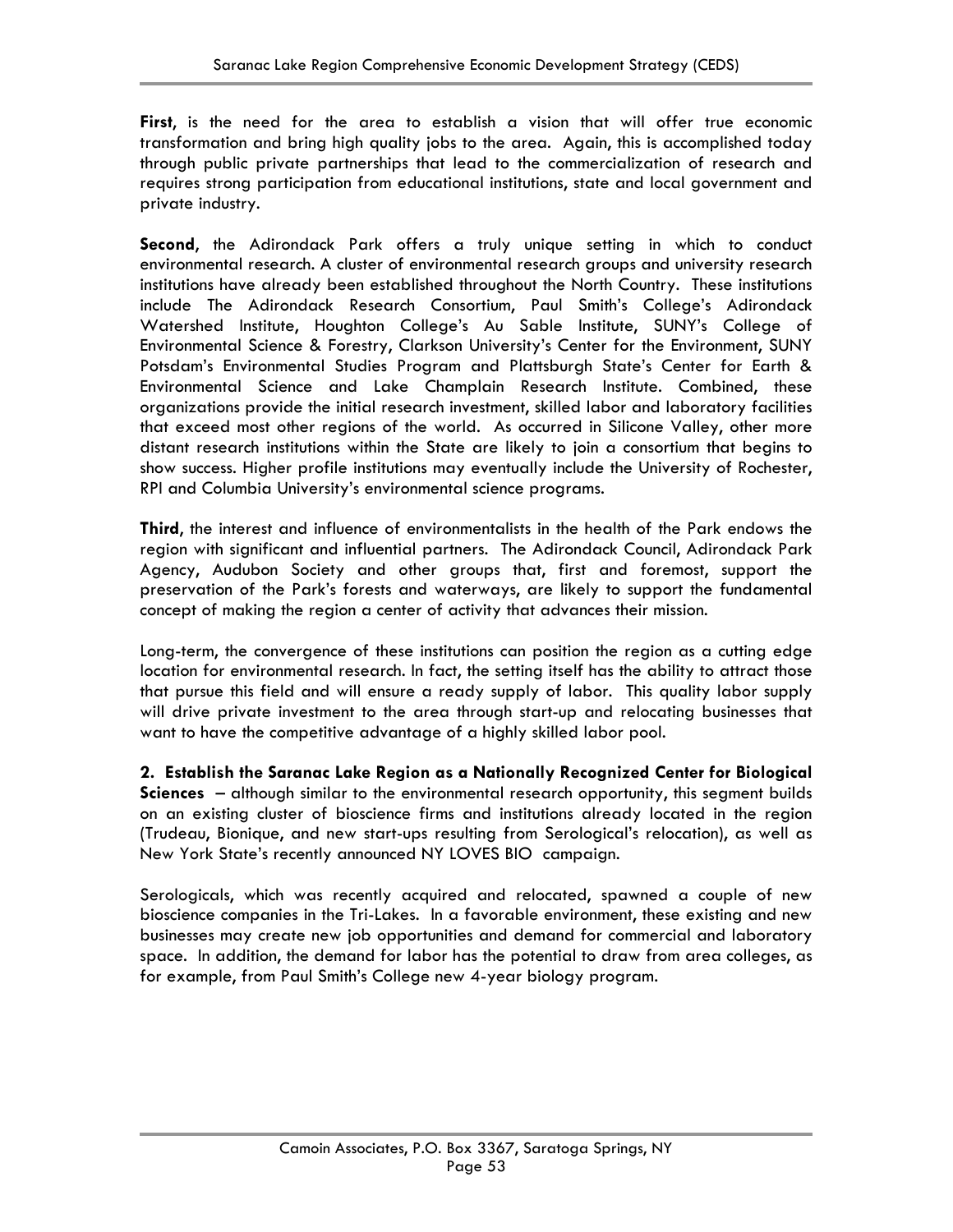### **Short-term Opportunities**

**1. Build the Region's Arts, Historical and Cultural Tourism Offerings** – while the region's current limited access to labor, business and consumer markets is a primary weakness, its natural beauty and isolated setting also make the region a significant destination for travelers. Tourism has and will continue to offer opportunities for regional economic development. While this sector does not offer high quality jobs, visitor spending supports a commercial tax base and amenities that might not otherwise be available to residents in a rural community (hospital, boat launch, hiking trails, ski facilities, etc).

### **Target Tourism Market Segments**

Research and visitor survey findings identified the following segments that define the art, historical and cultural market theme:

i.) Out-of-State Visitors – Out-of-state travelers have the most significant impact on Saranac Lake. As determined by the summer visitor survey, these individuals represent 39% of all local spending on retail goods and services. These out-of-state visitors also represent 37% of all visitors and stay longer than the average tourist. In addition, most out-of-state visitors are learning about Saranac Lake while visiting Lake Placid. As such, marketing efforts should be focused on attracting these visitors through advertisements at Lake Placid venues. Like other respondents, these visitors appreciate historical and cultural attractions and noted an absence and need for these venues in the Saranac Lake region.

ii.) Finger Lakes & Central NY Residents – This region of the State, particularly the Finger Lakes area, represents a significant tourism market for the Saranac Lake region. Saranac Lake offers what consumers from this geographic market desire in a travel destination including boating, kayaking, canoeing, hiking, and other outdoor activities. Finger Lakes and CNY region visitors also stay longer, spend more, and combined represent approximately 18% of total tourism spending and 16.5% of the total visitors to the community.

iii.) Baby-boom/retirees - This opportunity is the result of the rapidly growing empty nesters residing throughout upstate New York and northern New Jersey. Forty-two percent (42%) of visitor survey respondents were traveling with a spouse/partner and without children. As an aside, this consumer segment may also be looking for a  $2<sup>nd</sup>$  home location and eventually a full or part-time retirement residence. With waterfront property no longer affordable, they are beginning to look for properties within a 2 to 3 hour drive of their permanent residence and in communities that offer cultural, entertainment, shopping and outdoor recreation amenities.

The geographic and demographic tourism segments above represent a growing sector of the travel market with high participation rates in art, history, and cultural attractions. This theme complements, rather then competes, with the region's natural beauty and neighboring Olympic venue attractions.

Note: While Capital Region visitors represent almost 9% of all Saranac Lake tourists, they have shorter stays and spend less per day than the average traveler. As a result, the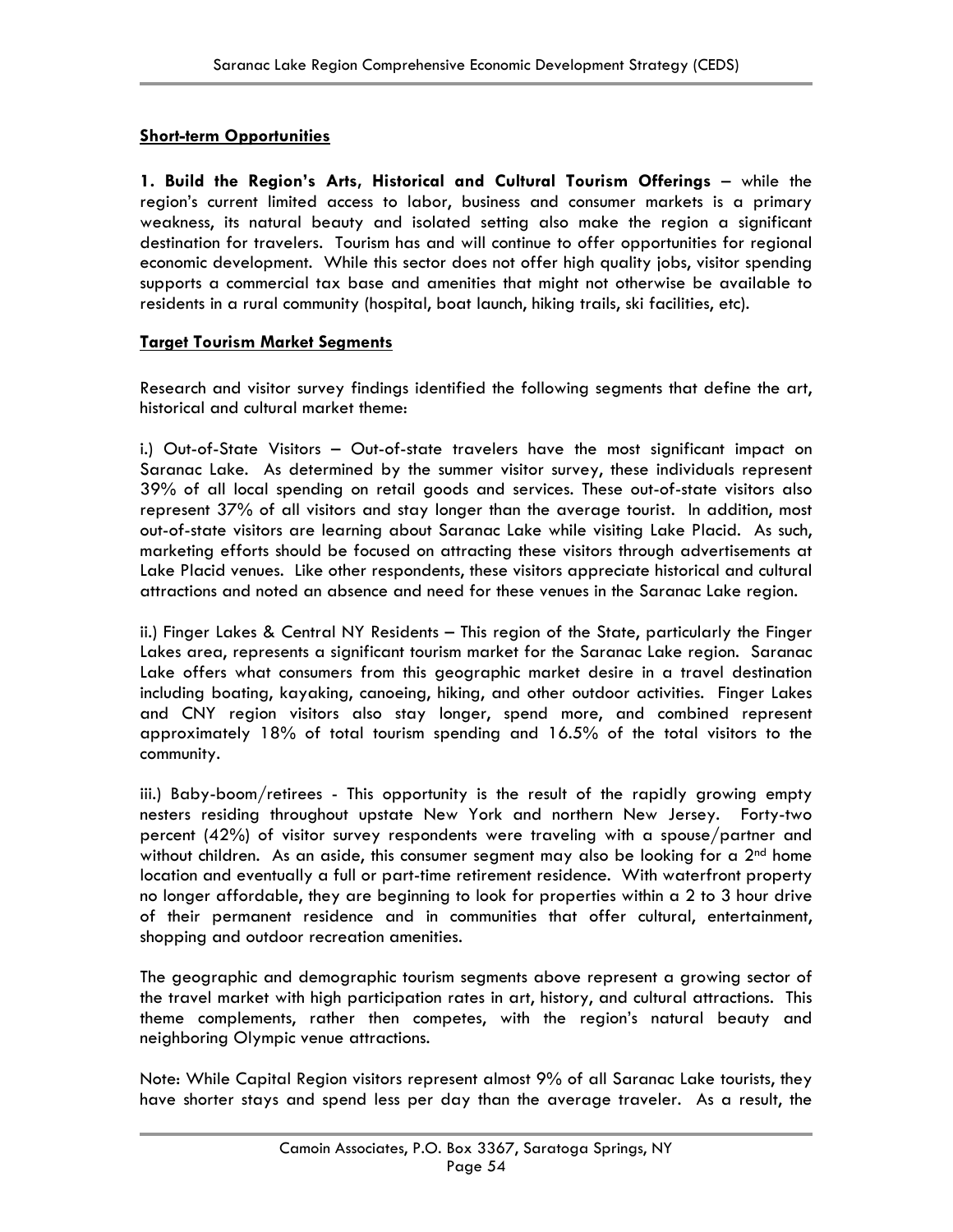Capital Region as a whole is not considered a target market opportunity. Furthermore, based on today's changing conference market, there is no indication that the Saranac Lake area will be competitive in attracting business travelers for retreats and conferences. These events now occur in larger more accessible metropolitan areas with ample lodging facilities.

**2. Establish the Saranac Lake Region as a Retail Center for North Country Residents** – Visitor surveys indicated that the Saranac Lake area serves as a retail center for residents living in the surrounding region. Compared to other visitors, North Country respondents spent almost twice as much as other shoppers on clothing/apparel and gifts. Trade area retail sales data, combined with Saranac Lake's central location in the Tri-lakes, indicate that the community is ideally positioned as a retail center location that serves permanent North Country residents.

**3. Establish the Saranac Lake Region as a Convenient Location for Professional Services for Area Residents**– As illustrated in the economic analysis memo, professional service employment is one of the few segments expected to maintain a healthy growth rate in Franklin and Essex Counties over the next decade. Demand for office space is a direct function of changes in professional service employment. The Village's central location between Lake Placid and Tupper Lake, combined with the recent and anticipated future increases in professional service regional employment growth provide the Saranac Lake area with an opportunity to serve as a location for professional service businesses. This will result in increased job opportunities, increase demand for quality office space, increase commercial property values and improve the region's commercial tax base.

**4. Pursue Attraction of a Diversity of Small to Medium Sized Businesses** – Small professional service businesses that do not require proximity to their customers, an ample supply of skilled labor, or a highly technical and specialized labor force make an ideal target for business attraction. While not anticipated to be a driver of major economic growth on its own, this group of businesses can provide sustainable job growth for area residents.

Simultaneously, these businesses are expected to be owned by entrepreneurs with a strong desire for the Tri-lakes lifestyle. Most of them are likely to have experienced the Tri-lakes area as a vacation destination or as resident youth looking to return with their own young family. One such example is Auleron Technologies Group, which recently relocated to the Lake Placid area because its owner wanted to return home.

After identifying and voting on the SWOT, a draft vision statement for the region was developed. This draft vision was presented and discussed during numerous work sessions. The following vision statement was ultimately developed for the Saranac Lake region.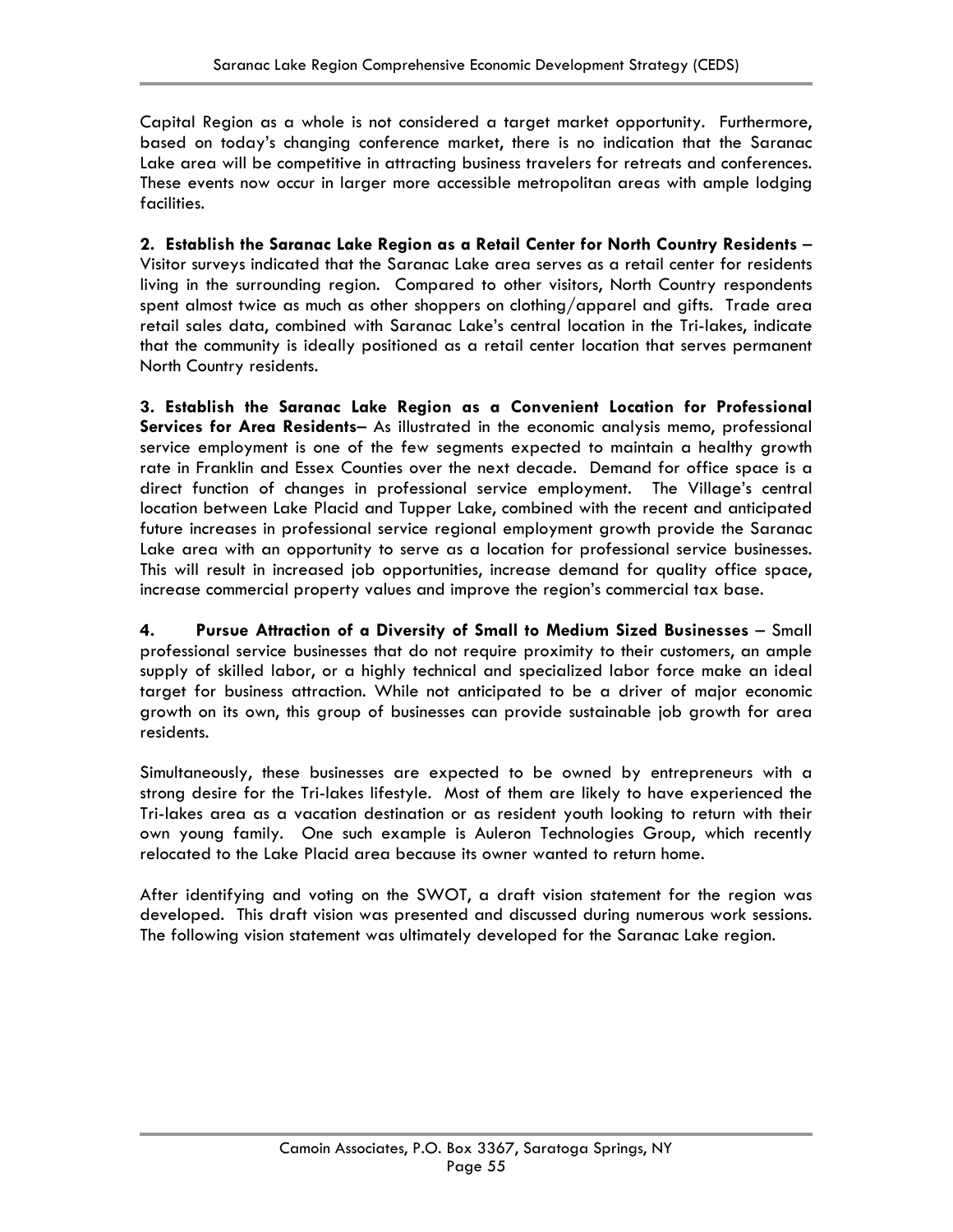### **Saranac Lake Region Economic Vision Statement**

*"The greater Saranac Lake region of the Adirondacks is poised to become a distinguished location for environmental and biological based businesses. The region will become home to an increasing number of private businesses engaged in the development of products and services to fill the needs of a global, knowledge-based*  economy. Skilled employment opportunities for residents will be supported by well *planned business locations, quality office space, world-class telecommunications and broadband infrastructure and a superb quality of life. Along with a unique mountain lifestyle, supporting health and wellness industries, the region will offer quality housing; a downtown with extensive retail shopping; arts, entertainment, cultural venues; and enjoyable public areas."*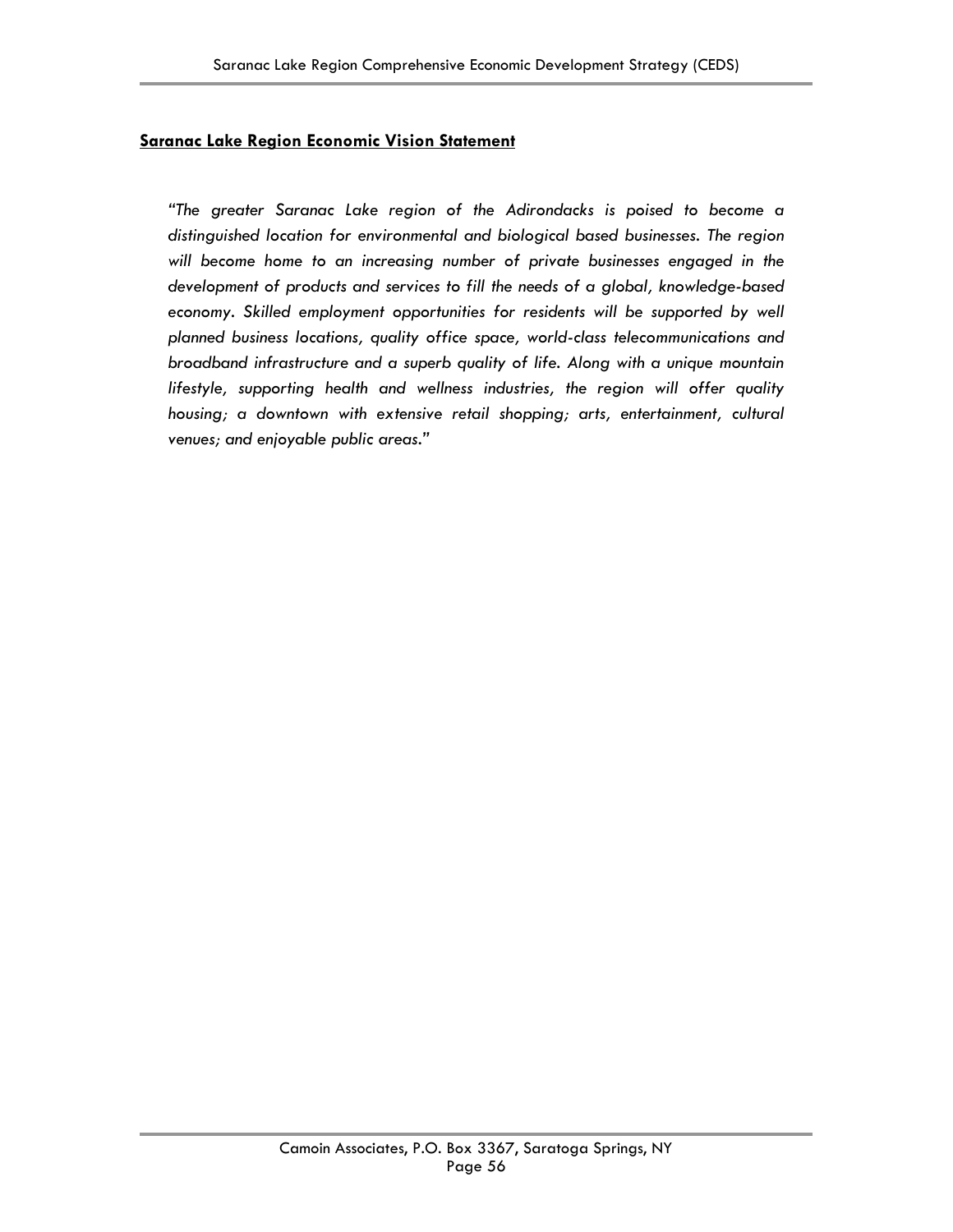### **Economic Development Goals and Initiatives**

### **1.0 Business Attraction**

Although there are a number of potential barriers to attracting businesses to the greater Saranac Lake region, this document identifies economic segments in which the area can sustain a competitive advantage. To that end, the following programs, policies and projects are recommended:

**1.1 Develop a Micro-Enterprise Program that Supports Entrepreneurs in Downtown Saranac Lake** – A microenterprise program consisting of technical and/or financial assistance, should be established to support existing and new businesses in the region including arts and other businesses targeted for downtown. This program would be designed to provide artists with business skills training and access to affordable financing for establishing a new business.

| Priority:    | Medium                                                        |
|--------------|---------------------------------------------------------------|
| Timeline:    | 2-4 Years                                                     |
| Lead Agency: | TBD /WEBC                                                     |
|              | (Adirondack Economic Development Corp/Women's Entrepreneurial |
|              | <b>Business Corp.)</b>                                        |

**1.2 Develop a Target Retail List and Design and Develop Marketing Material** – The sales leakage data clearly supports the need for further retail development within the region, particularly groceries and general merchandise goods. Further, this data is supported by the visitor survey results. Visitors desired a greater choice of retailers, and the Village is clearly serving as a micro retail center for nearby residents. To promote appropriate retail development, commercial developers that have experience working with franchise retailers must be identified and then contacted for potential interest.

| Priority:    | High                          |
|--------------|-------------------------------|
| Timeline:    | 2007                          |
| Lead Agency: | VSL-OCD/RCT (Red Carpet Team) |

**1.3 Further Explore the Feasibility of the Region as a Location for an Applied Environmental/Biological Enterprises**– One of the initial steps towards realizing the vision of the region is to fully evaluate and, if feasible, begin promoting the region as an environmental/biological sciences research area. Early steps towards business attraction include developing a knowledge base of current research in the region and fostering relationships with those involved agencies and individuals, discussing opportunities for the commercialization of research, and identifying existing environmental businesses.

| Priority:    | High        |
|--------------|-------------|
| Timeline:    | 1-2 years   |
| Lead Agency: | VSL-OCD/TBD |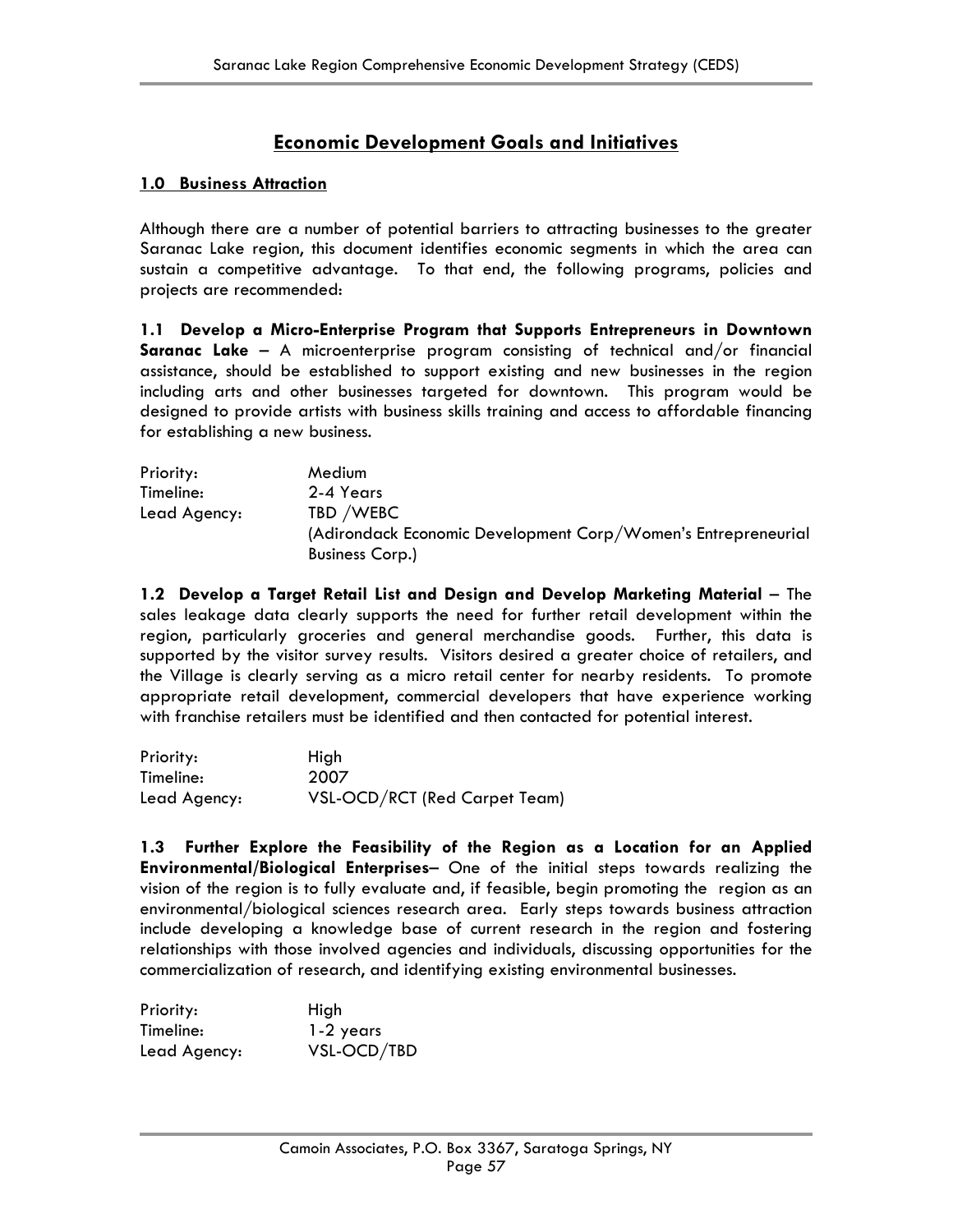This concept may, for example, begin with:

- ¾ Providing the Adirondack Research Consortium (ARC) with affordable office space.
- $\triangleright$  Attracting the ARC's annual conference back to Saranac Lake.

**1.4 Identify or Develop a Seed Capital Revolving Loan and Equity Fund to Support New Business Development** – Emerging technology business development models have a strong financial support component. This support usually takes the form of venture capital, and on occasion, publicly funded revolving loan funds. Establishing affordable financing avenues will support the transfer of research to business venture. Initiatives may include the following:

- $\triangleright$  Facilitating additional relationships between researchers and venture capitalists.
- ¾ Working with research partners to secure support and funding through the U.S. EPA and others.
- $\triangleright$  Establishing a grant and/or low interest revolving loan fund.
- $\triangleright$  Identifying and securing the interest of other financing organizations such as the North Country Alliance (NCA) or Small Business Administration (SBA).

| Priority:    | Medium                                         |
|--------------|------------------------------------------------|
| Timeline:    | 2-4 years                                      |
| Lead Agency: | TBD/LDC (Newly formed Local Development Corp.) |

**1.5 Market the Saranac Lake Region as the center for Applied Environmental/Biological Enterprises** – Marketing the region is a significant step towards the ultimate goal of business attraction and expansion. The branding effort needs to convey the message that individuals living in the region value the environment and live in a place where research occurs and is applied. Specifically, this effort may include the development of educational programs, adopting local policies that embrace local environmental protection, and incorporating this theme into marketing materials and special events.

| Priority:    | High         |
|--------------|--------------|
| Timeline:    | 2007         |
| Lead Agency: | <b>SLACC</b> |

### **2.0 Business Retention & Expansion**

Business attraction is difficult in the Saranac Lake region primarily as a result of its lack of proximity to business, consumer and labor markets. As a result, the area must look to existing businesses that are able to remain competitive and have advantages to staying in the area over the long-term.

Through regular communication with existing businesses, economic development officials can identify issues that may become problematic, and develop programs, initiatives and/or policies that work toward the long-term retention of businesses and jobs.

**2.1 Develop a Formal Business Retention & Expansion Program** – The purpose of a business retention and expansion program is to develop partnerships with existing business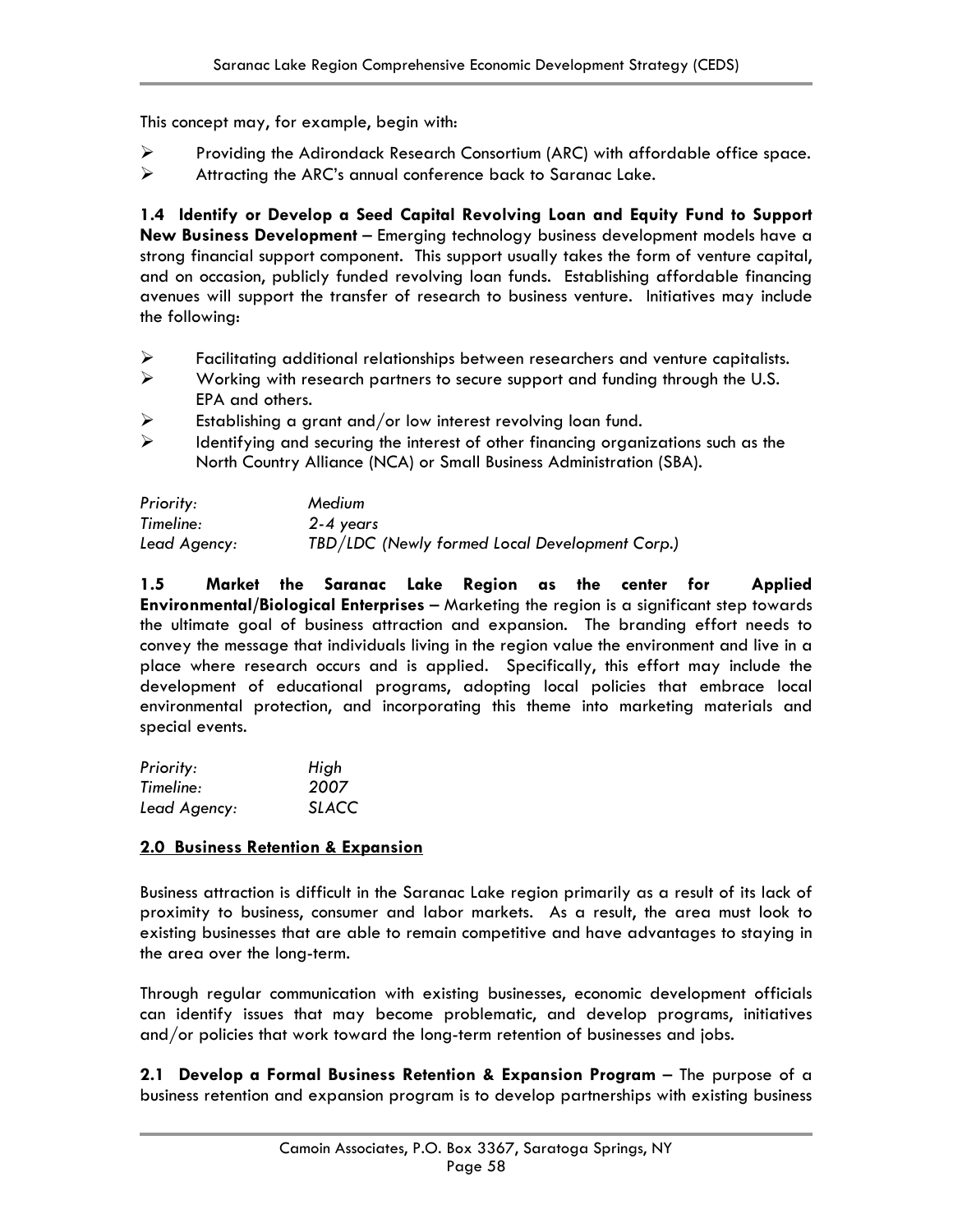owners to help them address problems and capitalize on market opportunities. Actions typically included in a retention and expansion program include:

- $\triangleright$  Annual business visits.
- $\triangleright$  Round table discussions with business leaders from critical industry segments (i.e. tourism, biological sciences, environmental sciences, retail, etc..).
- $\triangleright$  Presentations by other organizations that provide technical assistance, financing and tax incentive support.
- $\triangleright$  A review of local policies and regulations to ensure a clear and streamlined permitting process, etc.

| Priority:    | High         |
|--------------|--------------|
| Timeline:    | 1-2 years    |
| Lead Agency: | <b>SLACC</b> |

### **3.0 Commercial Redevelopment**

Based on the study's findings, a number of industrial, commercial and mixed use areas within the study region are underutilized or in need of investment. In addition, there are current and anticipated changes in demand for lodging facilities, office and retail space, and residential units that will create opportunities for development and/or redevelopment. In an effort to capitalize on these opportunities, however, the Saranac Lake region must address and initiate a number of regulatory and programmatic issues. The following recommendations are designed to promote private development interest and investment:

**3.1 Complete Comprehensive Plan Update and Zoning Revisions to Guide Development**– In an effort to prepare for a variety of future development proposals, the region will need to determine what is acceptable and how it can best align its land use and building regulations to promote and guide desired development. The most effective tool for guiding development is the preparation of a Comprehensive Land Use Plan and supporting zoning regulations.

| Priority:    | High                                            |
|--------------|-------------------------------------------------|
| Timeline:    | 1-2 Yyears                                      |
| Lead Agency: | VSL-OCD/CPC (Comprehensive Planning Commission) |

**3.2 Create a Commercial Building Improvement Program (CBIP) for Interior Commercial Space Investment** – Unfortunately, a stagnant upstate economy has limited the amount of private investment spent on improving commercial properties. A number of communities throughout New York have successfully implemented a CBIP to address deteriorating conditions and help close a financing gap. These programs typically utilize public funding (grants and/or low-interest loans) in combination with private investment to stimulate investment in vacant and/or underutilized commercial structures. A CBIP is typically funded through the Governor's Office for Small Cities, Small Cities Program and can serve as the "gap financing" needed to foster private property investment.

| Priority: | High      |
|-----------|-----------|
| Timeline: | 1-2 years |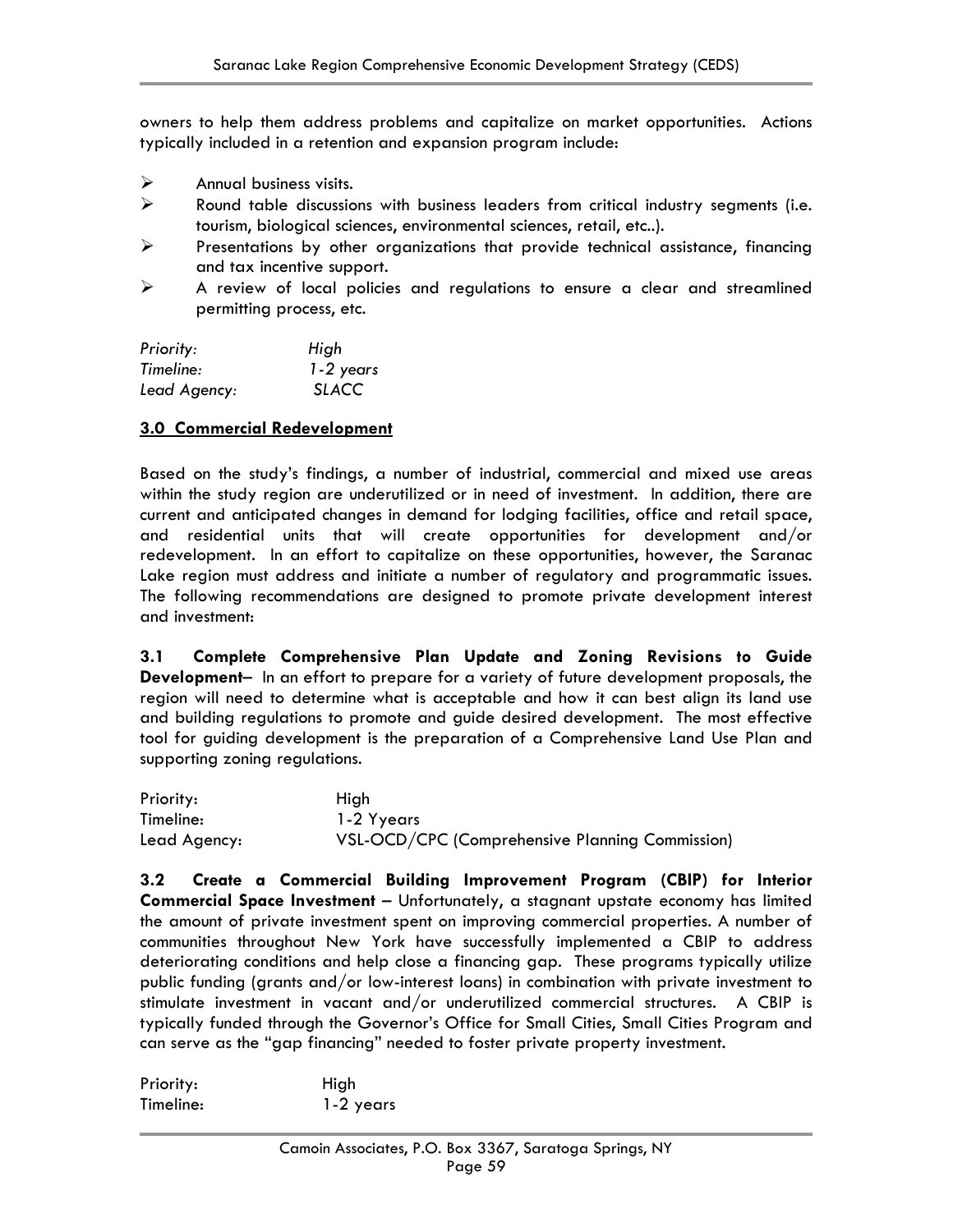Lead Agency: VSL-OCD/LCD

**3.3 Develop and Secure Funding for a Lodging Improvement Program to Improve the Quality of Existing Facilities** – With a few notable exceptions, including nearby Lake Placid, the Adirondack Park has an overall shortage of lodging facilities that can meet the markets current expectations. In fact, many of the regions accommodations include one room hotel/motel facilities. Today's travelers require larger well furnished rooms with an exercise facility, indoor pool, wireless Internet access and a restaurant or pub on site. In addition, many hotel chains have become popular because of the consistency of the product and service the customer has become accustomed to. A lodging improvement program, which would function similarly to a CBIP, would also serve to leverage private investment in existing lodging facilities, improve occupancy rates and lead to increased total visitor spending in the region. In short, visitor spending is directly related to the quality of lodging available, as visitors with high disposable income tend to prefer higher quality lodging.

| Priority:    | Medium    |
|--------------|-----------|
| Timeline:    | 2-4 years |
| Lead Agency: | TBD/LDC   |

**3.4 Promote Private Investment in the Development/Redevelopment of Underutilized Target Areas** – The Saranac Lake region has a number of vacant or underutilized areas that could potentially capitalize on redevelopment opportunities. A lack of available retail and Class A and B office space, and increased demand for housing have increased the cost of acquiring or leasing existing space. To meet demand and guide development that is consistent with the region's vision and character, underutilized areas and redevelopment opportunities should be identified. These areas and opportunities may include the following:

- $\triangleright$  Depot Street/Upper Broadway mixed use retail and second floor office and housing
- $\triangleright$  Lake Flower Avenue retail gateway and Lake Flower lodging facility redevelopment
- ¾ Bloomingdale Avenue and Hamlet mixed uses including agriculture, rural residential, retail gateway, and mixed use hamlet.
- $\triangleright$  Raybrook commercial and single family residential

| Priority:    | High        |
|--------------|-------------|
| Timeline:    | 1-2 years   |
| Lead Agency: | VSL-OCD/LCD |

### **4.0 Tourism Marketing & Visitor Attraction**

Tourism will continue to be a significant segment of the region's economy. However, growing competition due to investment in other regions has eroded the Saranac Lake region's market share. In addition to improvements to lodging facilities, the visitor survey and research findings also revealed other improvements and initiatives that should be considered in an effort to target specific traveler markets, enhance the current offering and create a new brand for the area. The following actions are recommended: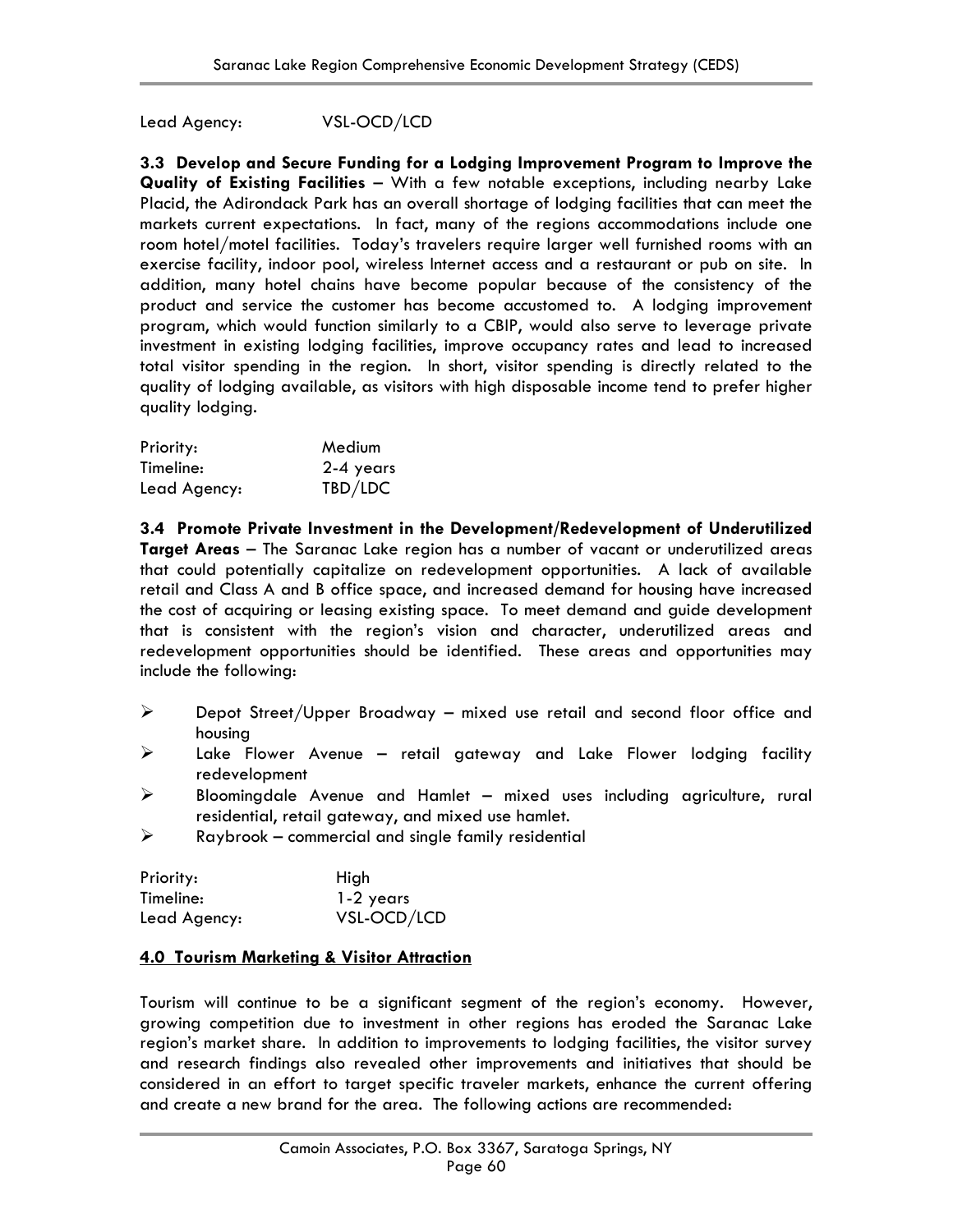**4.1 Develop a Marketing Strategy That Targets the Key Tourism Market Segments** – With the growing competition from other regions for visitor spending, the Saranac Lake region must continue to utilize its limited marketing resources in a cost effective manner. As the visitor survey and tourism interview findings determined, travelers originating from out-of-state, the Finger Lakes region and the North Country have the greatest economic impact on the Saranac Lake region. Out-of-state visitors are attracted to the area while visiting Lake Placid, while Finger Lake visitors state that the Saranac Lake region offers the activities they desire at an affordable price. While North Country residents have the shortest stay, they spend the most of any visitor category per day. This is due to their consumer behavior and use of Saranac Lake as a micro retail travel destination.

| Priority:    | High         |
|--------------|--------------|
| Timeline:    | 2007         |
| Lead Agency: | <b>SLACC</b> |

**4.2 Develop and Implement a Signage Plan to Improve Signage for Visitor Venues Including Arts, Cultural and Outdoor Attractions** – A number of visitors, through the summer visitor survey, noted that regional attractions were frequently difficult to locate. To address this issue, signage needs to be addressed at prominent locations. Further, this signage should perhaps consider incorporating the new "environmental theme" as part of the overall effort to brand the region.

| Priority:    | High      |
|--------------|-----------|
| Timeline:    | 1-2 years |
| Lead Agency: | VSL-OCD   |

**4.3 Encourage Investment in Existing Arts, Historic, Cultural and Entertainment Attractions** – Summer visitor survey respondents clearly perceived Saranac Lake as having too little to do. To address this perception, existing attractions should be better advertised and new venues developed. Any new venue should be consistent with the region's environmental theme and identified target markets.

| Priority:    | Medium       |
|--------------|--------------|
| Timeline:    | 204 years    |
| Lead Agency: | <b>SLACC</b> |

**4.4 Explore a Regional Marketing Campaign with Lake Placid and Tupper Lake** – Currently, much of the marketing for the Tri-Lakes region focuses on one municipality or attraction rather than the overall appeal of the region. As tourism competition grows, so too does the need for regional partnerships that develop and package attractions and special events.

| Priority:    | Hiah                                        |
|--------------|---------------------------------------------|
| Timeline:    | 1-2 years                                   |
| Lead Agency: | <b>TLMC (Tri-Lakes Marketing Committee)</b> |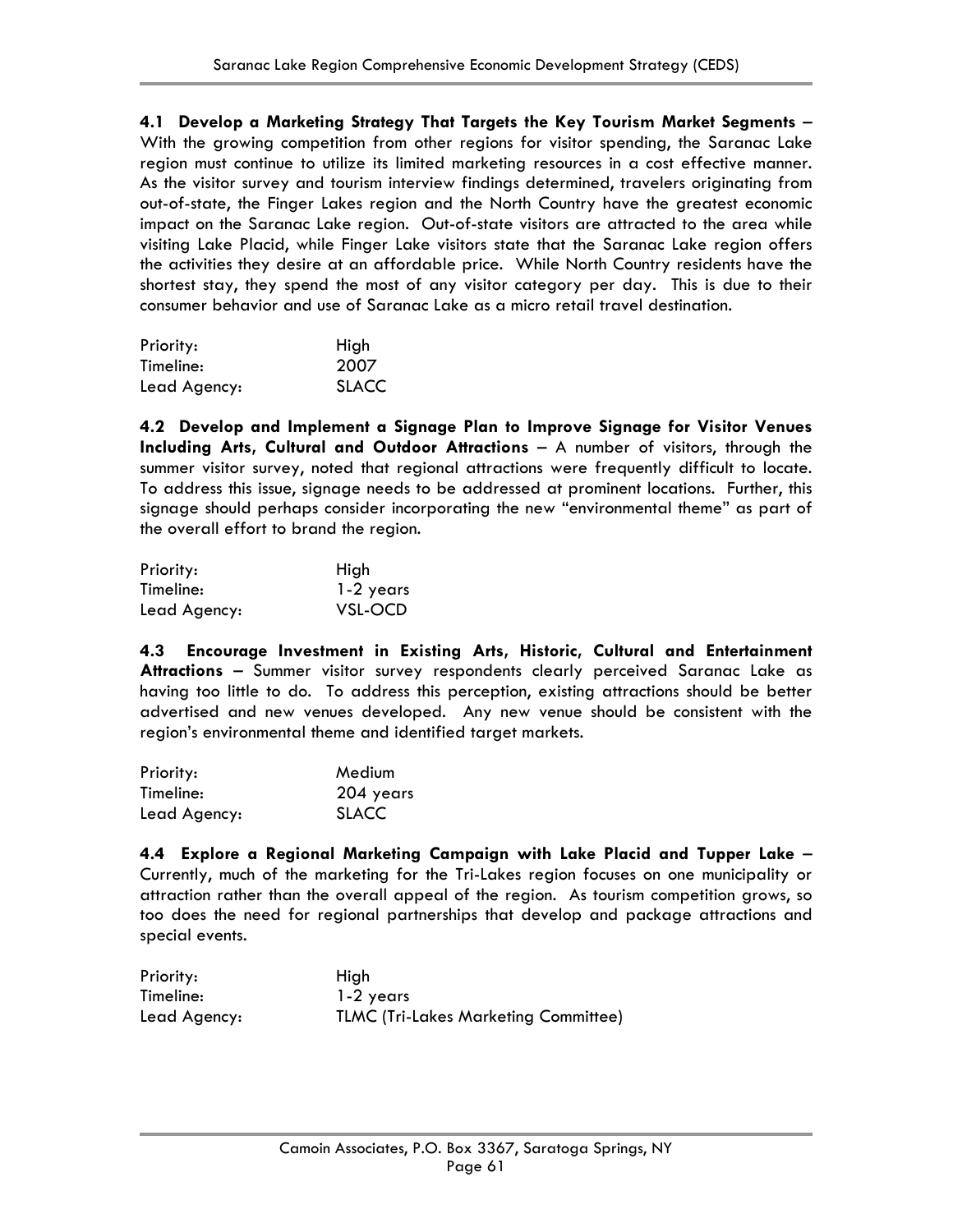### **5.0 Housing**

**5.1 Promote Mixed-Use Development in Downtown Saranac Lake; Promote New Housing on Upper Floors of Commercial Properties** – Mixed-use developments have become increasingly common in town and village centers throughout the country. In fact, current zoning theory no longer supports the separation of uses. Mixed-use zoning in the Saranac Lake region would allow for desired business growth in the downtown areas while helping to create the "critical mass" of people necessary to support these businesses. Specifically, mixed-uses should be encouraged along upper Broadway Avenue and in the Depot Square area.

| Priority:    | Medium    |
|--------------|-----------|
| Timeline:    | 2-4 years |
| Lead Agency: | VSL-OCD   |

**5.2 Identify Vacant and Underutilized Parcels and Buildings for New Market Rate and/or Workforce Residential Housing Development** – Largely due to demand from 2nd homeowners, the Saranac Lake region has a shortage of housing options for its workforce. According to stakeholder interviews, businesses seeking highly skilled employees often have to search for these individuals through national advertisements. However, these efforts are often thwarted by the lack of quality affordable housing. Vacant and/or underutilized parcels should be identified for new infill housing development.

| Priority:    | Hiah                                            |
|--------------|-------------------------------------------------|
| Timeline:    | 1-2 years                                       |
| Lead Agency: | VSL-OCD/IDA's (Industrial Development Agency's) |

**5.3 Modify Zoning to Require Combinations of Market Rate, Workforce, and Affordable Housing in New Developments** – in an effort to further address the region's housing shortage, local governments will need to consider modifications to their zoning code that will require the development of a variety of housing types with residential and commercial development proposals.

| Priority:    | Medium                       |
|--------------|------------------------------|
| Timeline:    | 2-4 years                    |
| Lead Agency: | VSL-OCD/Town Planning Boards |

### **6.0 Quality of Place Improvements**

**6.1 Develop a Saranac Lake Downtown Streetscape Redevelopment Plan Based on the New Vision for the Community** – To make the community attractive to those individuals and businesses the Village is seeking to attract, a streetscape redevelopment plan should be designed and implemented. This plan should encompass most of the downtown area, including Lake Flower Avenue, Church Street, Depot Square, Broadway and Main Street.

Priority: Medium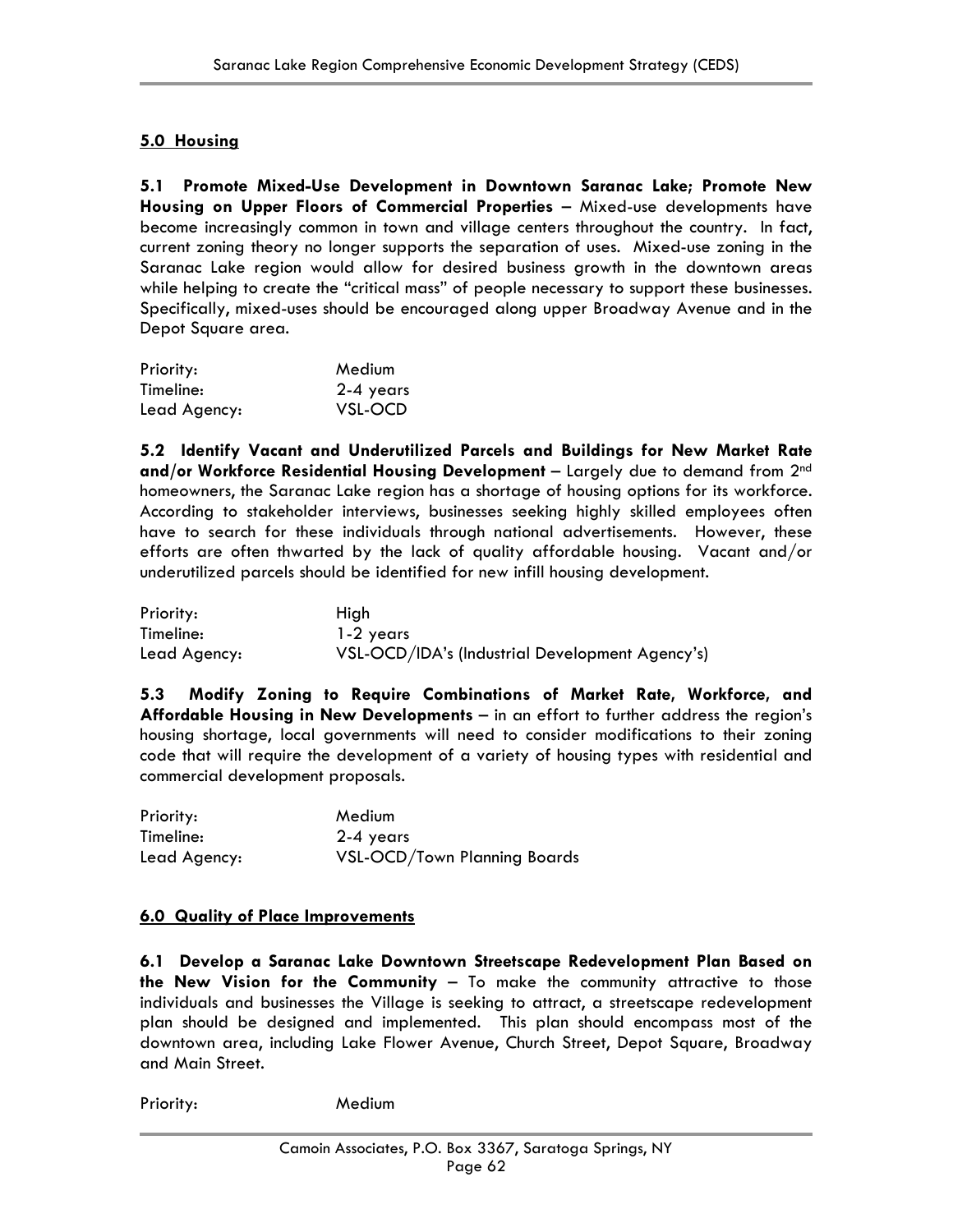| Timeline:    | 2-4 years   |
|--------------|-------------|
| Lead Agency: | VSL-OCD/LDC |

**6.2 Aggressively Implement the Local Waterfront Revitalization Plan (LWRP) to Improve Recreational Opportunities and the Attractiveness of the Area** – Specific initiatives to be pursued include additional boat docks, boat/canoe/kayak rentals, improved pedestrian access to Lake Flower and the Saranac River and beautification enhancements.

| Priority:    | Medium    |
|--------------|-----------|
| Timeline:    | 2-4 years |
| Lead Agency: | VSL-OCD   |

**6.3 Develop a Downtown Wireless Network** – Free wireless Internet service has become increasingly common at lodging facilities, in coffee shops and at other venues. A downtown wireless network would contribute to the overall attractiveness of the downtown and help to promote the community as a technology savvy region. Further, broadband Internet service, while available for residents, is currently very costly—so this initiative would benefit residents as well. This effort would also be complimentary with the "fiber ring" currently under development.

| Priority:    | Medium     |
|--------------|------------|
| Timeline:    | 2-4 years  |
| Lead Agency: | <b>RCT</b> |

### **7.0 Economic Development Organization & Management**

**7.1 Establish a Local Development Corporation (LDC) for Property Assembly, Ownership and Development** – There are numerous advantages for establishing an LDC including the ability to facilitate development and the defederalization of HUD program income. To be successful in its economic development efforts, the region will need to be aggressive. This will likely require assembling parcels and securing property rights, both of which are not permitted activities of municipal governments. This entity will also require experienced management, financial and leadership from development professionals.

| Priority:    | Medium      |
|--------------|-------------|
| Timeline:    | 2-4 years   |
| Lead Agency: | TBD/VSL-OCD |

**7.2 Identify and Secure a Leader to Facilitate Development of the Environmental Biological Business Concept** – Facilitating the environmental business concept will also require experienced leadership. Current economic development committee members recognize that the pursuit of this vision will require an individual with the ability to develop relationships, understand environmental science issues, access a network of venture capital and create public private partnerships that understand the process necessary to successfully commercialize scientific research.

| Priority: | Medium    |
|-----------|-----------|
| Timeline: | 2-4 years |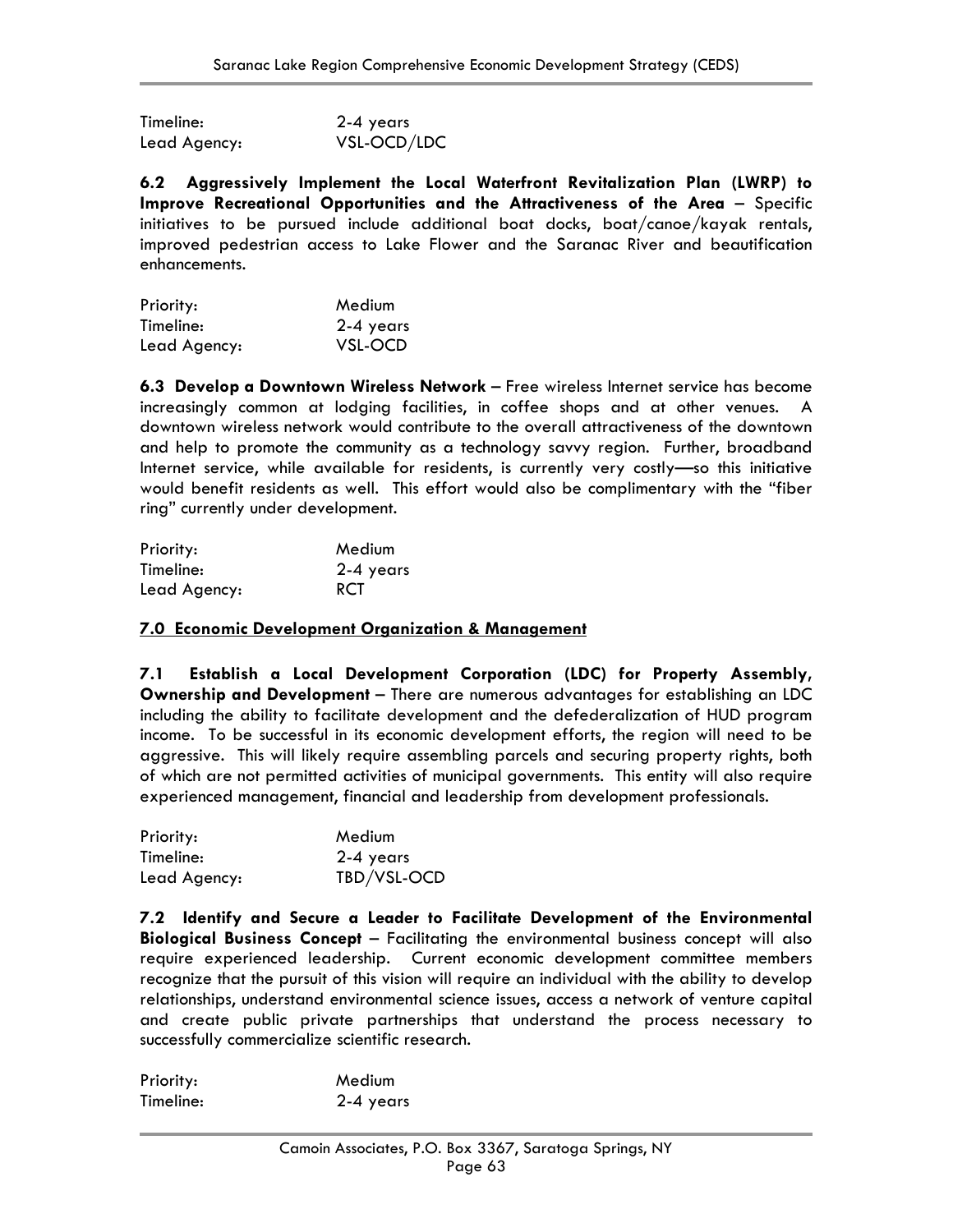Lead Agency: VSL-Board of Trustees

**7.3 Identify and Select a Board Experienced and Networked with Private Environmental Businesses, Research, Economic Development and Government Agencies** – Similar to securing an experienced leader, a Board comprised of individuals with resources and networks that stretch beyond the North Country and into the world of environmental studies will be required.

| Priority:    | Medium    |
|--------------|-----------|
| Timeline:    | 2-4 years |
| Lead Agency: | VSL-OCD   |

### **8.0 Project/Funding Priorities**

**8.1 Municipal Organization –** The NYS Department of State offers funding to municipalities to examine shared municipal services. Given the jurisdictional issues confronting the Village (multiple towns and counties), consolidating services should remain a major priority. Engage the services of a professional consultant to analyze a full range of options and logistical recommendations.

**8.2 New York Main Street Program –** The Village is currently completing a successful downtown revitalization program, funded by the NYS Department of Housing and Community Renewal (DHCR). Further, the Village has been advertised by DHCR as a "model" program. For these reasons, funding should be sought to continue this program.

**8.3 Energy Pilot/Demonstration Programs –** The New York State Energy Research and Development Agency (NYSERDA) provides funding for energy pilot/demonstration programs. These programs frequently involve the use of new energy efficient technologies and are highly visible programs. A project in the Saranac Lake region involving alternative energy technologies would further serve to support the new environmental vision for the region.

**8.4 Lodging Improvement Program –** Through the Office for Small Cities funding is available for municipalities to run locally focused grant and/or loan programs. This type of program could be focused on the Village of Saranac Lake, or on a regional basis encompassing Ray Brook, Tupper Lake, and other areas. As noted previously, this program would serve to address the lack of high quality lodging in the region.

**8.5 Commercial Building Improvement Program –** Similar to the lodging improvement program, the Village could pursue a commercial building improvement program. This program typically focuses on interior improvements to commercial space, and should be focused on a relatively small target area within the Village of Saranac Lake.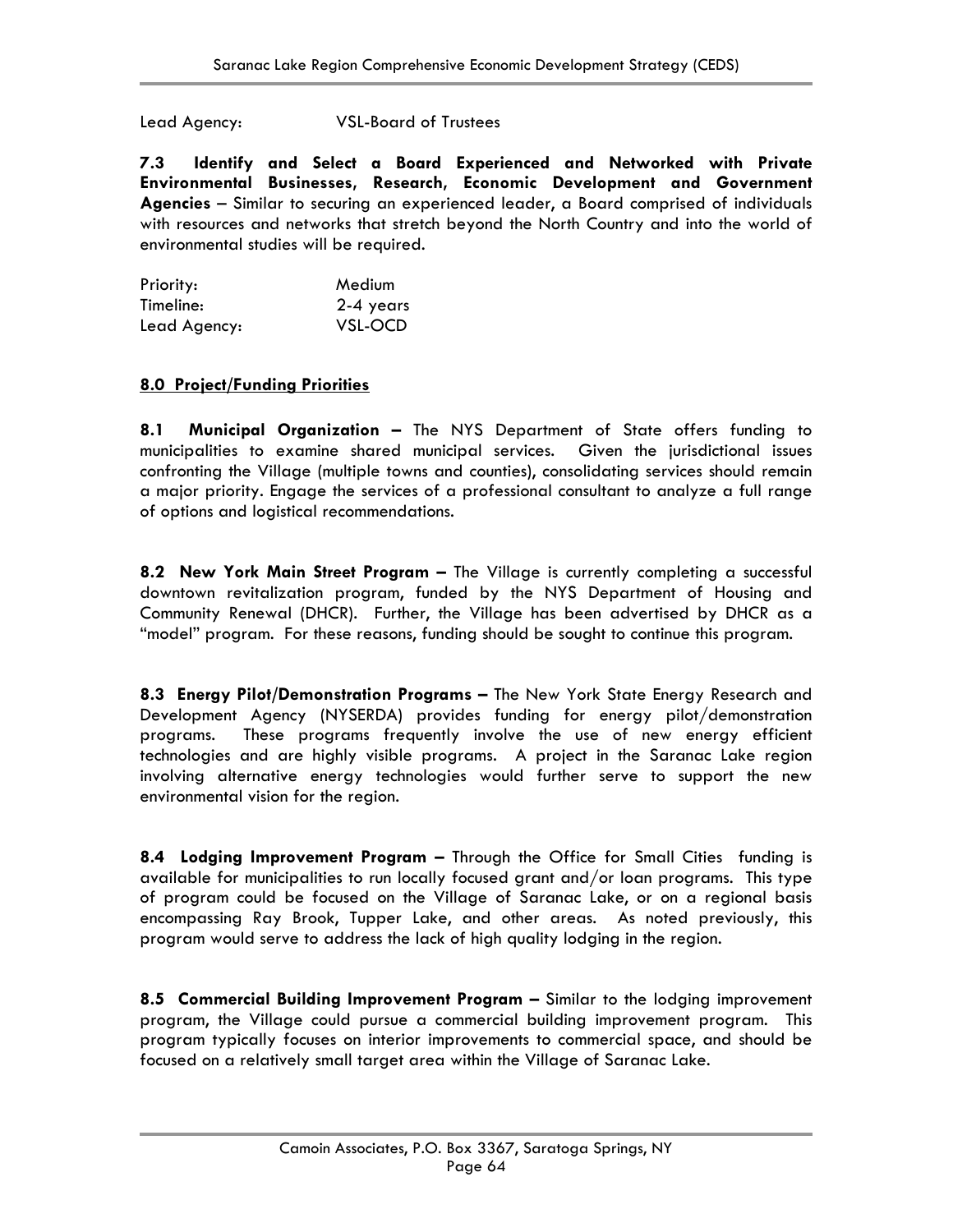**8.6 Microenterprise Loan Program –** Another program available through the Office for Small Cities focuses on loans to microenterprises to stimulate business growth within a specific industry sector or target area within a community. This program should be considered to promote the growth of niche industries currently in the Saranac Lake region (i.e. arts businesses) and targeted businesses for economic transformation.

**8.7 Wireless Communities Program –** Empire State Development (ESD) offers a "Wired Buildings/Wireless Communities" reimbursement grant program. The "wired building" program is designed to install broadband Internet connections and wiring in selected buildings. This program is targeted to non Class-A commercial buildings. The "wireless communities" program aims to provide wireless broadband Internet infrastructure to a commercial business district.

**8.8 Restore NY Grant Program -** Empire State Development also offers the **Restore NY** grant program; the Village of Saranac Lake was awarded a small amount of funding through this program in 2006. The Village should consider modifying its previous funding application and considering other potential projects for submission under the Restore NY program.

**8.9 Quality Communities -** The New York State Department of State offers a wide variety of funding opportunities through the **Quality Communities** program. This includes funding for streetscaping and implementation of waterfront redevelopment plans.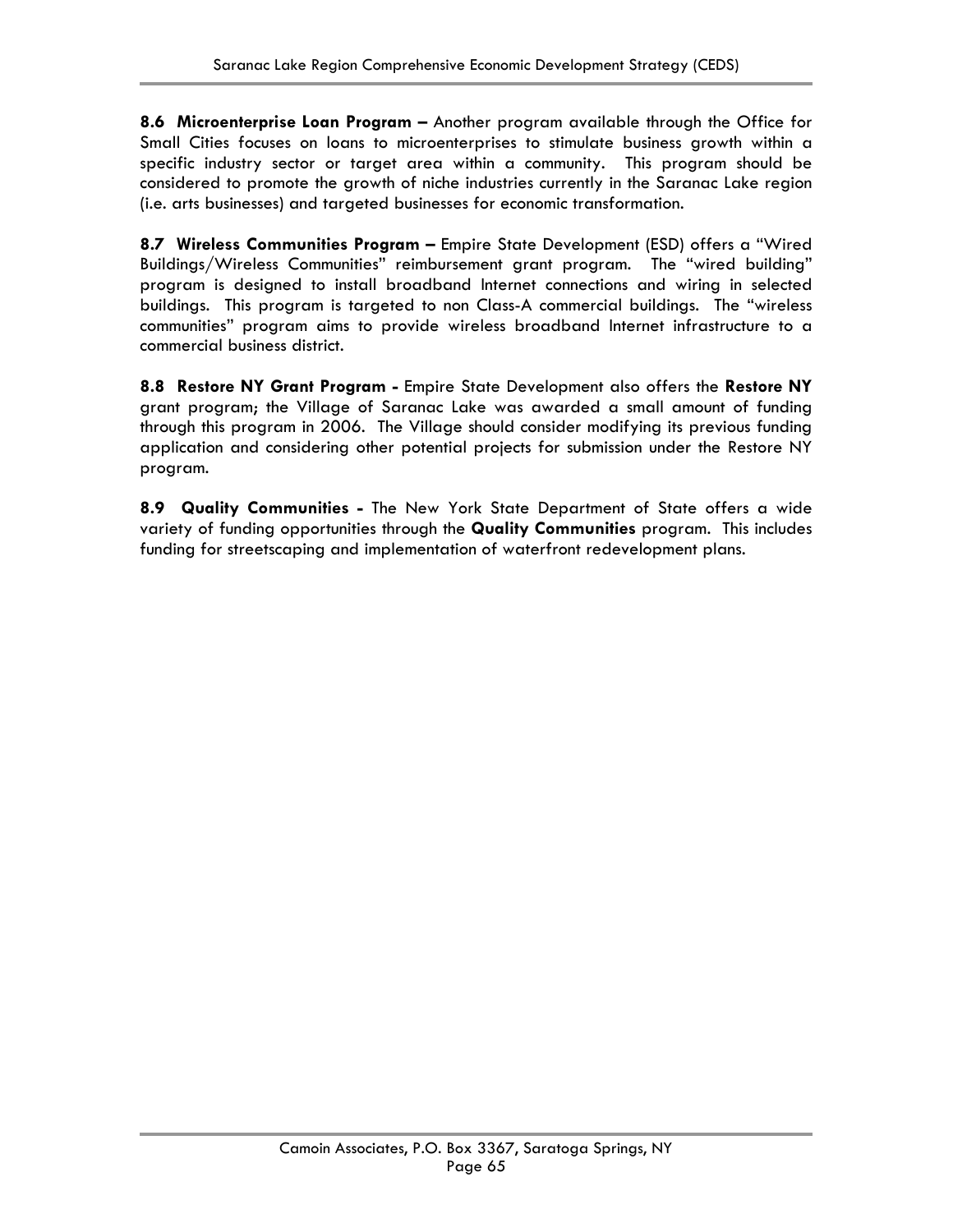### **Addendum**

### Table of Acronyms

| Acronym      | Definition                                                  |
|--------------|-------------------------------------------------------------|
|              |                                                             |
| <b>AEDC</b>  | <b>Adirondack Economic Development Corporation</b>          |
| <b>IOCD</b>  | Village of Saranac Lake Office of Community Development     |
| <b>SLACC</b> | Saranac Lake Area Chamber of Commerce                       |
| <b>TLMC</b>  | <b>Tri-Lake Marketing Committee</b>                         |
| <b>IRCT</b>  | Saranac Lake Red Carpet Team                                |
| <b>VSLBT</b> | Village of Saranac Lake Board of Trustees                   |
| <b>CPC</b>   | Comprehensive Planning Committee                            |
| <b>ANCA</b>  | <b>Adirondack North-Country Association</b>                 |
| IIDA         | Industiral Development Agency (Franklin and Essex Counties) |